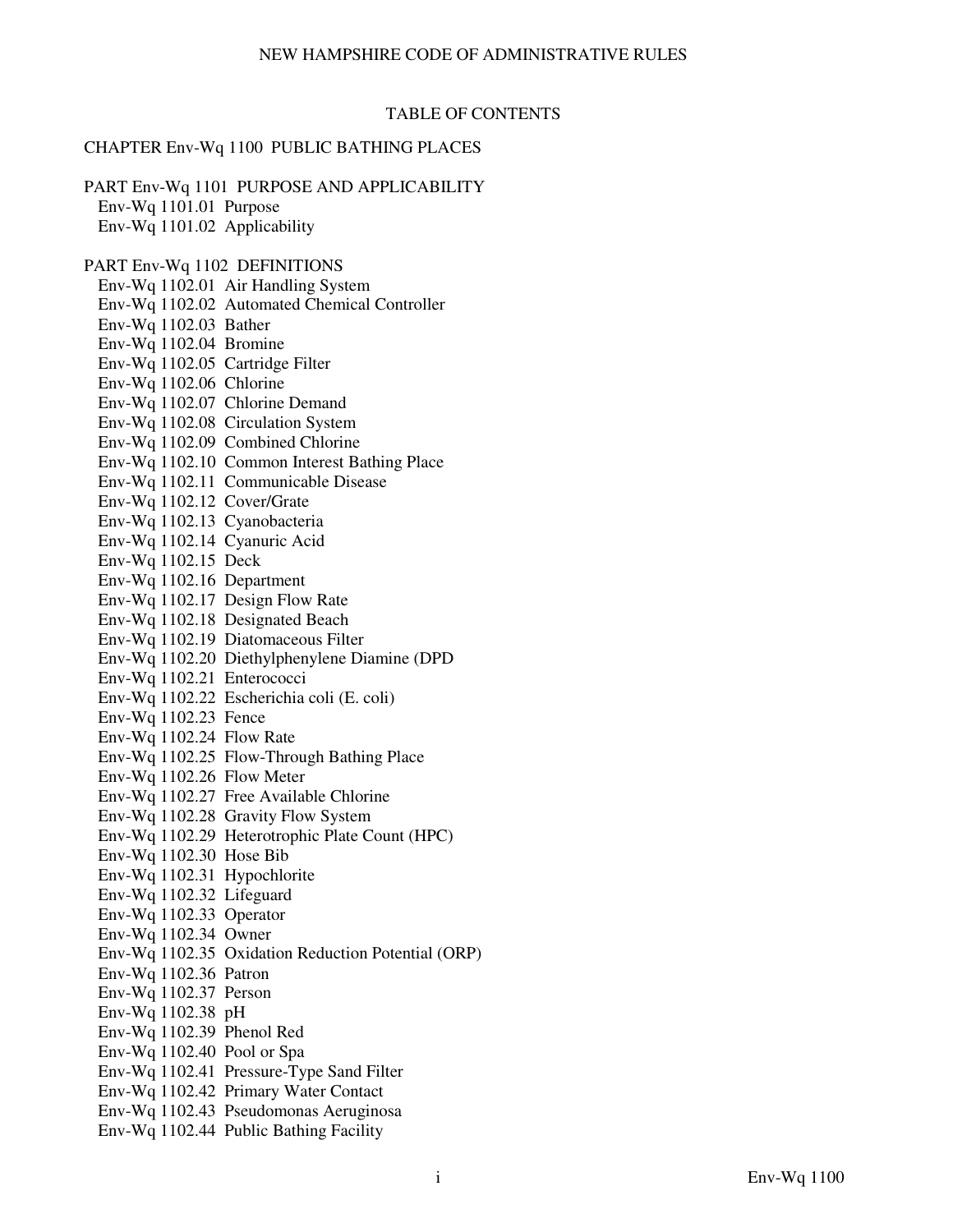- Env-Wq 1102.45 Public Bathing Place
- Env-Wq 1102.46 Safety Vacuum Release System (SVRS)
- Env-Wq 1102.47 Skimmer
- Env-Wq 1102.48 Spa
- Env-Wq 1102.49 Special Recreation Pool
- Env-Wq 1102.50 Stabilized Chlorine
- Env-Wq 1102.51 Suction Outlet
- Env-Wq 1102.52 Swimming Pool
- Env-Wq 1102.53 Therapy Pool
- Env-Wq 1102.54 Total Chlorine
- Env-Wq 1102.55 Total Coliform Bacteria
- Env-Wq 1102.56 Turbidity
- Env-Wq 1102.57 Turnover Time
- Env-Wq 1102.58 Unblockable Drain
- Env-Wq 1102.59 Virginia Graeme Baker Pool and Spa Safety Act (VGBA)
- Env-Wq 1102.60 Wading Pool
- Env-Wq 1102.61 Weir

#### PART Env-Wq 1103 APPROVALS

- Env-Wq 1103.01 Approval of Public Bathing Places Required
- Env-Wq 1103.02 Application for Approval of Public Bathing Places
- Env-Wq 1103.03 PBF Application: Site and Contact Information
- Env-Wq 1103.04 PBF Application: Specifications
- Env-Wq 1103.05 PBF Application: Other Required Information
- Env-Wq 1103.06 PBF Application: Required Plans
- Env-Wq 1103.07 Application for Approval of Designated Beach or Flow-through Bathing Place
- Env-Wq 1103.08 Specifications and Dimensions for Designated Beaches or Flow-through Bathing Places
- Env-Wq 1103.09 Other Required Information for Designated Beach or Flow-through Bathing Place
- Env-Wq 1103.10 Plans Required for Designated Beach or Flow-through Bathing Place Application
- Env-Wq 1103.11 Review of Applications
- Env-Wq 1103.12 Pre-operational Inspection Required for Public Bathing Facilities
- Env-Wq 1103.13 Suspension or Revocation of Approvals
- PART Env-Wq 1104 TESTING, SUPERVISION, AND SAFETY
	- Env-Wq 1104.01 PBF Testing and Recordkeeping Requirements
	- Env-Wq 1104.02 PBF Supervision
	- Env-Wq 1104.03 Testing and Supervision at Other Public Bathing Places
	- Env-Wq 1104.04 PBF Safety
	- Env-Wq 1104.05 Safety at Other Public Bathing Places
	- Env-Wq 1104.06 Emergency Rescue Equipment for All Public Bathing Places
	- Env-Wq 1104.07 Suction Outlet Cover/Grate

PART Env-Wq 1105 DESIGN FEATURES; WATER QUALITY STANDARDS; OPERATION REQUIREMENTS

- Env-Wq 1105.01 Showers
- Env-Wq 1105.02 Towels
- Env-Wq 1105.03 Dressing Rooms
- Env-Wq 1105.04 Toilets for PBFs
- Env-Wq 1105.05 Toilets for Other Public Bathing Places
- Env-Wq 1105.06 Trash Receptacles
- Env-Wq 1105.07 Food and Drink Prohibited in the Bathing Area
- Env-Wq 1105.08 Security Fencing, Deck Areas for PBFs
- Env-Wq 1105.09 Security Fencing, Deck Areas for Other Public Bathing Places
- Env-Wq 1105.10 Cross-Connection Control
- Env-Wq 1105.11 Deck Cleaning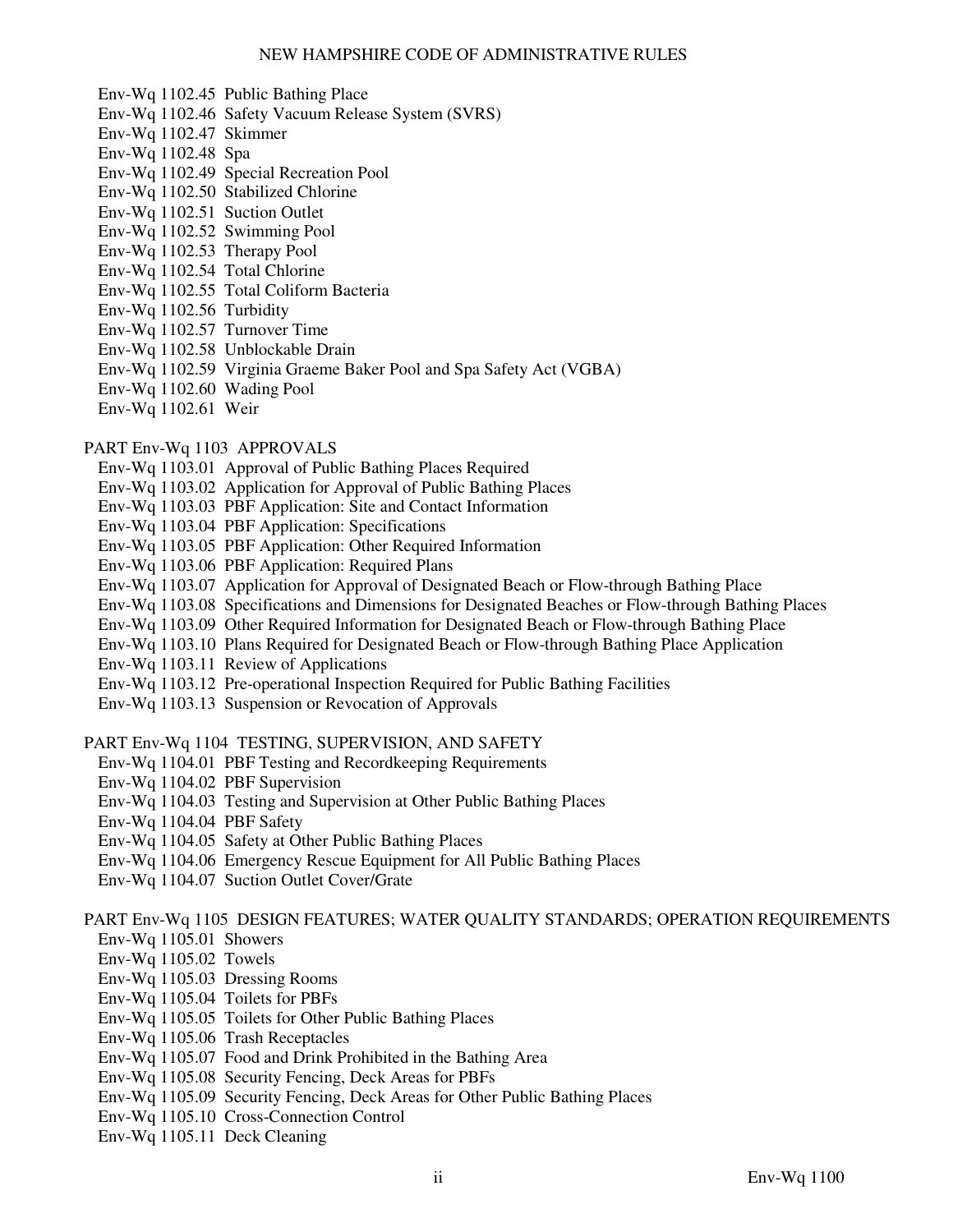- Env-Wq 1105.12 PBF Bacteriological Water Quality Standards
- Env-Wq 1105.13 PBF Chemical and Physical Water Quality Standards
- Env-Wq 1105.14 Water Quality Standards for Designated Beaches
- Env-Wq 1105.15 Water Quality for Flow-through Bathing Places
- Env-Wq 1105.16 PBF Water Circulation
- Env-Wq 1105.17 Filter Cleaning
- Env-Wq 1105.18 Depth Markers and Float Lines
- Env-Wq 1105.19 Water Surface Area Per Bather
- Env-Wq 1105.20 Ladders, Recessed Steps, and Stairs for PBFs
- Env-Wq 1105.21 Air and Ventilation for Indoor PBFs RESERVED
- Env-Wq 1105.22 Requirements for All Pool or Spa Components

PART Env-Wq 1106 DESIGN AND CONSTRUCTION FEATURES FOR SWIMMING POOLS

- Env-Wq 1106.01 Minimum Swimming Pool Dimensions
- Env-Wq 1106.02 Materials and Methods of Construction for Pools
- Env-Wq 1106.03 Hydraulic Design: Inlets
- Env-Wq 1106.04 Hydraulic Design: Pumps, Drains, and Suction Outlets
- Env-Wq 1106.05 Hydraulic Design: Skimmers and Overflow Systems
- Env-Wq 1106.06 Piping
- Env-Wq 1106.07 Filter Systems
- Env-Wq 1106.08 Disinfection Methods
- Env-Wq 1106.09 Turn-over Rates

PART Env-Wq 1107 DESIGN AND CONSTRUCTION FEATURES FOR SPAS

- Env-Wq 1107.01 Minimum Spa Dimensions
- Env-Wq 1107.02 Materials and Methods of Construction
- Env-Wq 1107.03 Spa Inlets, Outlets, and Pumps
- Env-Wq 1107.04 Spa Recirculation Systems
- Env-Wq 1107.05 Spa Filter Requirements
- Env-Wq 1107.06 Disinfection
- Env-Wq 1107.07 Turn-over Rate

PART Env-Wq 1108 DESIGN AND CONSTRUCTION FEATURES FOR WADING POOLS

- Env-Wq 1108.01 Minimum Wading Pool Dimensions
- Env-Wq 1108.02 Materials of Construction
- Env-Wq 1108.03 Wading Pool Inlets and Outlets
- Env-Wq 1108.04 Wading Pool Circulation Systems
- Env-Wq 1108.05 Wading Pool Filter Requirements
- Env-Wq 1108.06 Disinfection
- Env-Wq 1108.07 Turn-over Rate

PART Env-Wq 1109 DESIGN AND CONSTRUCTION FEATURES FOR SPECIAL RECREATION POOLS Env-Wq 1109.01 Special Recreation Pool Minimum Dimensions

- Env-Wq 1109.02 Materials of Construction
- Env-Wq 1109.03 Hydraulic Design
- Env-Wq 1109.04 Filter Requirements
- Env-Wq 1109.05 Disinfection
- Env-Wq 1109.06 Turn-over Rate

PART Env-Wq 1110 DESIGN AND CONSTRUCTION FEATURES FOR THERAPY POOLS

- Env-Wq 1110.01 Therapy Pool Minimum Dimensions
- Env-Wq 1110.02 Materials of Construction
- Env-Wq 1110.03 Hydraulic Design
- Env-Wq 1110.04 Filter Requirement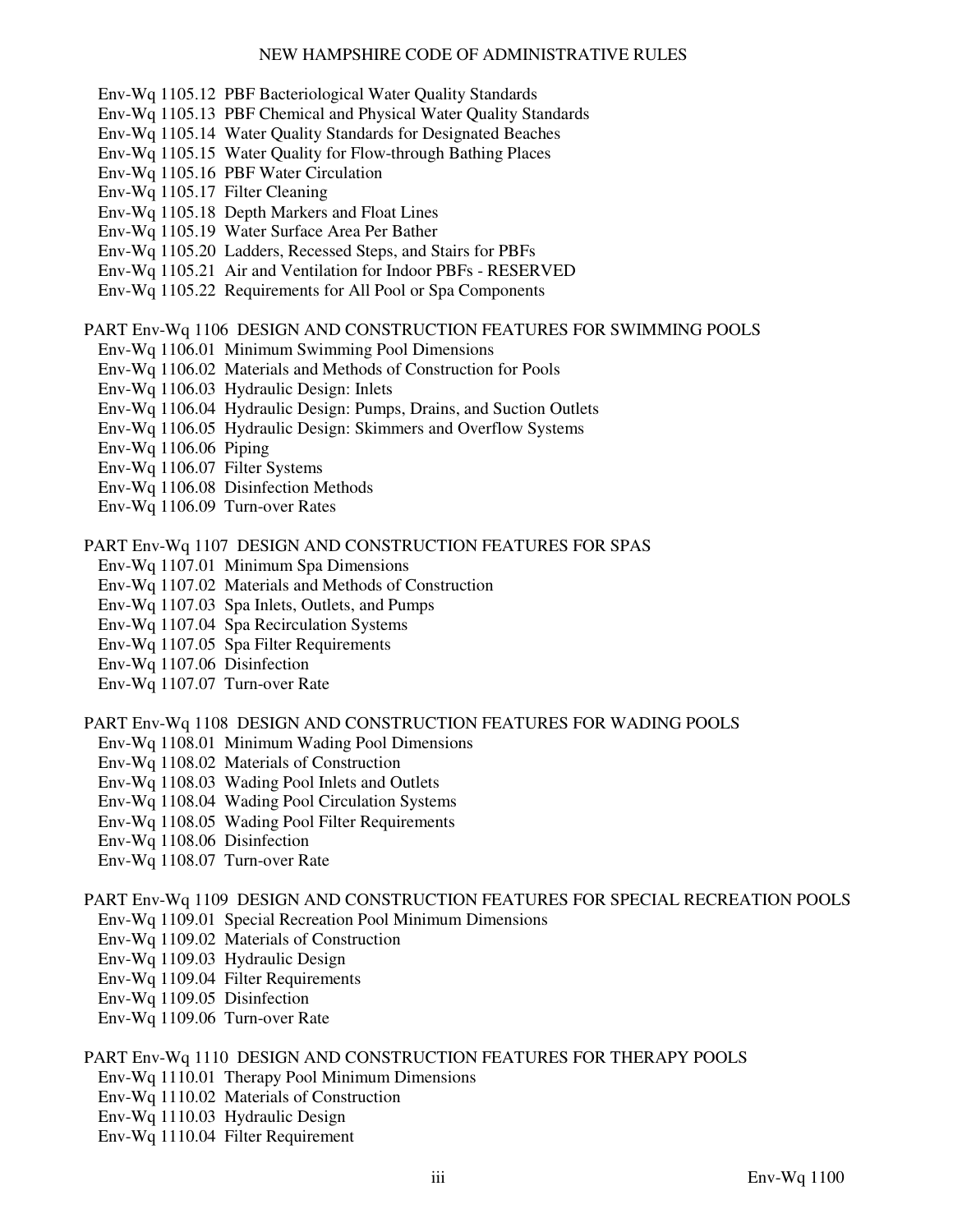Env-Wq 1110.05 Disinfection Env-Wq 1110.06 Turn-Over Rates

PART Env-Wq 1111 WAIVERS Env-Wq 1111.01 Purpose Env-Wq 1111.02 Request for Waiver Env-Wq 1111.03 Review of Request; Criteria for Granting Request

# **REVISION NOTE #1:**

 Document #8468, effective 11-1-05, readopted with amendments and renumbered former Part Env-Ws 1101 through Part Env-Ws 1105 on swimming pools, public bathing places, spas and water slides under a new subtitle as Chapter Env-Wq 1100. Document #8468 also reserved the numbers Env-Ws 1101 through Env-Ws 1119 in Chapter Env-Ws 1100. The redesignation from subtitle Env-Ws to subtitle Env-Wq was done pursuant to a rules reorganization plan for Department rules approved by the Director of the Office of Legislative Services on 9-7-05.

 Document #8468 replaces all prior filings for rules formerly in Env-Ws 1101 through Env-Ws 1105. The prior filings for rules in former Env-Ws 1101 through Env-Ws 1105 include the following documents:

 #221.14, as in effect 8-31-73 #2139, eff 9-23-82 #2872, eff 10-3-84 #5045, eff 1-16-91 #6420, INTERIM, eff 1-17-97, EXPIRED 5-17-97 #6542, eff 7-18-97 #8390, INTERIM, eff 7-18-05

# **REVISION NOTE #2:**

 Document #10577, effective 5-1-14, readopted with amendments the rules in Chapter Env-Wq 1100. These changes included extensive renumbering of rules within Env-Wq 1100 and expansion in some cases of rules into more than one section number. For example, Env-Wq 1103.01 was readopted with amendments and renumbered as Env-Wq 1111.01 through Env-Wq 1111.03 in Part Env-Wq 1111 entitled "Waivers." The following definitions were also added to Part Env-Wq 1102:

 Env-Wq 1102.01 "Air handling system" Env-Wq 1102.08 "Circulation system" Env-Wq 1102.12 "Cover/grate" Env-Wq 1102.17 "Design flow rate" Env-Wq 1102.24 "Flow rate" Env-Wq 1102.08 "Gravity flow system" Env-Wq 1102.37 "Person" Env-Wq 1102.40 "Pool or spa" Env-Wq 1102.51 "Suction outlet" Env-Wq 1102.58 "Unblockable drain" Env-Wq 1102.59 "Virginia Graeme Baker Pool and Spa Safety Act (VGBA)"

Document # 10577 replaces the prior filing for rules in the former Chapter Env-Wq 1100 filed under Document #8468, which had been effective 11-1-05. The rules in the former Chapter Env-Wq 1100 did not expire on 11-1-13 since they were extended pursuant to RSA 541-A:14-a until replaced by the rules in Document #10577, effective 5-1-14.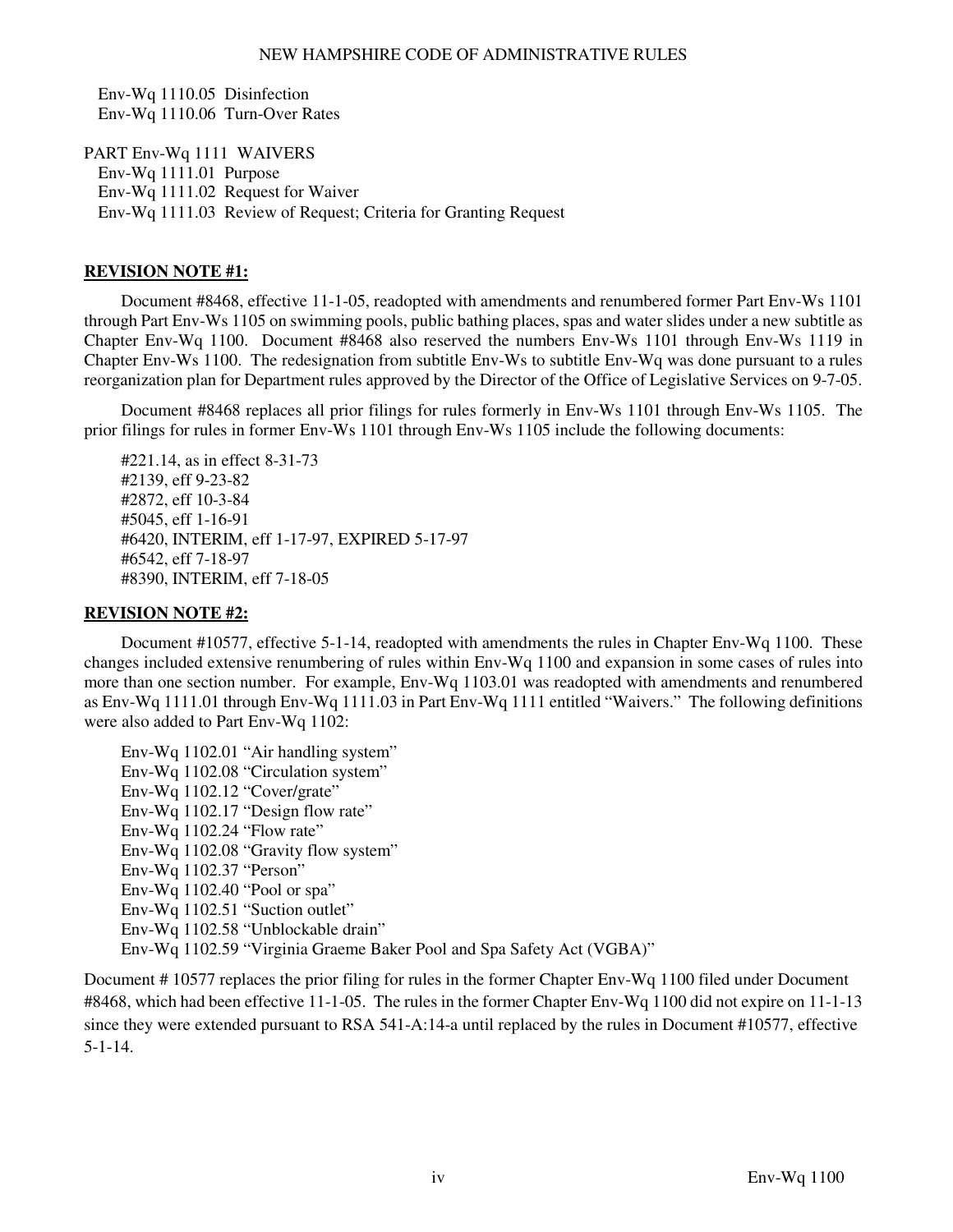# CHAPTER Env-Wq 1100 PUBLIC BATHING PLACES

Statutory Authority: RSA 485-A:6, X; RSA 485-A:26

### PART Env-Wq 1101 PURPOSE AND APPLICABILITY

Env-Wq 1101.01 Purpose. The purpose of the rules in Env-Wq 1100 is to:

 (a) Establish the criteria and procedures for reviewing and approving the design and installation of public bathing places;

 (b) Identify standards to protect water quality and the health and safety of persons using public bathing places; and

(c) Ensure that public bathing places are maintained and operated safely for patrons.

Source. (See Revision Note #1) #8468, eff 11-1-05; ss by #10577, eff 5-1-14 (See Revision Note #2)

Env-Wq 1101.02 Applicability.

(a) This chapter shall apply to all public bathing places as defined in Env-Wq 1102.

 (b) If any requirement in Env-Wq 1100 or in any document incorporated by reference conflicts with any other requirement or local ordinance, the requirement that is most protective of public health shall apply.

> Source. (See Revision Note #1) #8468, eff 11-1-05; ss by #10577, eff 5-1-14 (See Revision Note #2)

### PART Env-Wq 1102 DEFINITIONS

 Env-Wq 1102.01 "Air handling system" means mechanical or electrical equipment, or combination thereof, that controls air distribution, air flow, relative humidity, and condensation.

Source. (See Revision Note #2) #10577, eff 5-1-14

 Env-Wq 1102.02 "Automatic chemical controller" means electrical equipment that senses water variables, primarily sanitizer concentrations and pH, and controls feed systems to maintain variables within desired limits.

> Source. (See Revision Note #1) #8468, eff 11-1-05; ss by #10577, eff 5-1-14 (See Revision Note #2)

Env-Wq 1102.03 "Bather" means any individual entering the water at a public bathing place.

Source. (See Revision Note #1) #8468, eff 11-1-05; ss by #10577, eff 5-1-14 (See Revision Note #2)

 Env-Wq 1102.04 "Bromine" means the element having atomic number 35, which is a dark, heavy, reddish-brown liquid in its natural state, that is sometimes used in bathing facility water sanitation.

> Source. (See Revision Note #1) #8468, eff 11-1-05; ss by #10577, eff 5-1-14 (See Revision Note #2)

Env-Wq 1102.05 "Cartridge filter" means a filter that uses a fabric-like cartridge as a filtering medium.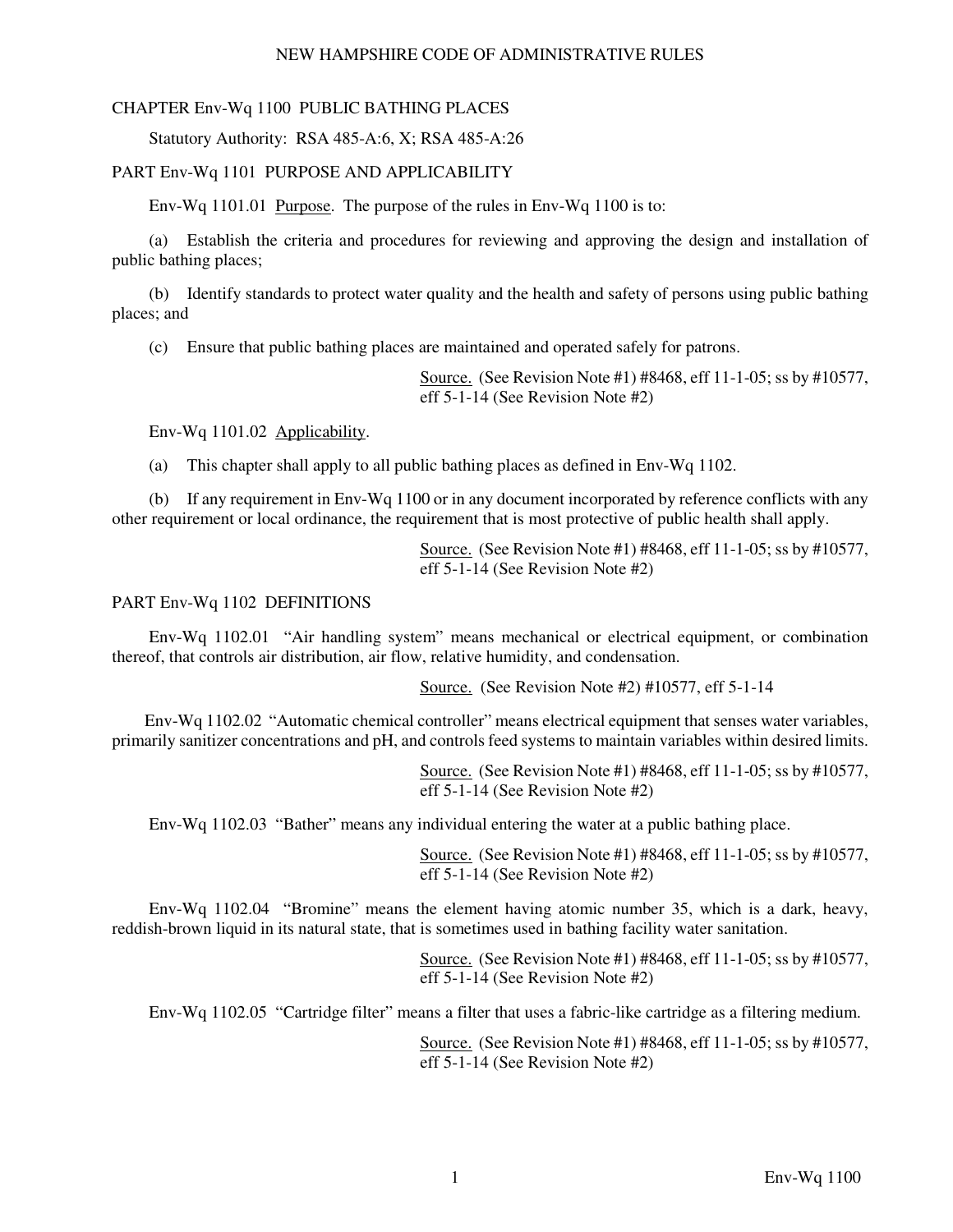Env-Wq 1102.06 "Chlorine" means the element having atomic number 17, which is a heavy, green, highly poisonous gas in its natural state, that when compressed into a liquid form can be used to sanitize bathing facility water.

> Source. (See Revision Note #1) #8468, eff 11-1-05; ss by #10577, eff 5-1-14 (See Revision Note #2)

 Env-Wq 1102.07 "Chlorine demand" means the amount of chlorine needed to oxidize organic matter present in bathing facility water, such as combined chlorine, susceptible bacteria, and algae.

> Source. (See Revision Note #1) #8468, eff 11-1-05; ss by #10577, eff 5-1-14 (See Revision Note #2)

 Env-Wq 1102.08 "Circulation system" means the totality of the mechanical components, including but not limited to pumps, hair and lint strainers, filters, valves, gauges, meters, heaters, surface skimmers, inlet/outlet fittings, and chemical feeding devices, that are a part of a system connected to a pool or spa which, when connected to each other by piping, perform as a coordinated system for purposes of maintaining pool or spa water in a clear and sanitary condition.

Source. (See Revision Note #2) #10577, eff 5-1-14

 Env-Wq 1102.09 "Combined chlorine" means compounds formed when free chlorine combines with nitrogen or ammonia from substances introduced into chlorinated water, including but not limited to urine, suntan oils, hair spray, and perspiration.

> Source. (See Revision Note #1) #8468, eff 11-1-05; ss by #10577, eff 5-1-14 (See Revision Note #2)

 Env-Wq 1102.10 "Common interest bathing place" means a public bathing place that is part of the common facilities of a common interest ownership residential community such as a residential condominium complex, manufactured housing cooperative, or homeowners association, and that is operated by such community for the residents thereof and their guests.

> Source. (See Revision Note #1) #8468, eff 11-1-05; ss by #10577, eff 5-1-14 (See Revision Note #2)

 Env-Wq 1102.11 "Communicable disease" means "communicable disease" as defined in RSA 141-C:2, VI, as reprinted in Appendix C.

> Source. (See Revision Note #1) #8468, eff 11-1-05; ss by #10577, eff 5-1-14 (See Revision Note #2)

 Env-Wq 1102.12 "Cover/grate" means a covering fitting or assembly that separates the bather from the suction sump or piping, sometimes referred to as a "grate" or a "cover."

Source. (See Revision Note #2) #10577, eff 5-1-14

Env-Wq 1102.13 "Cyanobacteria" means a photosynthetic prokaryote within the class Cyanophyceae containing both chlorophyll and phycobillins, some species of which produce cyanotoxins which are toxic to mammals, including humans, and which, when present in large amounts, may cause a blue-green scum to form on the surface of lakes and ponds.

> Source. (See Revision Note #1) #8468, eff 11-1-05; ss by #10577, eff 5-1-14 (See Revision Note #2)

 Env-Wq 1102.14 "Cyanuric acid" means the chemical 2, 4, 6, prihydroxy-s-triazine, which is known in the regulated community as a stabilizer or conditioner that is used to reduce the loss of chlorine in water caused by the sun's ultraviolet rays.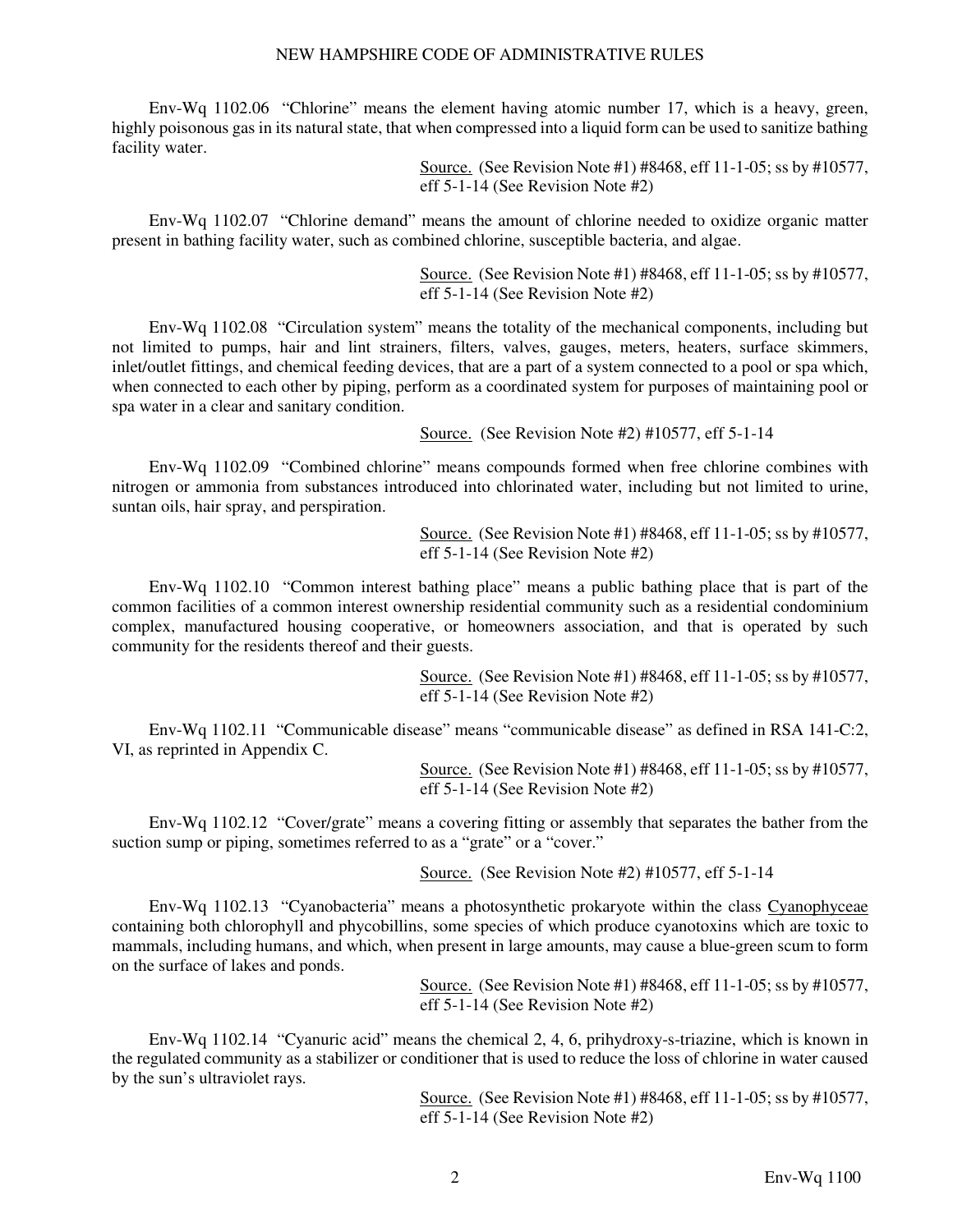Env-Wq 1102.15 "Deck" means the area immediately adjacent to or attached to a bathing facility that is specifically constructed for use by patrons for sitting, standing, or walking.

> Source. (See Revision Note #1) #8468, eff 11-1-05; ss by #10577, eff 5-1-14 (See Revision Note #2)

Env-Wq 1102.16 "Department" means the New Hampshire department of environmental services.

Source. (See Revision Note #1) #8468, eff 11-1-05; ss by #10577, eff 5-1-14 (See Revision Note #2)

Env-Wq 1102.17 "Design flow rate" means the rate of flow used for design calculations in a system.

Source. (See Revision Note #2) #10577, eff 5-1-14

 Env-Wq 1102.18 "Designated beach" means a public bathing place that comprises an area on a water body and associated buildings and equipment, intended or used for bathing, swimming, or other primary water contact purposes. The term includes, but is not limited to, beaches or other swimming areas at hotels, motels, health facilities, water parks, condominium complexes, apartment complexes, youth recreation camps, public parks, and recreational campgrounds or camping parks as defined in RSA 216-I:1, VII. The term does not include any area on a water body which serves 3 or fewer living units and which is used only by the residents of the living units and their guests.

> Source. (See Revision Note #1) #8468, eff 11-1-05; ss by #10577, eff 5-1-14 (See Revision Note #2)

 Env-Wq 1102.19 "Diatomaceous filter" means a pressure or vacuum-type filter that uses a white powder derived from fossilized organisms called diatoms as a filtering medium.

> Source. (See Revision Note #1) #8468, eff 11-1-05; ss by #10577, eff 5-1-14 (See Revision Note #2)

 Env-Wq 1102.20 "Diethylphenylene diamine (DPD)" means a chemical testing reagent that measures bromine or free available chlorine and total chlorine, wherein the color changes from pale pink to dark red as the concentration of bromine or chlorine increases.

> Source. (See Revision Note #1) #8468, eff 11-1-05; ss by #10577, eff 5-1-14 (See Revision Note #2)

Env-Wq 1102.21 "Enterococci" means a spherical bacteria often grouped in chains resembling a string of beads, which are a natural component of the intestines of warm-blooded animals and which are used in public health as indicators of fecal pollution.

> Source. (See Revision Note #1) #8468, eff 11-1-05; ss by #10577, eff 5-1-14 (See Revision Note #2)

Env-Wq 1102.22 "Escherichia coli (E. coli)" means a group of gram-negative rod-shaped bacteria that are a natural component of the intestines of warm-blooded animals and which are used in public health as indicators of fecal pollution.

> Source. (See Revision Note #1) #8468, eff 11-1-05; ss by #10577, eff 5-1-14 (See Revision Note #2)

 Env-Wq 1102.23 "Fence" means a structural safety boundary intended to prevent unauthorized entry from the outside, not intended to be sat on or walked or climbed on or over.

> Source. (See Revision Note #1) #8468, eff 11-1-05; ss by #10577, eff 5-1-14 (See Revision Note #2)

 Env-Wq 1102.24 "Flow rate" means the quantity of water flowing through a pipe in a specified time, such as the number of gallons flowing past a point in one minute.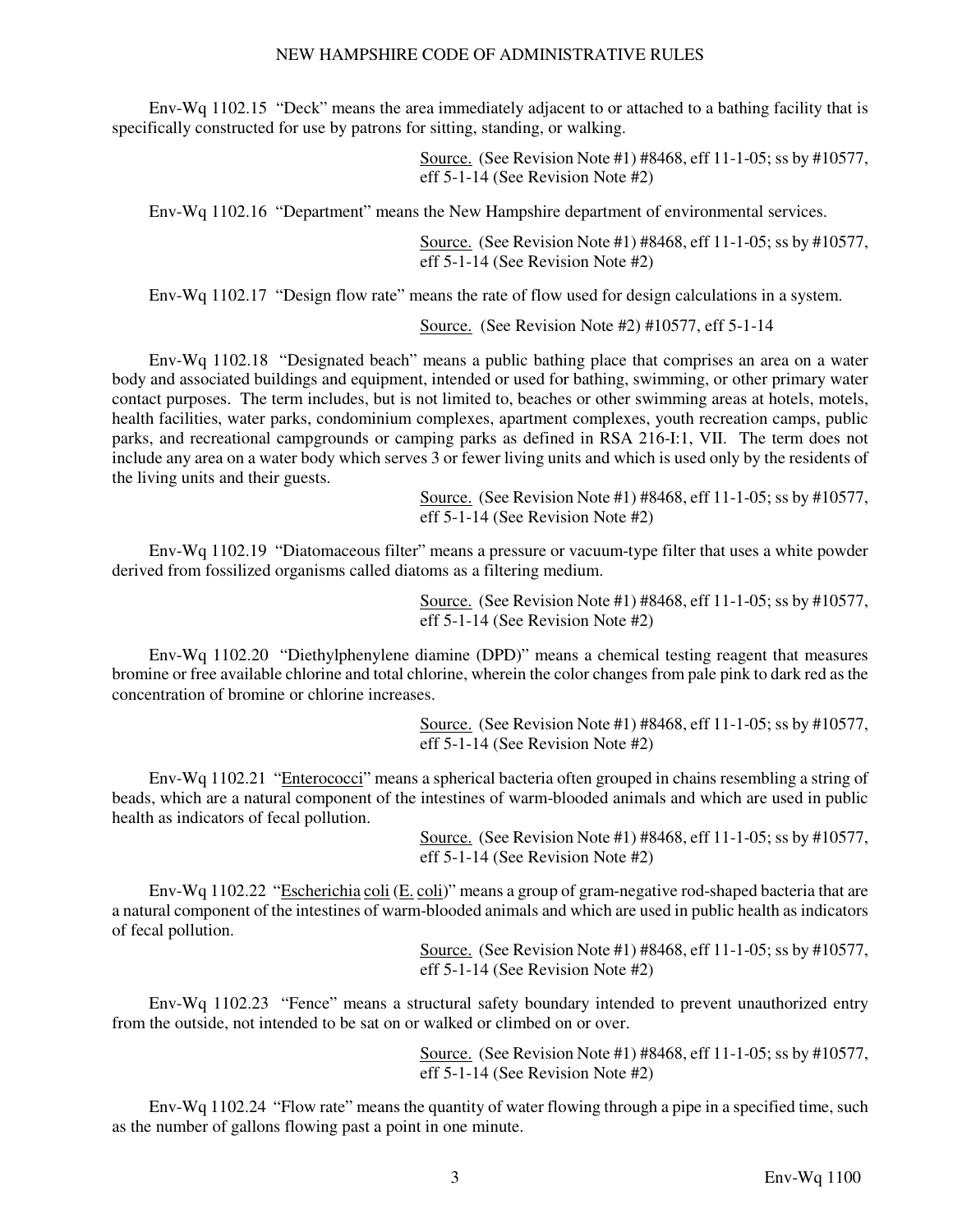Source. (See Revision Note #2) #10577, eff 5-1-14

 Env-Wq 1102.25 "Flow-through bathing place" means a public bathing place that has been formed by damming all or portions of a surface water, in which circulation depends on the flow of water, whether pumped or gravity-fed.

> Source. (See Revision Note #1) #8468, eff 11-1-05; ss by #10577, eff 5-1-14 (See Revision Note #2)

Env-Wq 1102.26 "Flow meter" means a device that measures the rate of flow of water through piping.

Source. (See Revision Note #1) #8468, eff 11-1-05; ss by #10577, eff 5-1-14 (See Revision Note #2)

 Env-Wq 1102.27 "Free available chlorine" means that portion of the total chlorine remaining in chlorinated water that is not bound in combined chlorine and so is available as a sanitizer.

> Source. (See Revision Note #1) #8468, eff 11-1-05; ss by #10577, eff 5-1-14 (See Revision Note #2)

 Env-Wq 1102.28 "Gravity flow system" means "gravity flow system" as described in ANSI/APSP-7, 2013, as reprinted in Appendix D.

Source. (See Revision Note #2) #10577, eff 5-1-14

 Env-Wq 1102.29 "Heterotrophic plate count (HPC)" means a laboratory test for culturing and quantifying live bacteria, which are primary indicators of disinfection efficiency. Indicators of health risk include normal skin flora such as Streptococcus, Staphylococcus, and Pseudomonas that are likely to be shed in oils, saliva, and mucus discharges.

> Source. (See Revision Note #1) #8468, eff 11-1-05; ss by #10577, eff 5-1-14 (from Env-Wq 1102.23)

Env-Wq 1102.30 "Hose bib" means a valve with a threaded connection that is used as a hose connection.

Source. (See Revision Note #1) #8468, eff 11-1-05; ss by #10577, eff 5-1-14 (See Revision Note #2)

 Env-Wq 1102.31 "Hypochlorite" means a family of chemical compounds such as calcium hypochlorite, lithium hypochlorite, and sodium hypochlorite, used as a chlorine carrier in public bathing facility water.

> Source. (See Revision Note #1) #8468, eff 11-1-05; ss by #10577, eff 5-1-14 (See Revision Note #2)

 Env-Wq 1102.32 "Lifeguard" means an individual trained and certified in water rescue and lifesaving who is responsible for supervision and lifesaving at a public bathing place.

> Source. (See Revision Note #1) #8468, eff 11-1-05; ss by #10577, eff 5-1-14 (See Revision Note #2)

 Env-Wq 1102.33 "Operator" means the individual who has responsibility for the daily operation of a public bathing place and who is trained in the sanitation, safety, and proper maintenance of the public bathing place and all physical and mechanical equipment associated therewith.

> Source. (See Revision Note #1) #8468, eff 11-1-05; ss by #10577, eff 5-1-14 (See Revision Note #2)

 Env-Wq 1102.34 "Owner" means the person who owns the property at which a public bathing place has been or is proposed to be constructed.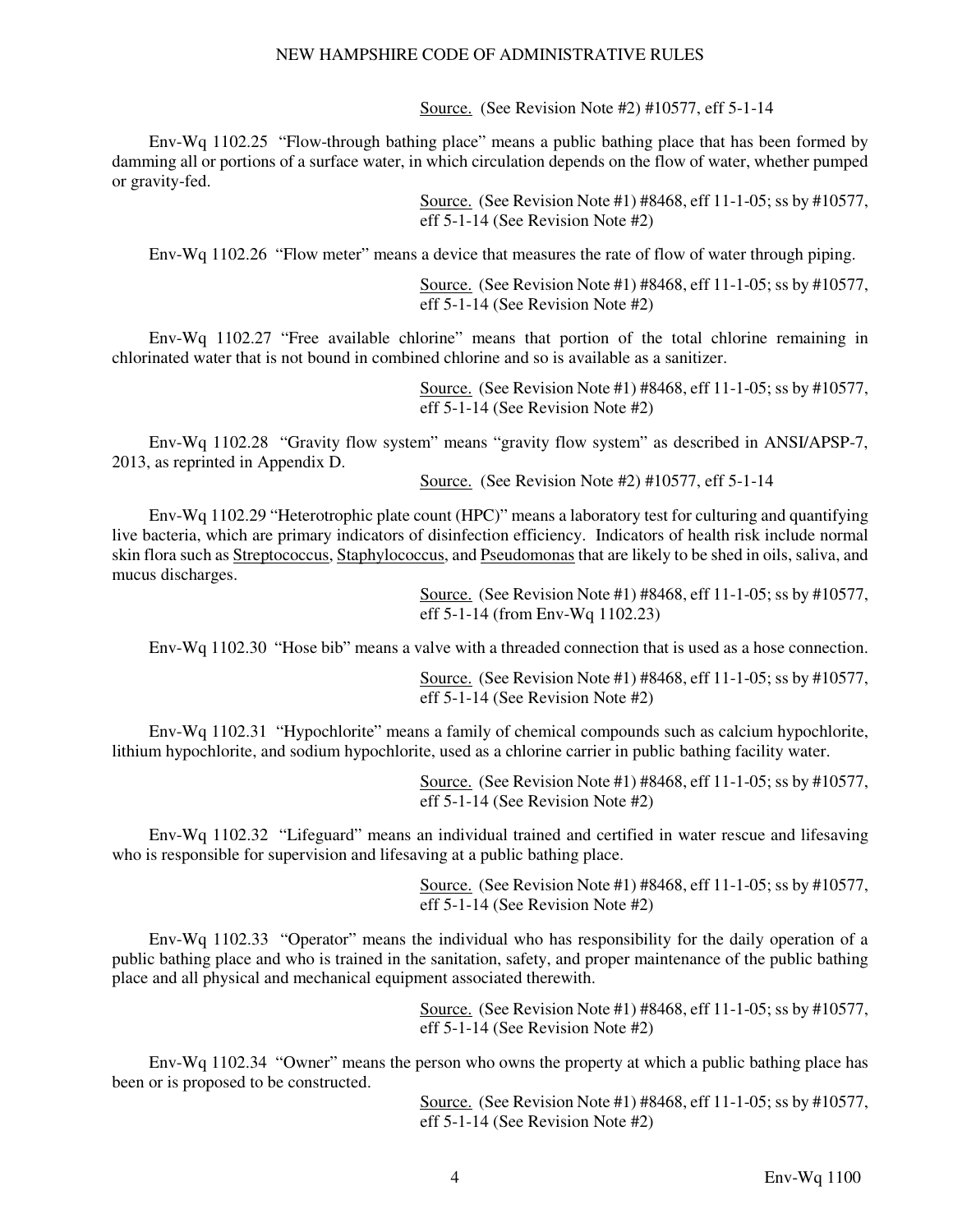Env-Wq 1102.35 "Oxidation reduction potential (ORP)" means a measure of the ability of chemicals in the water to oxidize, or reduce, ions, generally measured in millivolts (mV).

> Source. (See Revision Note #1) #8468, eff 11-1-05; ss by #10577, eff 5-1-14 (See Revision Note #2)

 Env-Wq 1102.36 "Patron" means any individual using a public bathing place, regardless of whether the individual enters the water.

> Source. (See Revision Note #1) #8468, eff 11-1-05; ss by #10577, eff 5-1-14 (See Revision Note #2)

Env-Wq 1102.37 "Person" means "person" as defined in RSA 485-A:2, XI, as reprinted in Appendix C.

Source. (See Revision Note #2) #10577, eff 5-1-14

 Env-Wq 1102.38 "pH" means the expression of the intensity of the acid or alkaline condition of a solution, such as water, as indicated by the hydrogen ion concentration and expressed as a number on the scale of 0 to 14, with 0 being most acidic, 7 being neutral, and 14 being most basic.

> Source. (See Revision Note #1) #8468, eff 11-1-05; ss by #10577, eff 5-1-14 (See Revision Note #2)

 Env-Wq 1102.39 "Phenol red" means a pH indicator used in water analysis in the range between 6.8 and 8.4, wherein the color changes from yellow to red to purple as pH increases.

> Source. (See Revision Note #1) #8468, eff 11-1-05; ss by #10577, eff 5-1-14 (See Revision Note #2)

Env-Wq 1102.40 "Pool or spa" means the water-containing structure at a public bathing facility.

Source. (See Revision Note #2) #10577, eff 5-1-14

 Env-Wq 1102.41 "Pressure-type sand filter" means a filter that uses sand or sand and gravel as the filtering medium, through which pool water is pumped under pressure.

> Source. (See Revision Note #1) #8468, eff 11-1-05; ss by #10577, eff 5-1-14 (See Revision Note #2)

 Env-Wq 1102.42 "Primary water contact" means full body contact with water, with or without incidental ingestion of water.

> Source. (See Revision Note #1) #8468, eff 11-1-05; ss by #10577, eff 5-1-14 (See Revision Note #2)

 Env-Wq 1102.43 "Pseudomonas aeruginosa" means a gram-negative rod-shaped bacteria that commonly causes illnesses or infections such as dermatitis or folliculitis and otitis externa, or "swimmer's ear".

> Source. (See Revision Note #1) #8468, eff 11-1-05; ss by #10577, eff 5-1-14 (See Revision Note #2)

 Env-Wq 1102.44 "Public bathing facility" means a public bathing place that comprises a water-containing structure and associated buildings and equipment, intended or used for bathing, swimming, or diving purposes. The term includes, but is not limited to, swimming pools, spas, special recreation pools, and therapy pools at hotels, motels, health facilities, water parks, condominium complexes, apartment complexes, youth recreation camps, public parks, and recreational campgrounds or camping parks as defined in RSA 216-I:1, VII. The term does not include any bathing facility which serves 3 or fewer living units and which is used only by the residents of the living units and their guests.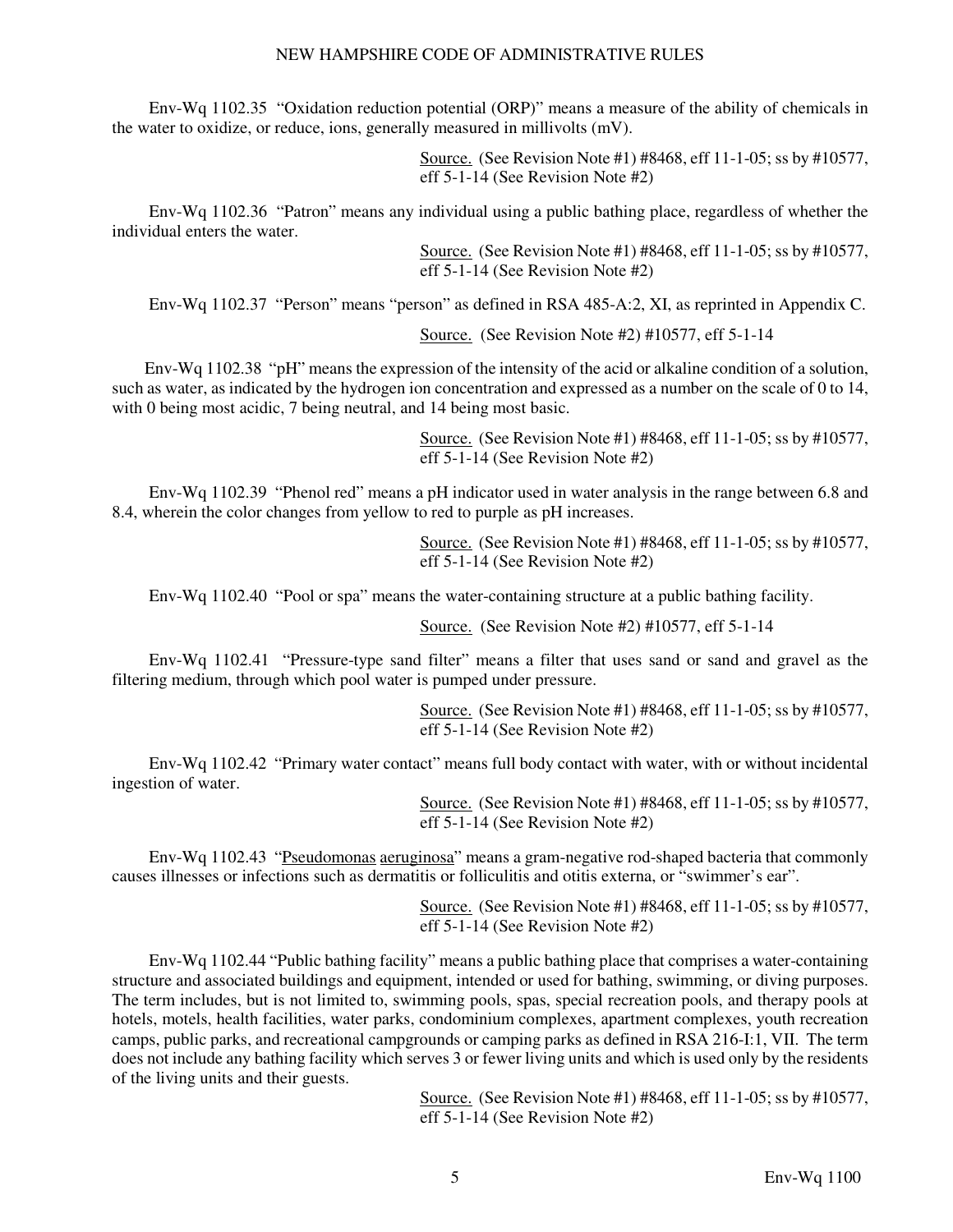Env-Wq 1102.45 "Public bathing place" means a place or location, together with buildings and equipment, intended or used for recreational or therapeutic bathing, swimming, or diving, and operated by or for any governmental subdivision, public or private corporation, partnership, association, or educational institution open to the public, members, or students, whether on a fee or free basis. The term includes public bathing facilities, flow-through bathing places, and designated beaches. The term does not include any bathing place that serves 3 or fewer living units and that is used only by the residents of the living units and their guests.

> Source. (See Revision Note #1) #8468, eff 11-1-05; ss by #10577, eff 5-1-14 (See Revision Note #2)

 Env-Wq 1102.46 "Safety vacuum release system (SVRS)" means a system or device capable of providing vacuum release at a suction outlet caused by a high vacuum occurrence due to suction outlet flow blockage.

> Source. (See Revision Note #1) #8468, eff 11-1-05; ss by #10577, eff 5-1-14 (See Revision Note #2)

 Env-Wq 1102.47 "Skimmer" means a mechanical device connected to circulation piping for continuous removal of surface water and floating debris from a public bathing facility.

> Source. (See Revision Note #1) #8468, eff 11-1-05; ss by #10577, eff 5-1-14 (See Revision Note #2)

 Env-Wq 1102.48 "Spa" means a water-containing structure, sometimes called a hot tub or jacuzzi, that is designed for recreational or therapeutic use and for physiological and psychological relaxation but not for swimming or diving. These facilities are not drained and refilled after each use, instead the water is circulated, filtered, and sanitized. Spas include hydrojet circulation, hot water, cold water, mineral baths, and air induction systems. The term includes structures that are in a fixed location and structures that are intended to be moved from place to place on a rental or other commercial basis.

> Source. (See Revision Note #1) #8468, eff 11-1-05; ss by #10577, eff 5-1-14 (See Revision Note #2)

 Env-Wq 1102.49 "Special recreation pool" means a water-containing structure or combination of structures that is not intended for swimming or diving but that is used typically for receiving bathers at the end of long slides, flumes, or chutes, or for artificial surfing and similar use. The term includes wave action pools, activity pools, catch pools, leisure rivers, vortex pools, and interactive play attractions.

> Source. (See Revision Note #1) #8468, eff 11-1-05; ss by #10577, eff 5-1-14 (See Revision Note #2)

 Env-Wq 1102.50 "Stabilized chlorine" means an organic compound that reacts with water to form available chlorine and cyanuric acid, such as sodium dichloro-s-triazinetrione (dichlor) or trichloros-triazinetrione (trichlor).

> Source. (See Revision Note #1) #8468, eff 11-1-05; ss by #10577, eff 5-1-14 (See Revision Note #2)

 Env-Wq 1102.51 "Suction outlet" means a fitting, fitting assembly, cover/grate, and related components that provide a localized low-pressure area for the transfer of water from a swimming pool, wading pool, or spa.

Source. (See Revision Note #2) #10577, eff 5-1-14

 Env-Wq 1102.52 "Swimming pool" means a water-containing structure that is entirely artificial in construction and is intended for bathing, swimming, diving, or any combination thereof. The term includes structures that are indoor, outdoor, or both.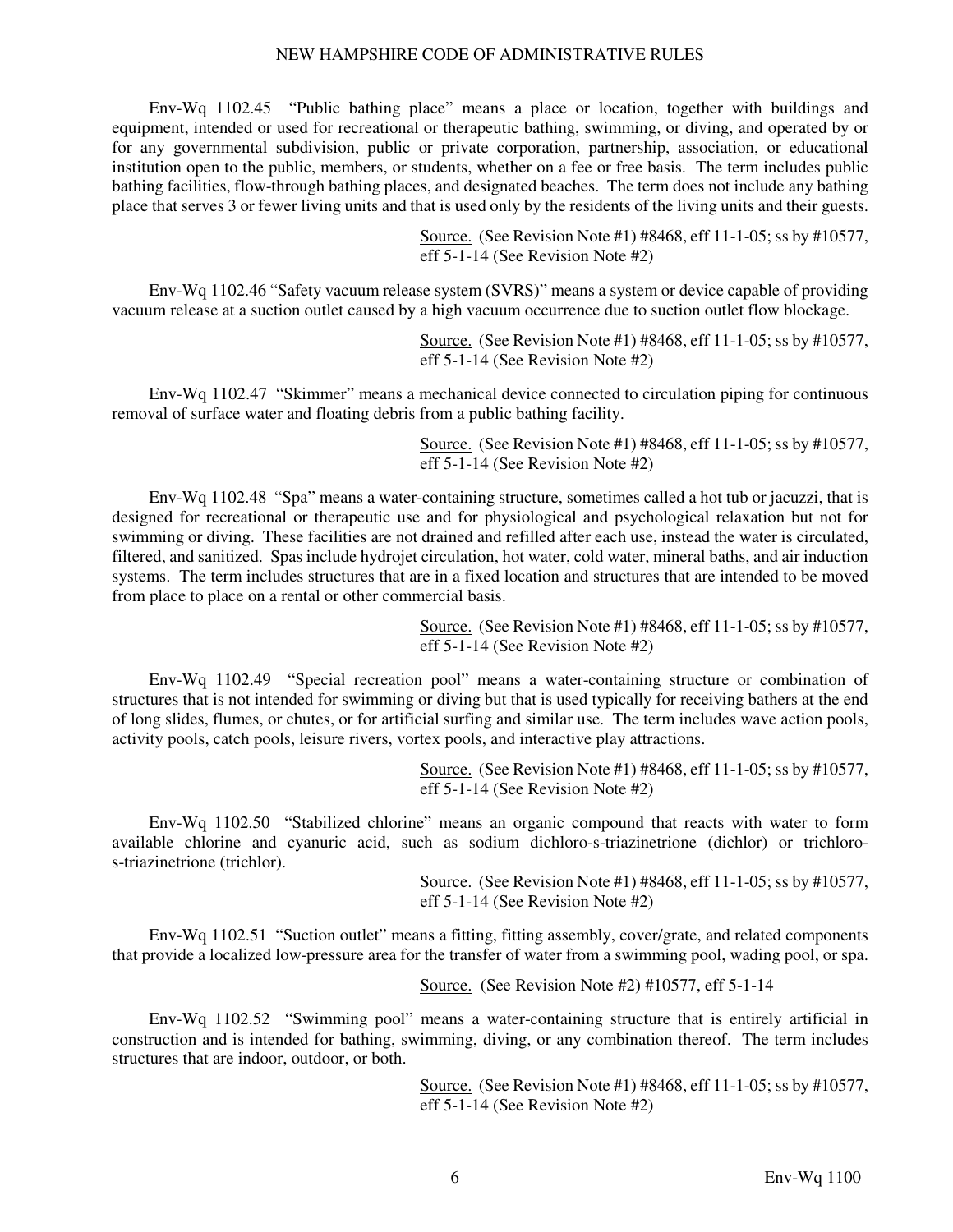Env-Wq 1102.53 "Therapy pool" means a water-containing structure that is used for bathing and therapeutic use, wherein the water has a temperature higher than that of a swimming pool, usually from 90°F to 104°F.

> Source. (See Revision Note #1) #8468, eff 11-1-05; ss by #10577, eff 5-1-14 (See Revision Note #2)

Env-Wq 1102.54 "Total chlorine" means the sum of free available chlorine and combined chlorine.

Source. (See Revision Note #1) #8468, eff 11-1-05; ss by #10577, eff 5-1-14 (See Revision Note #2)

 Env-Wq 1102.55 "Total coliform bacteria" means a group of facultative anaerobic, gram-negative, non-spore-forming rod-shaped bacteria that can be used to provide information on the presence of fecal coliform and E. coli.

> Source. (See Revision Note #1) #8468, eff 11-1-05; ss by #10577, eff 5-1-14 (See Revision Note #2)

 Env-Wq 1102.56 "Turbidity" means the measure of suspended materials in water, which can obscure visibility, reported in nephelometric turbidity units (NTUs).

> Source. (See Revision Note #1) #8468, eff 11-1-05; ss by #10577, eff 5-1-14 (See Revision Note #2)

 Env-Wq 1102.57 "Turnover time" means the amount of time needed for all of the water in a public bathing facility to pass through the circulation system once.

> Source. (See Revision Note #1) #8468, eff 11-1-05; ss by #10577, eff 5-1-14 (See Revision Note #2)

 Env-Wq 1102.58 "Unblockable drain" means "unblockable drain" as defined in the Virginia Graeme Baker Pool and Spa Safety Act, as reprinted in Appendix D.

Source. (See Revision Note #2) #10577, eff 5-1-14

 Env-Wq 1102.59 "Virginia Graeme Baker Pool and Spa Safety Act (VGBA)" means Title XVI of the Energy Independence and Security Act of 2007, Public Law 110-140. 15 U.S.C. § 8003.

Source. (See Revision Note #2) #10577, eff 5-1-14

Env-Wq 1102.60 "Wading pool" means a water-containing structure that has a maximum depth of 2 feet.

Source. (See Revision Note #1) #8468, eff 11-1-05; ss by #10577, eff 5-1-14 (See Revision Note #2)

 Env-Wq 1102.61 "Weir" means a flap within a skimmer that adjusts automatically to small changes in water level and assures a continuous water flow to the skimmer.

> Source. (See Revision Note #1) #8468, eff 11-1-05; ss by #10577, eff 5-1-14 (See Revision Note #2)

#### PART Env-Wq 1103 APPROVALS

Env-Wq 1103.01 Approval of Public Bathing Places Required.

 (a) As specified in RSA 485-A:26, no person shall install, operate, or maintain a public bathing place unless the construction, design, and physical specifications of such public bathing place have received prior approval from the department.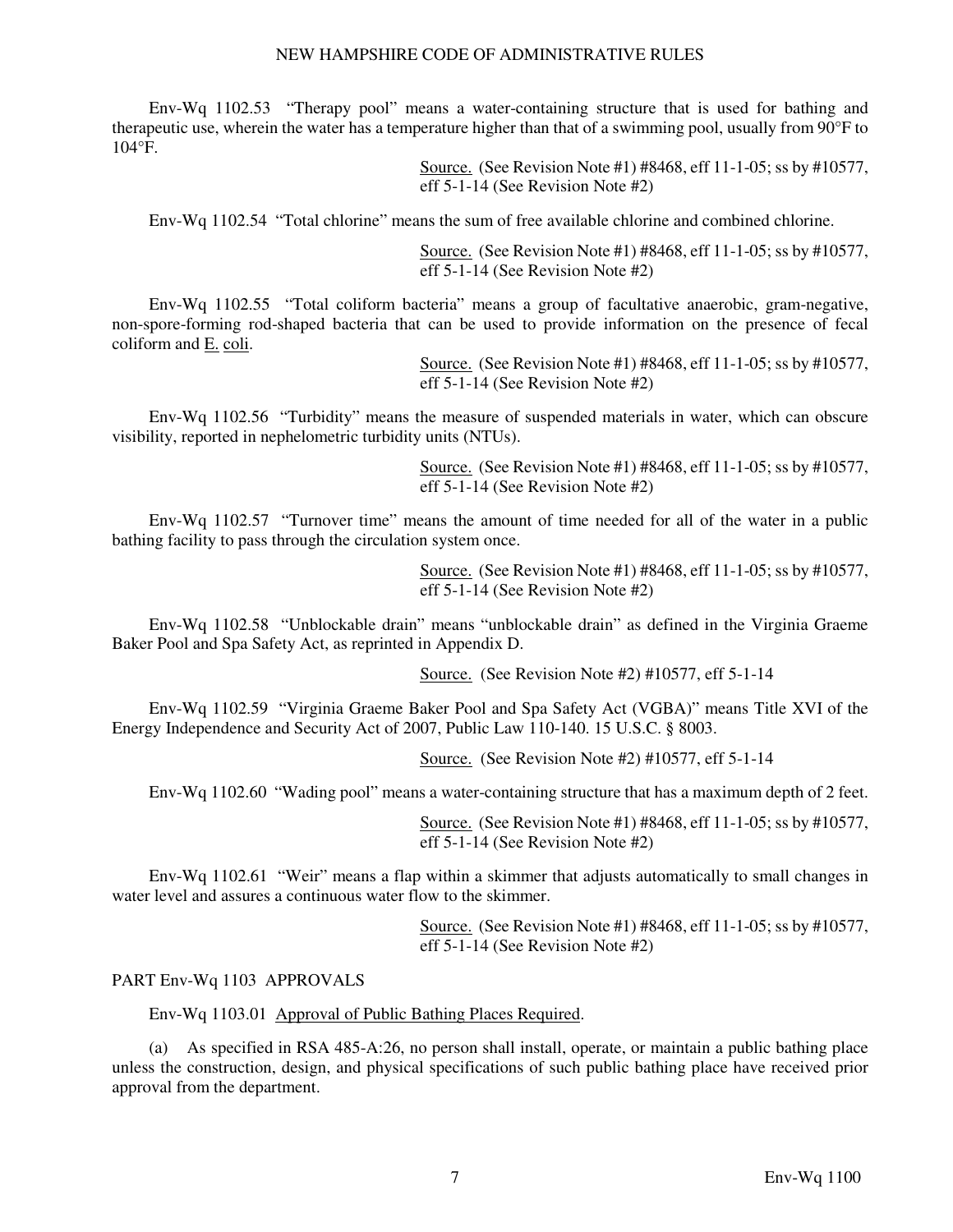(b) Designated beaches in operation as of August 1, 2005 shall be deemed to have received prior approval from the department.

 (c) The owner of a pool or spa that has been closed for 12 months or longer shall apply for approval in accordance with this part prior to reopening the pool or spa for public use.

> Source. (See Revision Note #1) #8468, eff 11-1-05; ss by #10577, eff 5-1-14 (See Revision Note #2)

Env-Wq 1103.02 Application for Approval of Public Bathing Places.

 (a) Any person wishing to obtain approval for a public bathing facility (PBF) shall submit to the department:

(1) An application, on a form obtained from the department, that contains the information specified in Env-Wq 1103.03 and is signed as specified in (d) and (e), below;

- (2) Plans as specified in Env-Wq 1103.06;
- (3) Specifications as specified in Env-Wq 1103.04;
- (4) The information specified in Env-Wq 1103.05; and
- (5) The fee required by RSA 485-A:26, I.

 (b) Any person wishing to obtain approval for a designated beach or a flow-through bathing place shall submit to the department:

(1) An application, on a form obtained from the department, that contains the information specified in Env-Wq 1103.07 and is signed as specified in (d) and (e), below;

(2) The information specified in Env-Wq 1103.09;

(3) Specifications and dimensions as specified in Env-Wq 1103.08, on the plans specified in Env-Wq 1103.10; and

(4) The fee required by RSA 485-A:26, I.

 (c) The applicant shall submit the materials required by (a) or (b), above, to the department at the following address:

DES Water Division 29 Hazen Drive P.O. Box 95 Concord, NH 03302-0095 Attn: Public Bathing Place Coordinator

- (d) The applicant and the owner, if other than the applicant, shall sign and date the application form.
- (e) The signature(s) shall constitute certification that:

(1) The information provided is true, complete, and not misleading to the knowledge and belief of the signer; and

(2) The signer understands that:

a. The submission of false, incomplete, or misleading information is grounds for denying the application or revoking any permit that is issued based on the information; and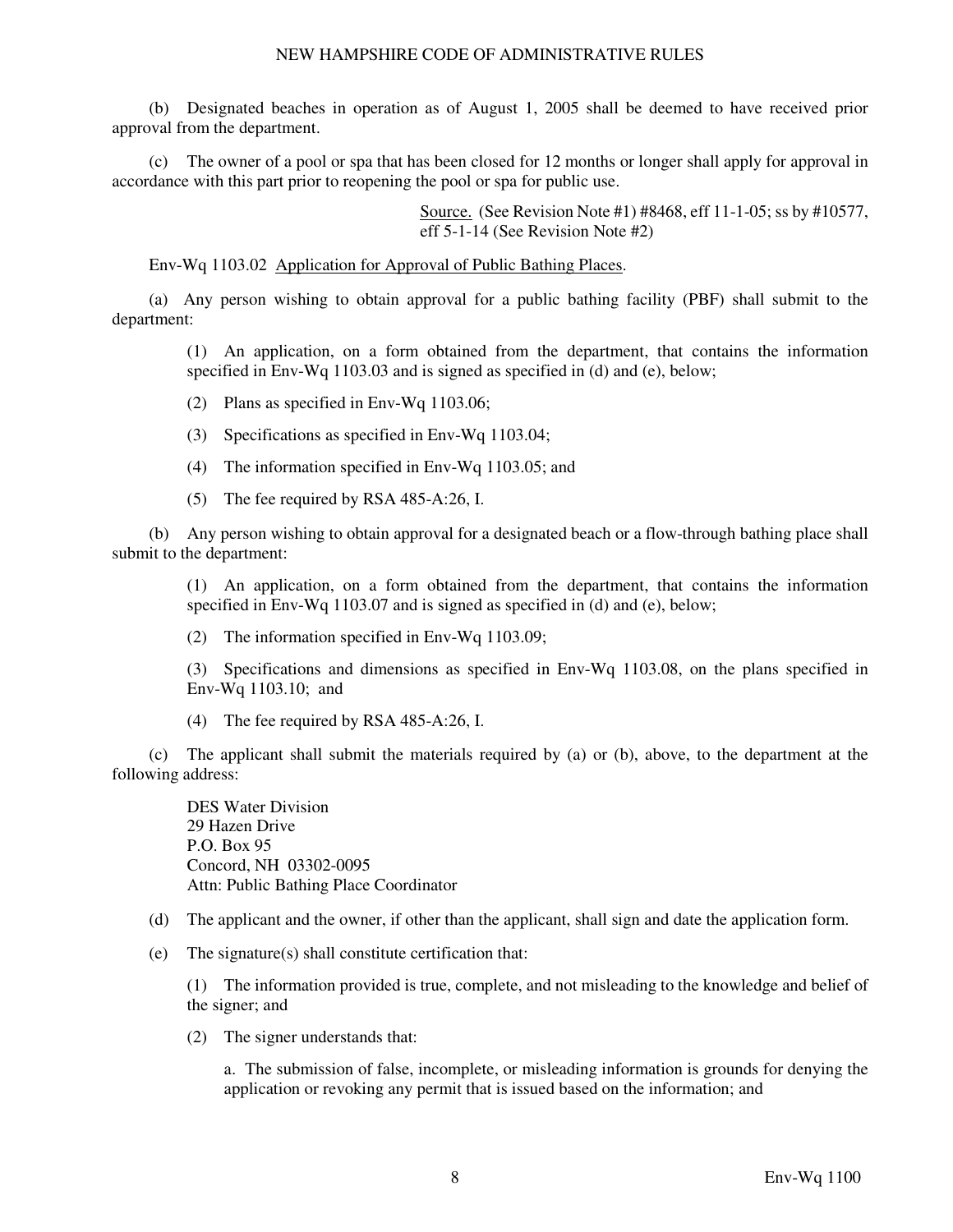b. That he or she is subject to the penalties established in New Hampshire law for making unsworn false statements.

> Source. (See Revision Note #1) #8468, eff 11-1-05; ss by #10577, eff 5-1-14 (See Revision Note #2)

 Env-Wq 1103.03 PBF Application: Site and Contact Information. The application for approval of a PBF shall include the following information:

- (a) The name of the establishment at which the PBF will be located;
- (b) The street address, municipality, state, and zip code where the PBF will be located;
- (c) The type of PBF for which approval is being requested;
- (d) Whether the PBF is an indoor or outdoor facility, or both; and

 (e) The name, mailing address and daytime telephone number of the owner of the PBF and the name(s), mailing address(es), and daytime telephone number(s) of the PBF designer and installer if known.

> Source. (See Revision Note #1) #8468, eff 11-1-05; ss by #10577, eff 5-1-14 (See Revision Note #2)

 Env-Wq 1103.04 PBF Application: Specifications. The specifications required by Env-Wq  $1103.02(a)(3)$  shall be as follows:

- (a) The capacity of the pool or spa at the PBF, in gallons;
- (b) Materials of construction;
- (c) Measurements, in feet, of the following pool or spa dimensions:
	- (1) The depth at the shallow end;
	- (2) The maximum depth at the deep end;
	- (3) The depth at the wall of the deep end or 12 inches out from that wall, whichever is deeper;
	- (4) The depth at the break in depth between the shallow and deep portions of a swimming pool;
	- (5) The depth measured 22 feet from the deep end wall;

(6) The distance from the deep end wall to the break in depth between the shallow and deep portions;

- (7) The slope of the bottom of the shallow end;
- (8) The distance from the edge of any diving board(s) to the side walls; and
- (9) The perimeter of the pool or spa;
- (d) The number and location of water inlets;
- (e) The number and location of suction outlets;
- (f) The surface area of the pool or spa at the PBF, in square feet;
- (g) Whether skimmers or a gutter system will be used, and:
	- (1) If skimmers will be used, the number and location of skimmers; and
	- (2) If a gutter system will be used, the design specifications for the system;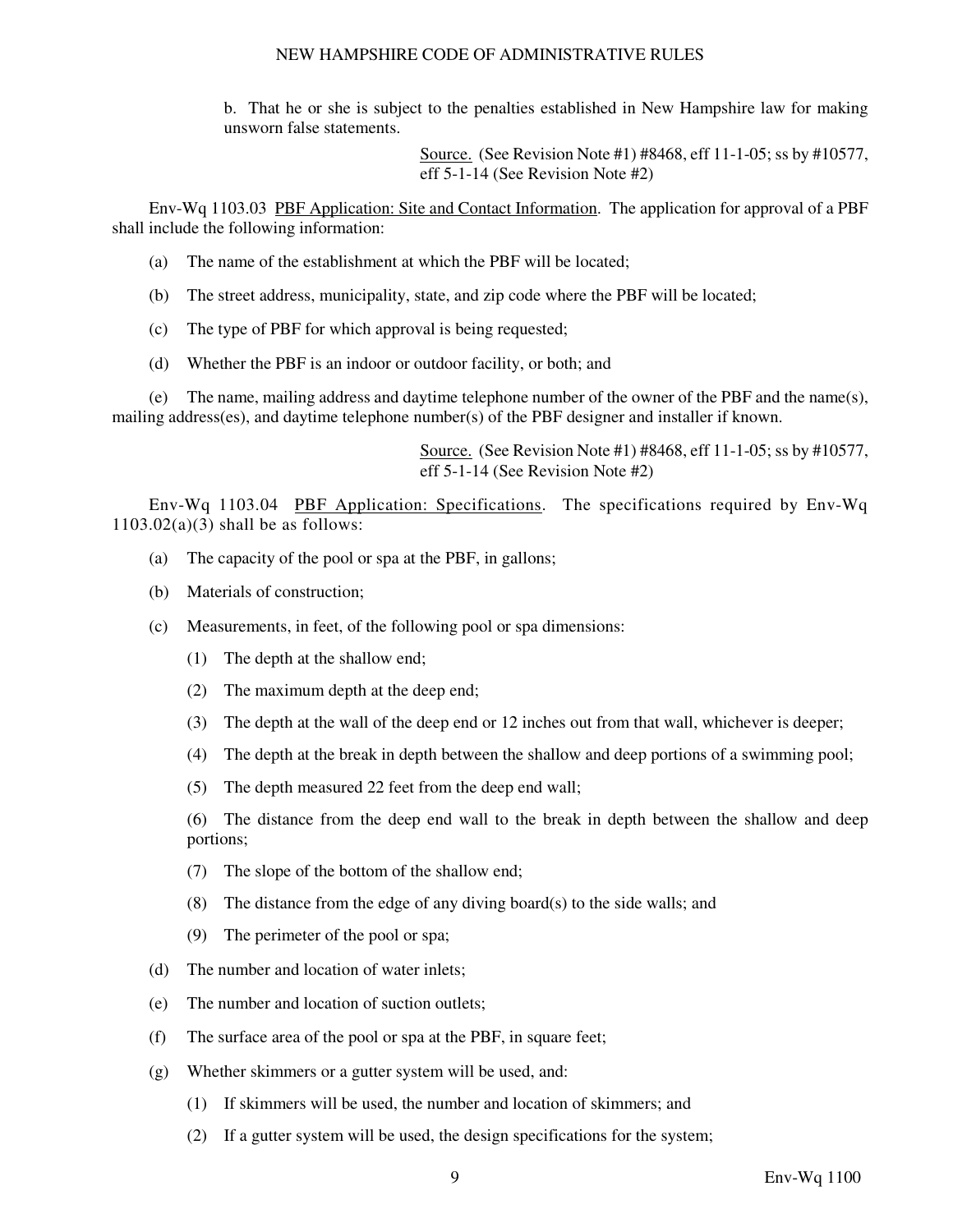- (h) Information on the disinfection system that will be used, including:
	- (1) The type of disinfection system;

(2) The name of the manufacturer of the disinfection unit and manufacturer's specifications on the disinfection unit;

- (3) The capacity of the disinfection unit, in milligrams per liter; and
- (4) The model of the disinfection unit;
- (i) Information on the circulation pump, including:
	- (1) The model of the pump;
	- (2) The pump performance curve showing the gallons per minute versus the head loss of the pump;
	- (3) The pump circulation rate, in gallons per minute; and

(4) Documentation from the manufacturer showing that the maximum flow rate of the pump allowing for total dynamic head does not exceed the rating of the main drain cover/grate;

- (j) The turnover time, in hours;
- (k) Information on the filter system, including:
	- (1) The type of filter;
	- (2) The name of the manufacturer of the filter and manufacturer's specifications on the filter;
	- (3) The model of the filter;
	- (4) The total filter area, in square feet;
	- (5) The filtration rate, in gallons per minute;
	- (6) The filter flow meter range, in gallons per minute;
	- (7) The name of the manufacturer of the filter flow meter;
	- (8) The number and location of hair strainers;
	- (9) The availability of filter operating instructions; and

(10) The location of the disposal site for backwash, if the filter is backwashed, together with documentation demonstrating that the backwash is discharged to a public sewer or disposed of in a location or system approved by the department pursuant to RSA 485:3, X, RSA 485-A:29-44, RSA 485-A:13, I(a), or Env-Wq 402;

- (l) The anticipated bather load;
- (m) Identification of all suction outlets and grates as follows:
	- (1) Location;
	- (2) Rating, stated in gallons per minute;

(3) Calculated velocity, stated in feet per second, of water passing though each suction outlet and grate;

(n) The diameter of all suction outlet piping;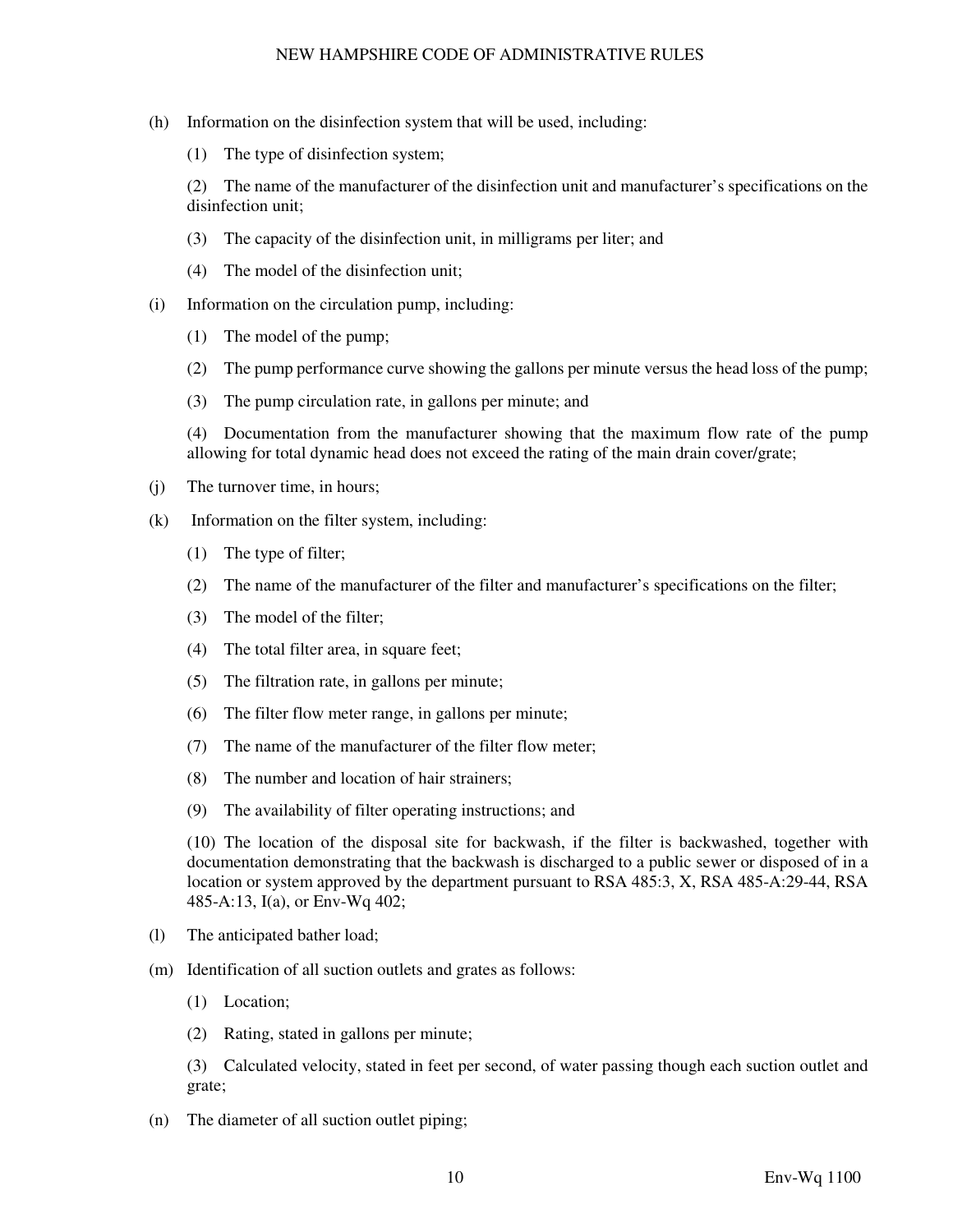(o) If a safety vacuum release system (SVRS) is part of the design, information about the SVRS including:

- (1) The type of SVRS device;
- (2) The name of the manufacture;
- (3) The device specifications; and
- (4) A plumbing schematic;
- (p) Calculation of total dynamic head loss; and
- (q) Documentation that all components meet the requirements of Env-Wq  $1105.22(a)(1)$ .

Source. (See Revision Note #1) #8468, eff 11-1-05; ss by #10577, eff 5-1-14 (See Revision Note #2)

 Env-Wq 1103.05 PBF Application: Other Required Information. The information required by Env-Wq  $1103.02(a)(4)$  shall be as follows:

(a) Information on the water source for the PBF, including:

(1) The source of water, and whether it is a public water supply, a private groundwater supply, or surface water;

- (2) If the source water is a public water supply, the name and location of the water supply; and
- (3) The type of source water piping;

 (b) Information on the availability of a bathhouse with toilet and shower facilities as specified in Env-Wq 1105.04 and Env-Wq 1105.01, respectively; and

(c) Information on the security fencing as specified in Env-Wq 1105.07.

Source. (See Revision Note #1) #8468, eff 11-1-05; ss by #10577, eff 5-1-14 (See Revision Note #2)

Env-Wq 1103.06 PBF Application: Required Plans. The plans required by Env-Wq 1103.02(a)(2) shall:

 (a) Be prepared or reviewed by an engineer licensed in the state of New Hampshire pursuant to RSA 310-A;

(b) Be stamped by the engineer who prepared or reviewed them; and

 (c) Show the location of all buildings, the bathing area, and all specifications and other information identified in Env-Wq 1103.03 through Env-Wq 1103.05.

> Source. (See Revision Note #1) #8468, eff 11-1-05; ss by #10577, eff 5-1-14 (See Revision Note #2)

 Env-Wq 1103.07 Application for Approval of Designated Beach or Flow-through Bathing Place. The information required by Env-Wq 1103.02(b)(1) for approval of a designated beach or flow-through bathing place shall be as follows:

- (a) The name of the waterbody where the beach or flow-through bathing place will be located;
- (b) The street address and latitude/longitude of the proposed beach or flow-through bathing place;
- (c) The municipality, state, and zip code where the beach or flow-through bathing place will be located;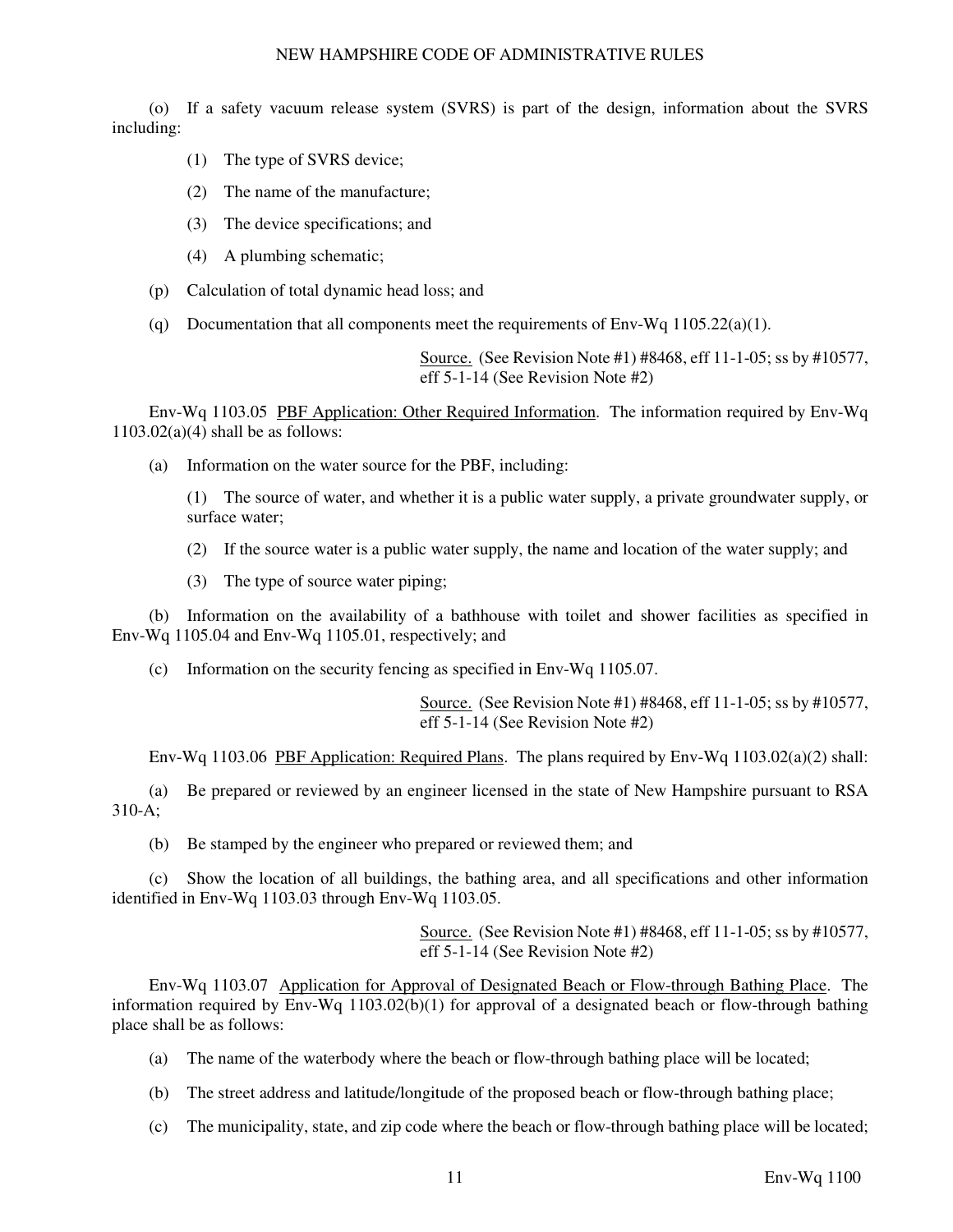(d) The name, mailing address, and daytime telephone number of the owner of the beach or flow-through bathing place; and

(e) The name(s), mailing address(es), and daytime telephone number(s) of the contractor, if known.

Source. (See Revision Note #1) #8468, eff 11-1-05; ss by #10577, eff 5-1-14 (See Revision Note #2)

 Env-Wq 1103.08 Specifications and Dimensions for Designated Beaches or Flow-through Bathing Places. The specifications required by Env-Wq 1103.02(b)(2) shall be as follows:

(a) Measurements of:

- (1) Shore frontage of beach or access to flow-through bathing place, in feet;
- (2) Width of beach or access to flow-through bathing place, in feet; and
- (3) The surface area of the beach or access to flow-through bathing place, in square feet;
- (b) The maximum water depth, in feet, at the edge of the swim area or at the float line;
- (c) The surface area of the swim area, in square feet;
- (d) The maximum expected bather load; and

 (e) Information on how construction of the beach or access to flow-through bathing place will comply with RSA 482-A, Dredge and Fill in Wetlands, and RSA 483-B, the Comprehensive Shoreland Protection Act.

> Source. (See Revision Note #1) #8468, eff 11-1-05; ss by #10577, eff 5-1-14 (See Revision Note #2)

 Env-Wq 1103.09 Other Required Information for Designated Beach or Flow-through Bathing Place Application. The information required by Env-Wq 1103.02(b)(3) shall be as follows:

(a) The location of the nearest toilet facilities per Env-Wq 1105.04, if any;

 (b) Information on the water quality for the swim area, including a copy of a recent bacterial analysis and the location of any water inlets, point discharges, and non-point sources of pollution; and

(c) Information on the height, location, and material of the security fencing, if any.

Source. (See Revision Note #1) #8468, eff 11-1-05; ss by #10577, eff 5-1-14 (See Revision Note #2)

 Env-Wq 1103.10 Plans Required for Designated Beach or Flow-through Bathing Place Application. The plans required by Env-Wq 1103.02(b)(2) shall be as follows:

 (a) A simple layout of the buildings, beach area, toilets, if any, and location of the potable water supply, if any; and

(b) A plan drawn to scale showing the swimming area and depth dimensions.

Source. (See Revision Note #1) #8468, eff 11-1-05; ss by #10577, eff 5-1-14 (See Revision Note #2)

#### Env-Wq 1103.11 Review of Applications.

 (a) Upon receiving a complete application package as specified in Env-Wq 1103.02, the department shall review the application.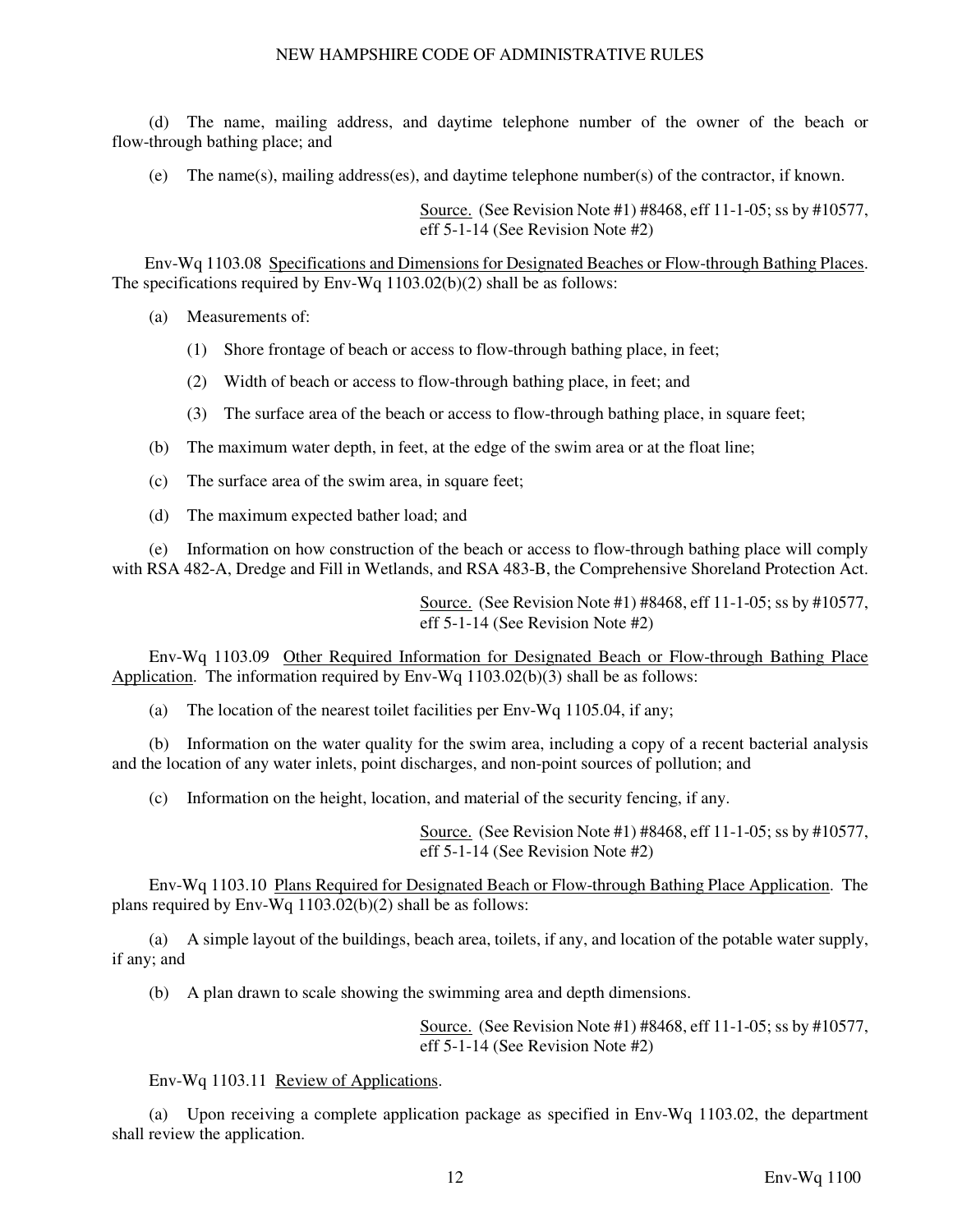The department shall approve the proposed public bathing place if the department determines that the proposed public bathing place has been designed so as to comply with the applicable design standards of this chapter.

 (c) The department shall inform the applicant of its decision in writing. If the application is denied, the decision shall state the reason(s) for the denial.

> Source. (See Revision Note #1) #8468, eff 11-1-05; ss by #10577, eff 5-1-14 (See Revision Note #2)

Env-Wq 1103.12 Pre-operational Inspection Required for Public Bathing Facilities.

 (a) The owner of a public bathing facility (PBF) shall not open the PBF for public use prior to the PBF being inspected by the department to determine compliance with this chapter if it is:

(1) A newly-constructed PBF; or

(2) An existing PBF that has been closed for 12 months or longer.

(b) The PBF owner shall contact the department to schedule the inspection required by (a), above.

Source. (See Revision Note #1) #8468, eff 11-1-05; ss by #10577, eff 5-1-14 (See Revision Note #2

#### Env-Wq 1103.13 Suspension or Revocation of Approvals.

 (a) Upon finding that information submitted as part of an application for which an approval has been issued is incorrect, misleading, incomplete, or otherwise deficient, the department shall proceed in accordance with this section.

 (b) The department shall initiate an action to suspend or revoke the approval pursuant to RSA 541-A:30, II, RSA 541-A:31, and the provisions of Env-C 200 applicable to adjudicative proceedings.

(c) The notice issued to initiate the action shall inform the owner:

(1) That the department is proposing to suspend or revoke the approval;

(2) Of the grounds on which the department's proposed action is based; and

(3) Of the date and time of a hearing at which the owner may show cause why the approval should not be suspended or revoked.

 (d) The department shall suspend the approval if the department determines, as a result of the proceeding initiated under (b), above, that:

(1) The deficient information was submitted inadvertently or negligently; and

(2) The approval would have been issued if correct, complete, and not misleading information had been submitted originally.

(e) If the department suspends the approval, the decision issued pursuant to (h), below, shall:

(1) Specify a reasonable time in which the owner may correct the deficiencies which formed the basis for the suspension; and

(2) Notify the owner that if the deficiencies are not corrected within the time specified, the approval will be revoked.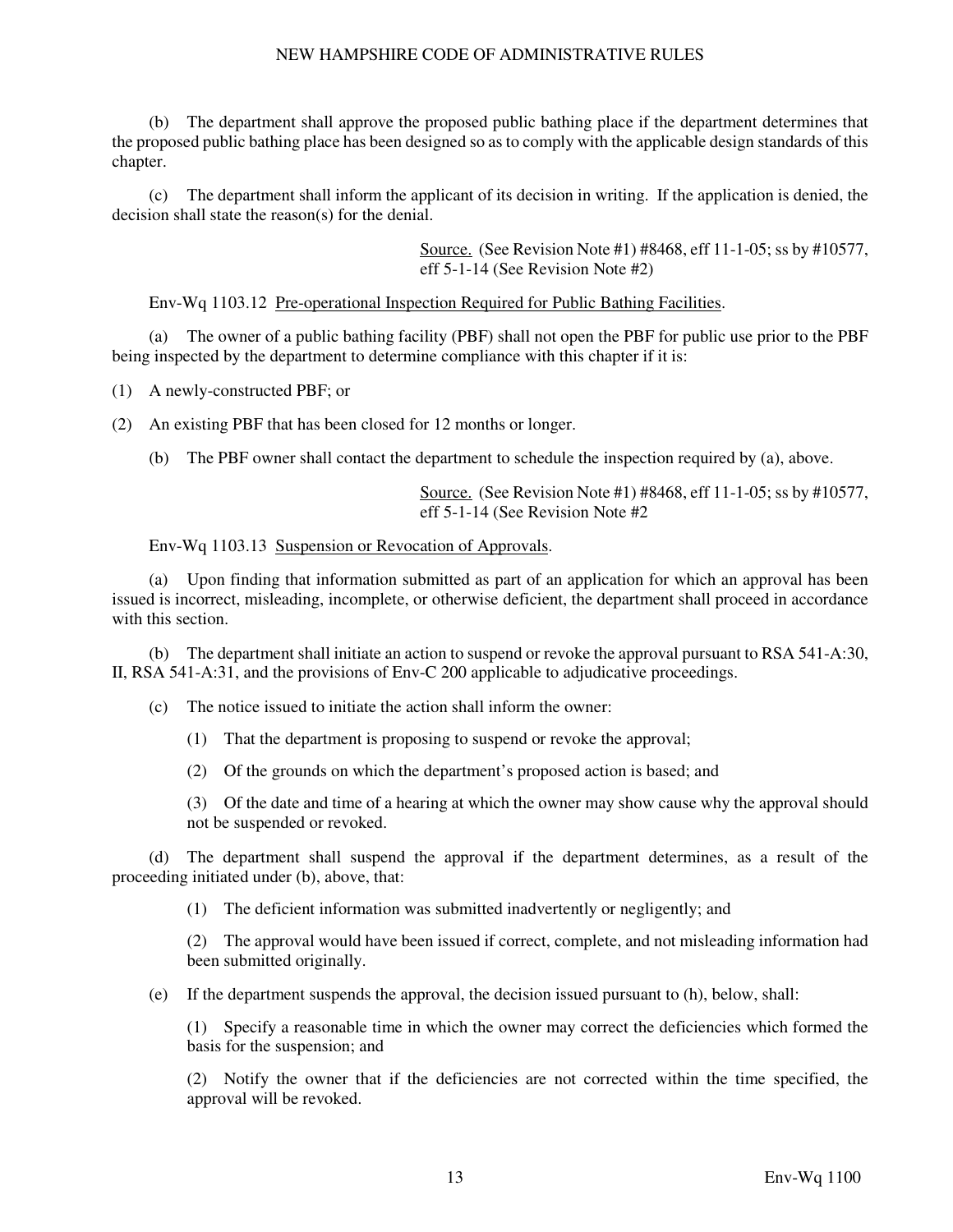(f) A decision to suspend an approval pending receipt of adequate and correct information shall not be considered a final decision from which an appeal may be taken.

 (g) The department shall revoke the approval if the department determines, as a result of the proceeding initiated under (b), above, that:

(1) The permit holder submitted deficient information with the intent to mislead or to avoid one or more requirements of the statute or rules; or

(2) The approval would not have been issued if correct, complete, and not misleading information had been submitted originally.

 (h) The department shall issue a written decision to the owner. If the approval is suspended or revoked, the decision shall specify the reason(s) for the decision.

> Source. (See Revision Note #1) #8468, eff 11-1-05; ss by #10577, eff 5-1-14 (See Revision Note #2)

PART Env-Wq 1104 TESTING, SUPERVISION, AND SAFETY

Env-Wq 1104.01 PBF Testing and Recordkeeping Requirements.

 (a) The operator of a PBF shall conduct tests for disinfectant residual and pH prior to opening the PBF to the public and every 4 hours during operation.

 (b) If an oxidation-reduction potential (ORP) controller is used, it shall not be relied upon as a method for measuring the concentration of sanitizer in the water.

 (c) The operator of a PBF shall use a water quality testing kit with unexpired reagents, such as diethylphenylene diamine (DPD) and phenol red, capable of testing for free and total chlorine or bromine and pH. The method used in determining the free available chlorine shall be such that the combined chlorine or other oxidizers that might be present in the pool do not affect the determination.

 (d) The operator of a PBF shall test a heated pool or spa for temperature prior to use and every 4 hours during operation.

- (e) The operator of a PBF shall conduct each test:
	- (1) At each end of a pool or spa at the PBF that is 10,000 gallons or greater; and
	- (2) At one location in a pool or spa at the PBF that is less than 10,000 gallons.
- (f) The operator of a PBF shall:
	- (1) Maintain dated daily logs for the PBF for a rolling 12-month period; and
	- (2) Make the records available to the department and patrons of the PBF upon request.
- (g) The operator of a PBF shall record the following on the daily log:
	- (1) The results of the inspection of the cover/grate required by Env-Wq 1104.07(a);
	- (2) The results of all tests conducted pursuant to (a) through (d), above;
	- (3) Each time that the filter is backwashed or the cartridge filter is replaced;
	- (4) Each time that a spa is emptied and cleaned;

(5) Each operational problem, together with a description of all actions taken to address the problem; and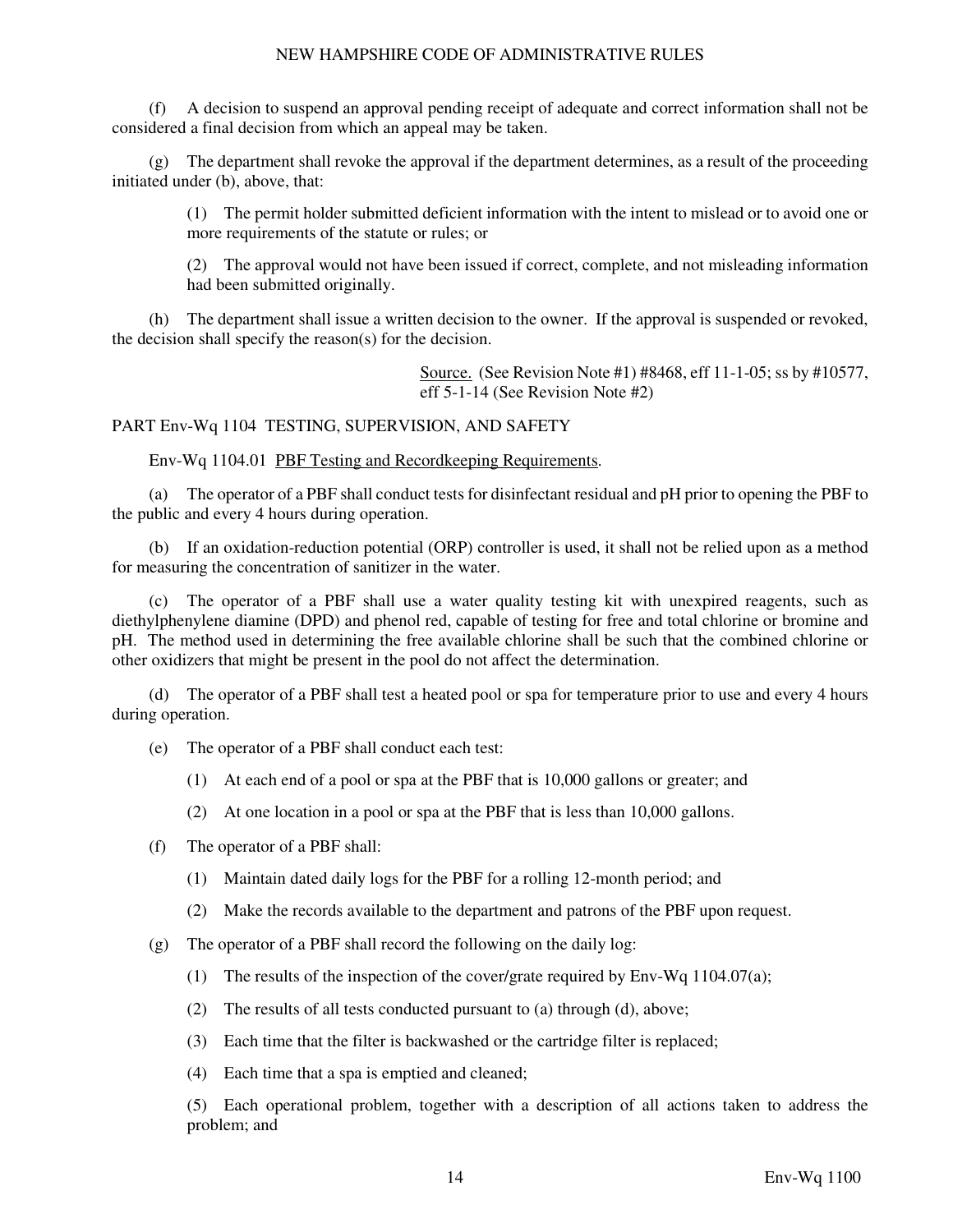(6) The time of each fecal or vomit accident, together with a description of all actions taken to address the accident.

> Source. (See Revision Note #1) #8468, eff 11-1-05; ss by #10577, eff 5-1-14 (See Revision Note #2)

Env-Wq 1104.02 PBF Supervision.

 (a) The owner shall allow public use of the pool or spa at a PBF only when an operator is available to respond to equipment malfunctions and other emergencies within 20 minutes of being notified by patrons or the owner of the malfunction or emergency.

(b) The operator designated by the owner pursuant to (a), above, shall:

(1) Maintain the quality of the water at the facility; and

(2) Have access to and be knowledgeable of the PBF circulation and disinfection systems.

 (c) If a lifeguard or other individual to enforce safety standards will not be present at a PBF, the owner shall post a sign at all access points notifying patrons of the absence of a lifeguard.

> Source. (See Revision Note #1) #8468, eff 11-1-05; ss by #10577, eff 5-1-14 (See Revision Note #2)

### Env-Wq 1104.03 Testing and Supervision at Other Public Bathing Places.

 (a) The operator of a common interest bathing facility that uses automated chemical controllers as specified in Env-Wq 1106.05(e) for both pH and disinfectant shall test for disinfectant residual and pH at least once a day.

 (b) If a common interest bathing place is not monitored by a lifeguard or operator, the owner(s) shall post a sign at all access points notifying patrons of the absence of a lifeguard or operator, as applicable.

 (c) If a designated beach or flow-through bathing place is not monitored by a lifeguard or operator, the owner post a sign at all access points notifying patrons of the absence of a lifeguard or operator, as applicable.

> Source. (See Revision Note #1) #8468, eff 11-1-05; ss by #10577, eff 5-1-14 (See Revision Note #2)

Env-Wq 1104.04 PBF Safety.

(a) The owner of a PBF that has a pool shall:

- (1) Develop and adopt safety rules for patrons of the pool; and
- (2) Post conspicuously-displayed signs informing patrons of the safety rules.
- (b) The rules and signs required by (a), above, shall include the following:
	- (1) Patrons with any communicable disease shall not enter the pool;
	- (2) Patrons shall not discharge any bodily fluids into the pool;

(3) Patrons shall not bring or throw into the pool any object that may in any way carry contamination or otherwise endanger the safety of bathers;

(4) Patrons shall not spit in or in any other way contaminate the water, floors, walkways, aisles, or dressing rooms associated with the pool;

(5) Bathers shall take a cleansing shower before entering the pool;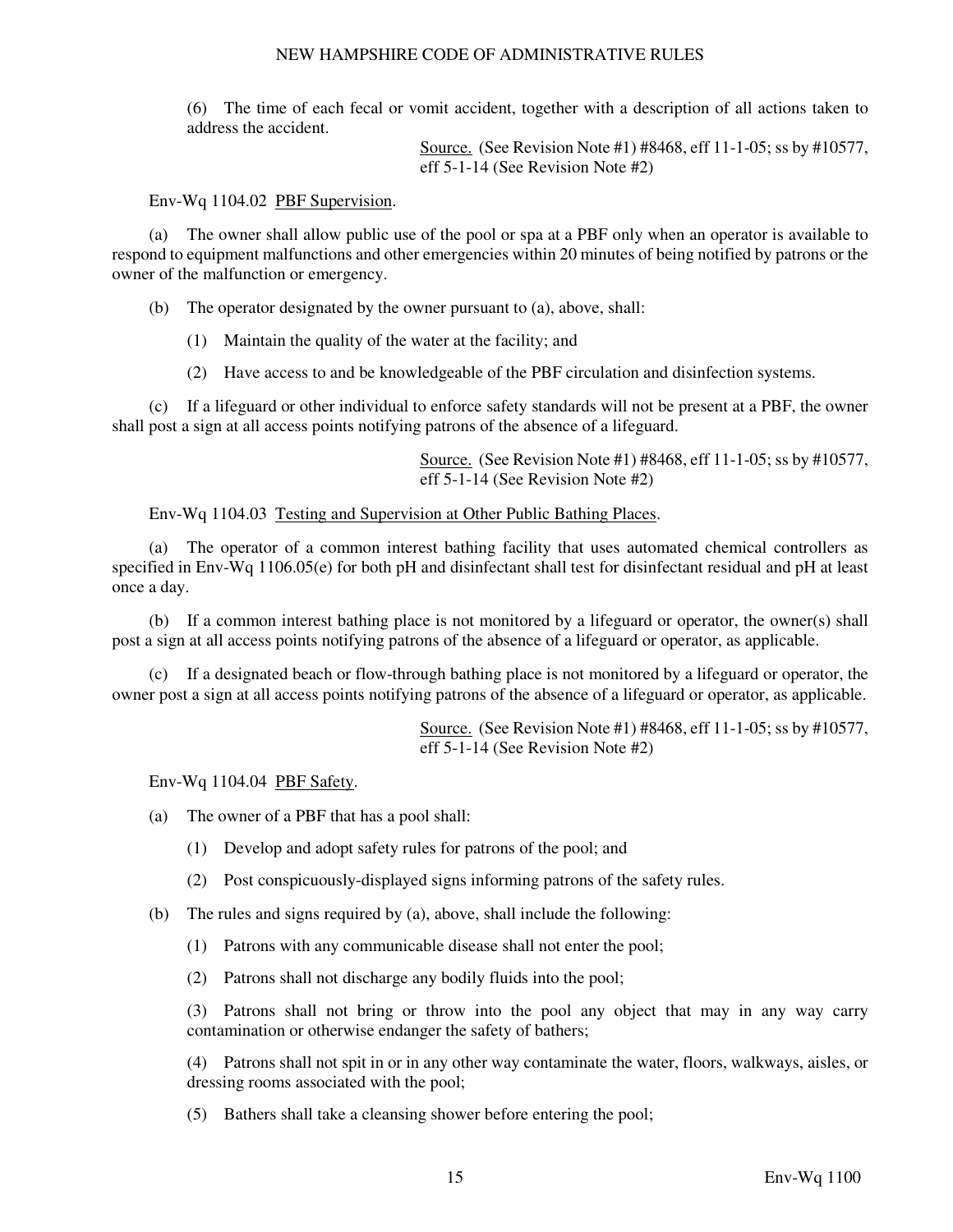(6) Patrons shall not run or engage in boisterous rough play in the pool or on the deck or walkways around the pool or in the bathhouse associated with the pool;

(7) Patrons shall not bring food or drink into the pool or within 4 feet of its edge;

(8) Patrons shall not have glass containers in the pool or on the deck or in the bathhouse associated with the pool; and

(9) Any additional rules developed by the PBF's management.

 (c) The owner of a PBF shall ensure that a telephone or radio capable of reaching emergency services is located within 200 feet of any pool or spa at the PBF.

 (d) The signs required by (a), above, and (e), below, shall provide the location of the telephone or radio required by (c), above.

(e) The owner of a PBF that has a spa shall:

- (1) Develop and adopt safety rules for patrons of the spa; and
- (2) Post conspicuously-displayed signs informing patrons of the safety rules.
- (f) The rules and signs required by (e), above, shall include the following:
	- (1) Patrons shall not use a public spa alone unless permitted by the operator or owner;

(2) Patrons shall not use a public spa if under the influence of alcohol, anticoagulants, antihistamines, vasoconstrictors, vasodilators, stimulants, hypnotics, narcotics, or tranquilizers;

(3) Patrons who are elderly, pregnant, or suffering from heart disease, diabetes, or high or low blood pressure shall not use a public spa without obtaining permission from their physician;

(4) Unsupervised children under 14 years of age shall not use a public spa;

(5) Bathers shall not use body oils or lotions;

(6) Bathers shall not use a public spa for longer than a 10-minute immersion without a break period for cooling off; and

(7) Any additional rules developed by the spa's management.

(g) A functioning clock shall be visible from all public spas.

Source. (See Revision Note #1) #8468, eff 11-1-05; ss by #10577, eff 5-1-14 (See Revision Note #2)

# Env-Wq 1104.05 Safety at Other Public Bathing Places.

 (a) If the owner of a common interest bathing place, designated beach, or flow-through bathing place has developed safety rules, the owner shall post conspicuously-displayed notices informing patrons of the safety rules developed by the owner.

 (b) The owner of a common interest bathing place, designated beach, or flow-through bathing place shall ensure that:

(1) A telephone or radio capable of reaching emergency services is located within 200 feet of the water; or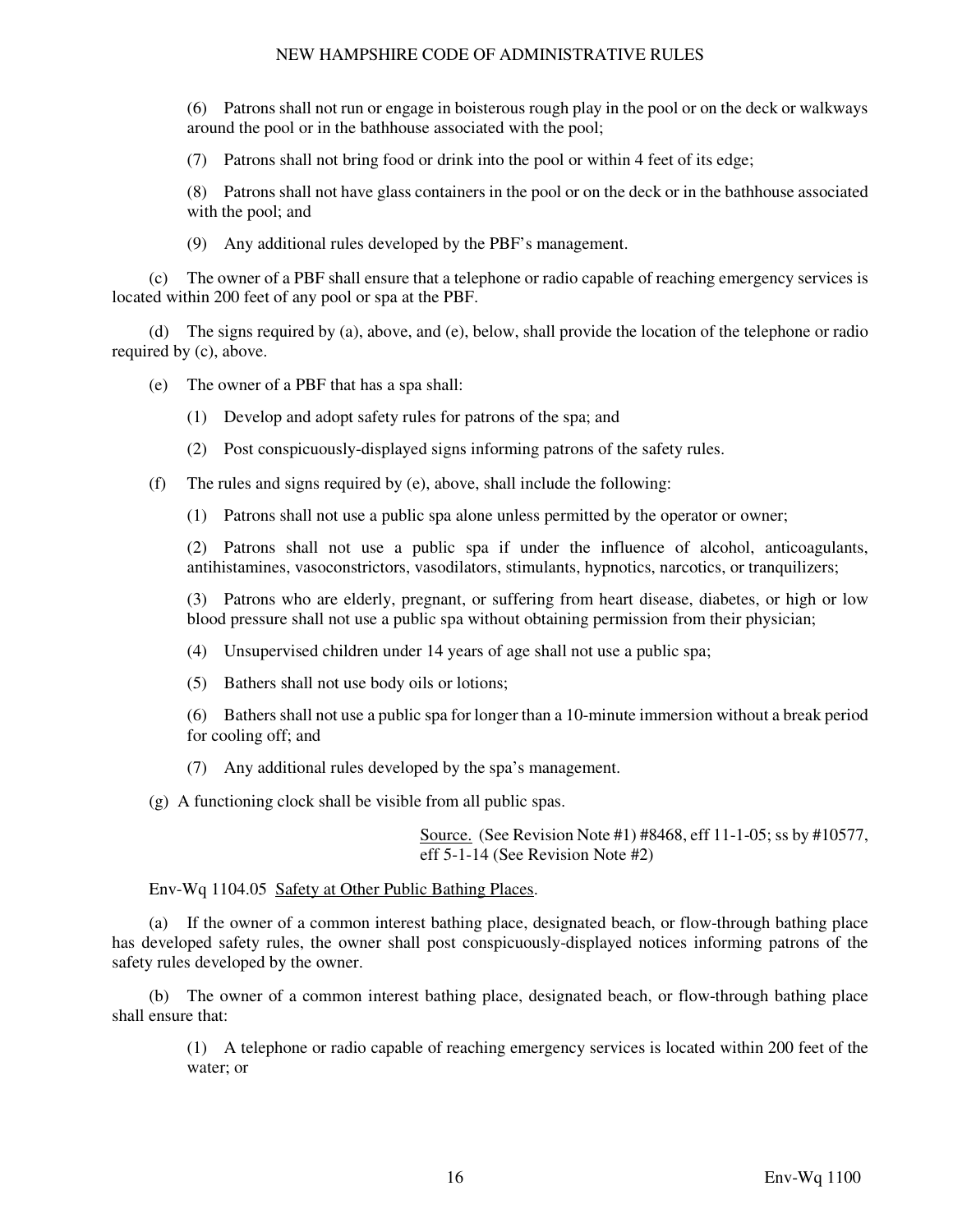(2) If a telephone or radio capable of reaching emergency services is not located within 200 feet of the water, then a sign is posted informing patrons of the location of the nearest public telephone or radio capable of reaching emergency services.

> Source. (See Revision Note #1) #8468, eff 11-1-05; ss by #10577, eff 5-1-14 (See Revision Note #2)

Env-Wq 1104.06 Emergency Rescue Equipment for All Public Bathing Places.

 (a) Subject to (b), below, the owner of a PBF shall provide the following emergency rescue equipment at the PBF:

(1) A light, strong pole not less than 12 feet long to which a body hook has been affixed;

(2) A Type IV throwable rescue flotation device approved by the United States Coast Guard and capable of supporting an adult, with an attached throwing/retrieval line which shall be a rope at least one-quarter inch in diameter and one-half the maximum width of the pool or 50 feet in length, whichever is less; and

(3) A first aid kit stocked for treatment of common pool-related injuries, which at a minimum shall contain the following:

- a. Impermeable, unused, and disposable latex-free medical gloves;
- b. Materials to control bleeding and to clean or cover minor cuts and abrasions; and
- c. A personal resuscitation mask or shield for performing rescue breathing.

 (b) If the owner of a PBF that does not have a first aid kit meeting (a)(3), above, is a political subdivision and its local legislative body has not voted or does not vote to approve funding for the first aid kit required by (a)(3), above, and the first aid kit is not fully funded by the state, the owner shall not be required to provide the first aid kit.

(c) The owner of a common interest bathing place or flow-through bathing place shall:

(1) Provide the emergency equipment identified in (a), above; or

(2) Prominently post at least one sign that clearly states that no emergency rescue equipment is available.

(d) The owner of a designated beach shall:

(1) Provide emergency rescue equipment such as a rescue board, rescue tube or ring, or other emergency rescue equipment deemed appropriate by the owner; or

(2) Prominently post at least one sign that clearly states that no emergency rescue equipment is available.

Source. #10577, eff 5-1-14 (See Revision Note #2)

Env-Wq 1104.07 Suction Outlet Cover/Grate.

 (a) The operator of a PBF shall inspect each cover/grate daily to insure the cover/grate has not been damaged and is securely attached.

 (b) The owner of a PBF shall not allow bathers to use the PBF if any cover/grate is missing, broken, or secured in such a way that it can be removed without the use of tools.

Source. #10577, eff 5-1-14 (See Revision Note #2)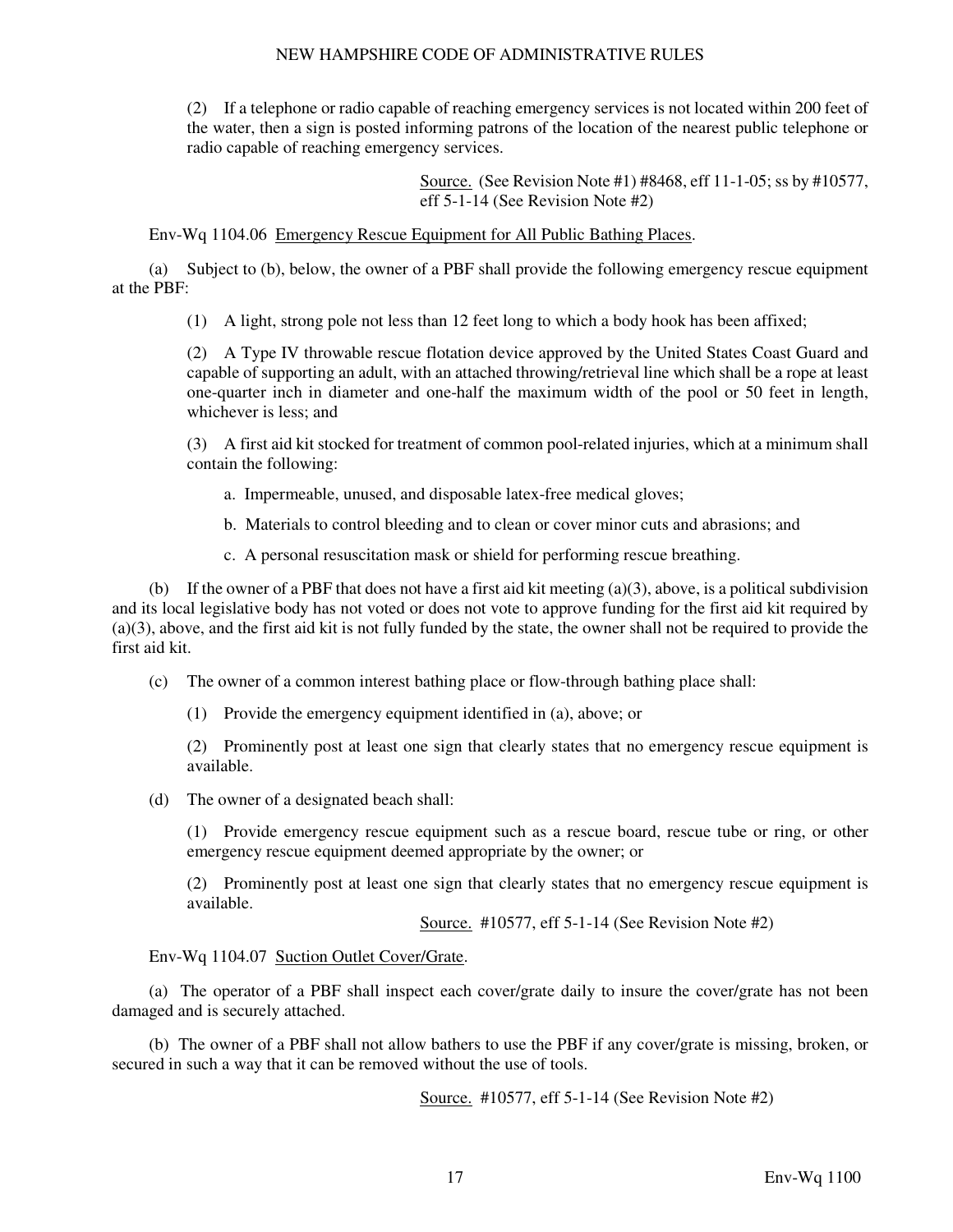# PART Env-Wq 1105 DESIGN FEATURES, WATER QUALITY STANDARDS, AND OPERATION REQUIREMENTS

Env-Wq 1105.01 Showers.

(a) The owner of a PBF shall provide shower facilities to the patrons of the PBF, as specified below:

(1) One shower for every 40 swimming pool bathers shall be provided;

(2) A minimum of one shower for each spa shall be provided; and

(3) Showers shall be of such design that a mixture of hot and cold water that will not scald patrons can be obtained through a mixing valve.

 (b) Subject to (c), below, any shower located on a deck adjacent to a pool or spa shall drain to a public sewer system or a state-approved sewage disposal system.

 (c) If the owner of a PBF is a political subdivision and its local legislative body has not voted or does not vote to approve funding to connect a shower located on a deck adjacent to a pool or spa to a public sewer system or a state-approved sewage disposal system, and such connection is not fully funded by the state, the owner shall not be required to so connect the drain.

> Source. (See Revision Note #1) #8468, eff 11-1-05; ss by #10577, eff 5-1-14 (See Revision Note #2)

 Env-Wq 1105.02 Towels. If towels are provided for public use at a PBF, the owner shall ensure that all such towels are maintained in a sanitary manner by:

- (a) Washing and disinfecting or machine drying the towels after each use; and
- (b) Storing the towels in a sanitary location.

Source. (See Revision Note #1) #8468, eff 11-1-05; ss by #10577, eff 5-1-14 (See Revision Note #2)

 Env-Wq 1105.03 Dressing Rooms. The owner of a PBF shall ensure that any dressing rooms provided for use by patrons is kept free of visible dirt and debris.

> Source. (See Revision Note #1) #8468, eff 11-1-05; ss by #10577, eff 5-1-14 (See Revision Note #2)

Env-Wq 1105.04 Toilets for PBFs. The owner of a PBF shall provide toilet facilities as follows:

 (a) The toilet facilities shall be located within 200 feet of the pool or spa at the PBF for use immediately before entering the water;

(b) Separate toilet facilities shall be provided for each gender;

 (c) For a pool or spa installed prior to the 2014 effective date of this chapter, one toilet and one urinal for every 60 males and one toilet for every 40 females shall be provided; and

 (d) For a pool or spa installed after the 2014 effective date of this chapter, the minimum number of fixtures shall be based on the maximum bather load, as specified in the state plumbing code, which is the portion of the state building code as defined in RSA 155-A that pertains to plumbing.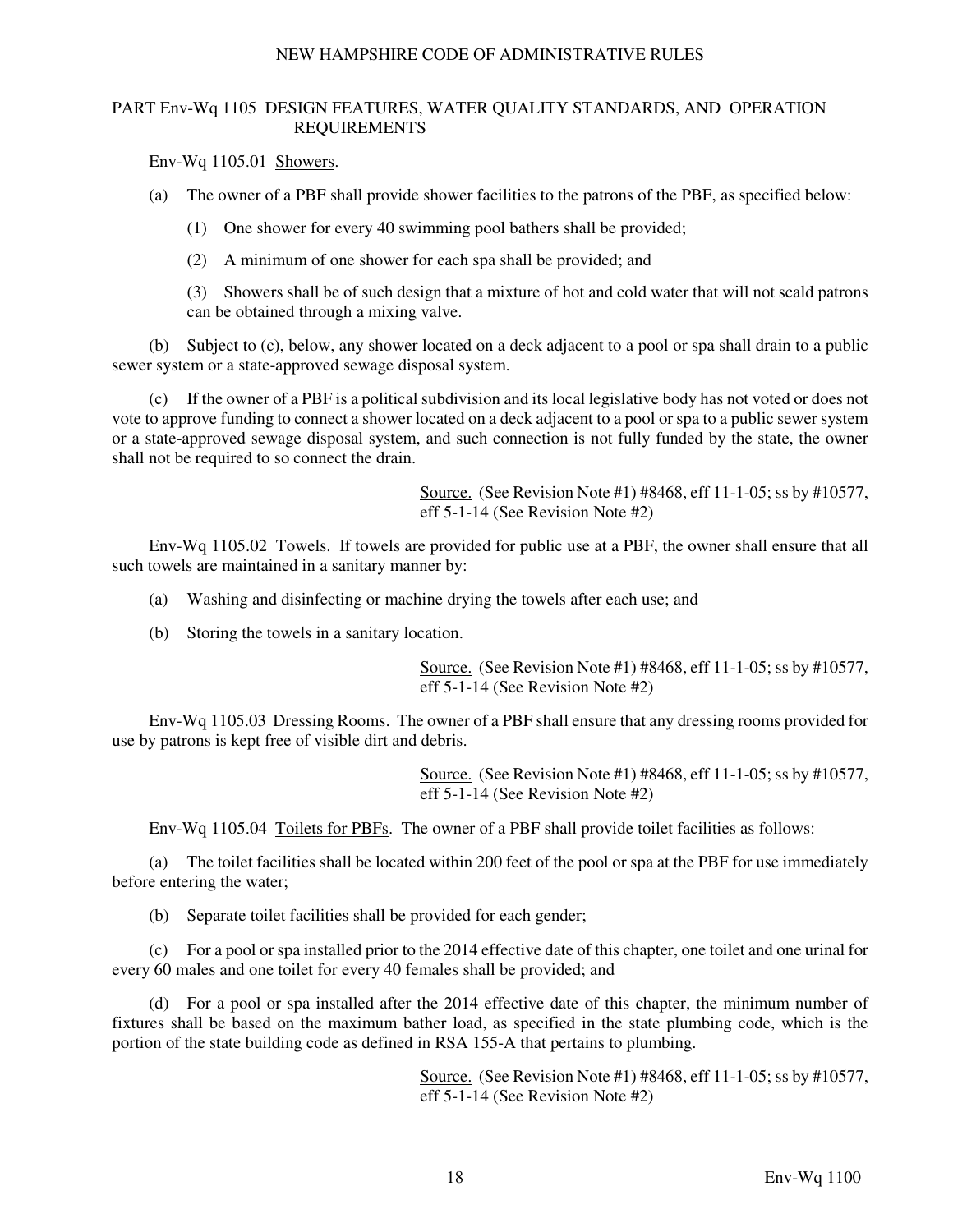Env-Wq 1105.05 Toilets for Other Public Bathing Places. If the owner of a common interest bathing place, designated beach, or flow-through bathing place provides toilets, the following shall apply:

(a) Portable or chemical toilets shall be installed in such a way that they can not be tipped over; and

 (b) The toilets shall be within 200 feet of the water, provided however that if toilets cannot be installed within 200 feet of the water due to unique topography, the toilets shall be placed as close to the water as practicable.

> Source. (See Revision Note #1) #8468, eff 11-1-05; ss by #10577, eff 5-1-14 (See Revision Note #2)

Env-Wq 1105.06 Trash Receptacles.

 (a) The owner of a PBF shall provide enclosed trash receptacles in all dressing rooms, toilet areas, and bathing areas.

 (b) The owner of a designated beach wherein patrons are responsible for carrying out their own trash shall provide enclosed trash receptacles in all dressing rooms and toilet areas.

> Source. (See Revision Note #1) #8468, eff 11-1-05; ss by #10577, eff 5-1-14 (See Revision Note #2)

 Env-Wq 1105.07 Food and Drink Prohibited in the Bathing Area. The owner of a PBF shall not allow food or drink in the pool or spa at the PBF or within 4 feet of the edge of the pool or spa.

> Source. (See Revision Note #1) #8468, eff 11-1-05; ss by #10577, eff 5-1-14 (See Revision Note #2)

Env-Wq 1105.08 Security Fencing, Deck Areas for PBFs.

(a) The owner of a PBF shall provide security fencing as follows:

(1) All outdoor PBFs shall have a wall, fence, or other enclosure constructed around the entire facility;

(2) The entire wall, fence, or other enclosure, including doors and gates, shall be at least 4 feet above grade measured on the inside and outside;

- (3) The wall, fence, or other enclosure shall be constructed so as to prevent passage through it; and
- (4) Subject to (c), below, all gates shall:

a. Be self-closing and self-latching;

b. Open only outward from the enclosed area;

c. Be equipped with a latch located on the pool side of the gate and at least 3 inches below the top of the gate;

d. Have no opening greater than ½ inch within 18 inches of the latch; and

e. Accommodate a locking device.

 (b) The owner of a PBF shall provide a deck area between the water and the fence or enclosure in accordance with the following:

(1) The deck area shall be a minimum of 4 feet wide;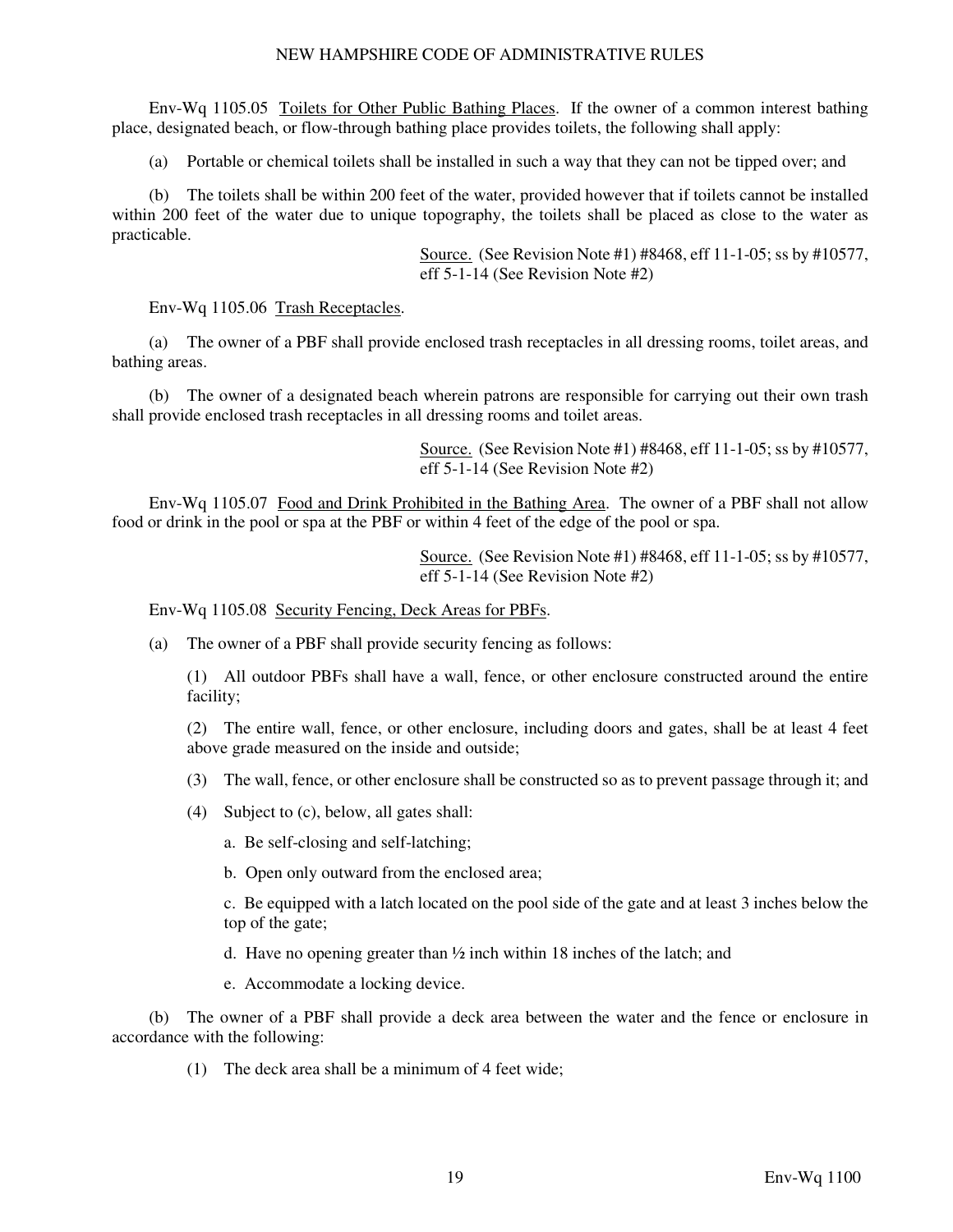(2) The deck area shall slope away from the pool no less than 1/4 inch per foot and no more than 1/2 inch per foot, such that standing water shall be no deeper than 1/8 inch, 20 minutes after the cessation of the addition of water to the deck; and

(3) The surface of the deck shall be of a slip-resistant textured finish other than carpet or artificial turf.

 (c) If the owner of a PBF having one or more gates that do not comply with (a)(4)b.- e., above, is a political subdivision and its local legislative body has not voted or does not vote to approve funding to bring the gate(s) into compliance with  $(a)(4)b - e$ , above, and compliance is not fully funded by the state, the owner shall not be required to comply with (a)(4)b.- e., above.

> Source. (See Revision Note #1) #8468, eff 11-1-05; ss by #10577, eff 5-1-14 (from Env-Wq 1105.07)

Env-Wq 1105.09 Security Fencing, Deck Areas for Other Public Bathing Places.

 (a) If the owner of a common interest bathing place, designated beach, or flow-through bathing place provides security fencing, the fencing shall comply with  $Env-Wq 1105.08(a)$ , including (a)(4)b.- e.

 (b) If the owner of a common interest bathing place, designated beach, or flow-through bathing place provides a deck area, the deck area shall comply with Env-Wq 1105.08(b).

> Source. (See Revision Note #1) #8468, eff 11-1-05; ss by #10577, eff 5-1-14 (See Revision Note #2)

Env-Wq 1105.10 Cross-Connection Control. The owner of a PBF shall ensure that:

(a) Water service to the PBF is protected against backflow and back siphonage;

 (b) Water introduced to the pool or spa at the PBF, whether directly or through the circulation system, is supplied through an air gap of at least 6 inches; and

(c) Vacuum breaker backflow preventers are installed prior to all hose bibs servicing the PBF.

Source. (See Revision Note #1) #8468, eff 11-1-05; ss by #10577, eff 5-1-14 (See Revision Note #2)

Env-Wq 1105.11 Deck Cleaning. The owner of a PBF shall ensure that:

- (a) The deck area is maintained to be free of litter and visible dirt; and
- (b) Hose bibs with vacuum breakers are provided to flush the deck areas.

Source. (See Revision Note #1) #8468, eff 11-1-05; ss by #10577, eff 5-1-14 (See Revision Note #2)

 Env-Wq 1105.12 PBF Bacteriological Water Quality Standards. The owner of a PBF shall not allow bathers to use the pool or spa at the PBF unless the water in the pool or spa meets the following bacteriological standards:

- (a) Less than one total coliform bacteria count per 100 milliliters of water;
- (b) Less than 200 non-coliform bacteria counts per 100 milliliters of water;
- (c) Less than one Pseudomonas aeruginosa counts per 100 milliliters; and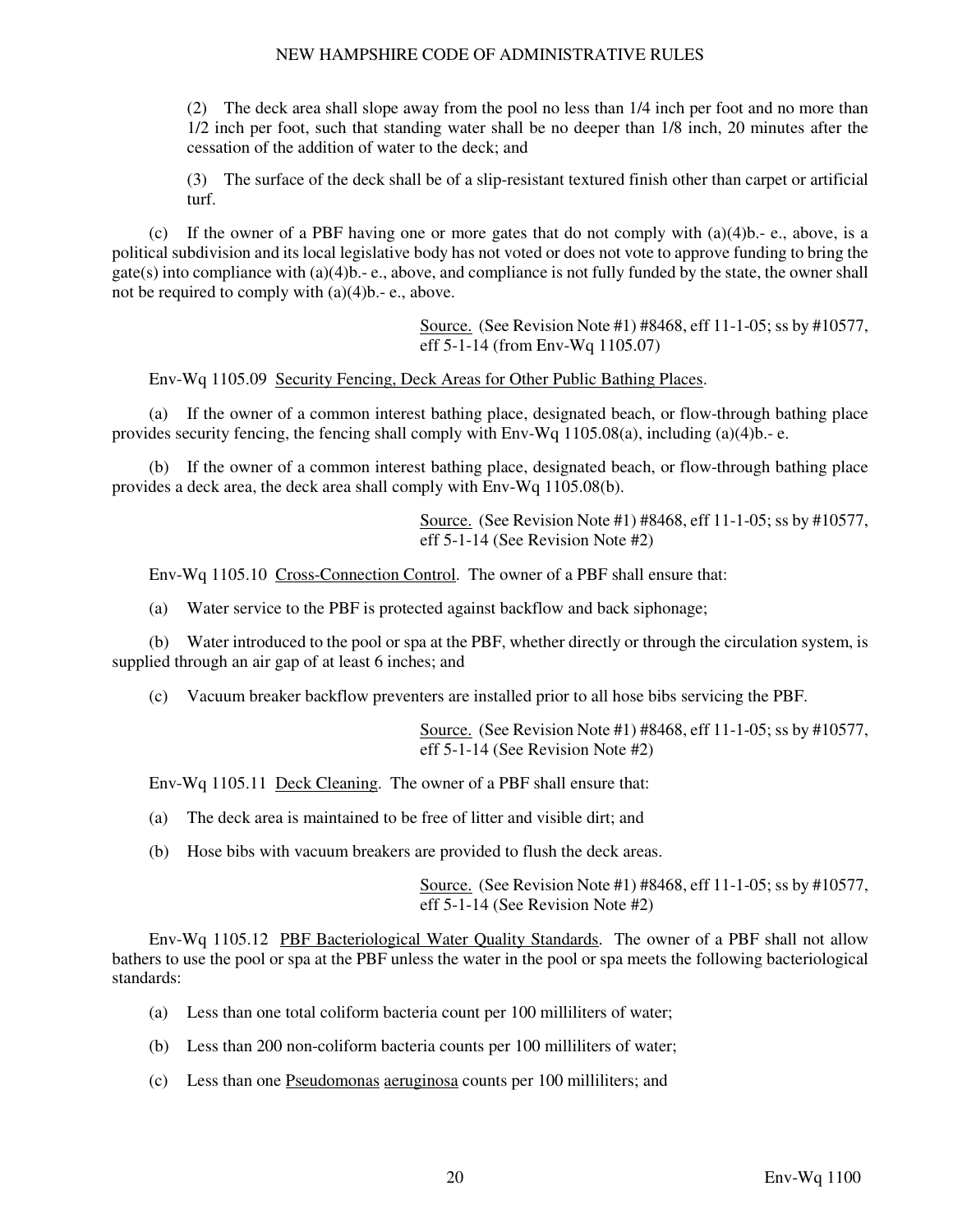(d) Less than 200 heterotrophic bacteria colony forming units per one milliliter of water.

Source. (See Revision Note #1) #8468, eff 11-1-05; ss by #10577, eff 5-1-14 (See Revision Note #2)

Env-Wq 1105.13 PBF Chemical and Physical Water Quality Standards.

 (a) The owner of a PBF shall not allow bathers to use the pool or spa at the PBF unless the water therein meets the following chemical and physical standards:

- (1) The pH shall be between 7.0 and 7.8;
- (2) Clarity shall be such that the main drains are clearly visible at all times;

(3) Heated swimming, wading, and special recreation pool water temperature shall not exceed 89°F, equivalent to 32°C;

- (4) Heated therapy pool and spa water temperature shall not exceed  $104^{\circ}F$ , equivalent to  $40^{\circ}C$ ;
- (5) Turbidity shall not exceed 2 nephelometric turbidity units (NTU);
- (6) For swimming, wading, and special recreation pool water:
	- a. The free available chlorine level shall be 1 to 5 milligrams per liter (mg/L); or
	- b. The free available bromine level shall be 2 to 10 mg/L;

(7) For therapy pool and spa water, the free available chlorine or free available bromine level shall be 2 to  $10 \text{ mg/L}$ ;

- (8) The combined chlorine level shall not exceed  $0.5 \text{ mg/L}$ ;
- (9) Where an ORP controller is used, the minimum set point value shall not be less than  $650 \text{ mV}$ ;
- (10) The cyanuric acid level shall not exceed 50 mg/L; and
- (11) The total alkalinity shall be 60 to 180 mg/L.
- (b) No chemical shall be manually fed while the pool is open for operation.

Source. (See Revision Note #1) #8468, eff 11-1-05; ss by #10577, eff 5-1-14 (See Revision Note #2)

Env-Wq 1105.14 Water Quality Standards for Designated Beaches.

(a) As established by RSA 485-A:8, a designated beach shall be considered unsafe for public use if:

(1) The standard specified in  $(b)(1)$  or  $(c)(1)$ , below, as applicable, is exceeded by 70 counts in any one sample or by any amount in 2 or more samples taken during the same sampling event; or

(2) The standard specified in  $(b)(2)$  or  $(c)(2)$ , below, as applicable, is exceeded in 3 samples over a 60-day period.

(b) For freshwater beaches, the standards shall be:

(1) For purposes of (a)(1), above,  $E$ , coli bacteria are present in numbers greater than 88 counts/100 mL of water; or

(2) For purposes of (a)(2), above,  $\underline{E}$ . coli bacteria are present in numbers greater than a geometric mean of 47 counts/100 mL of water.

(c) For saltwater beaches, the standards shall be: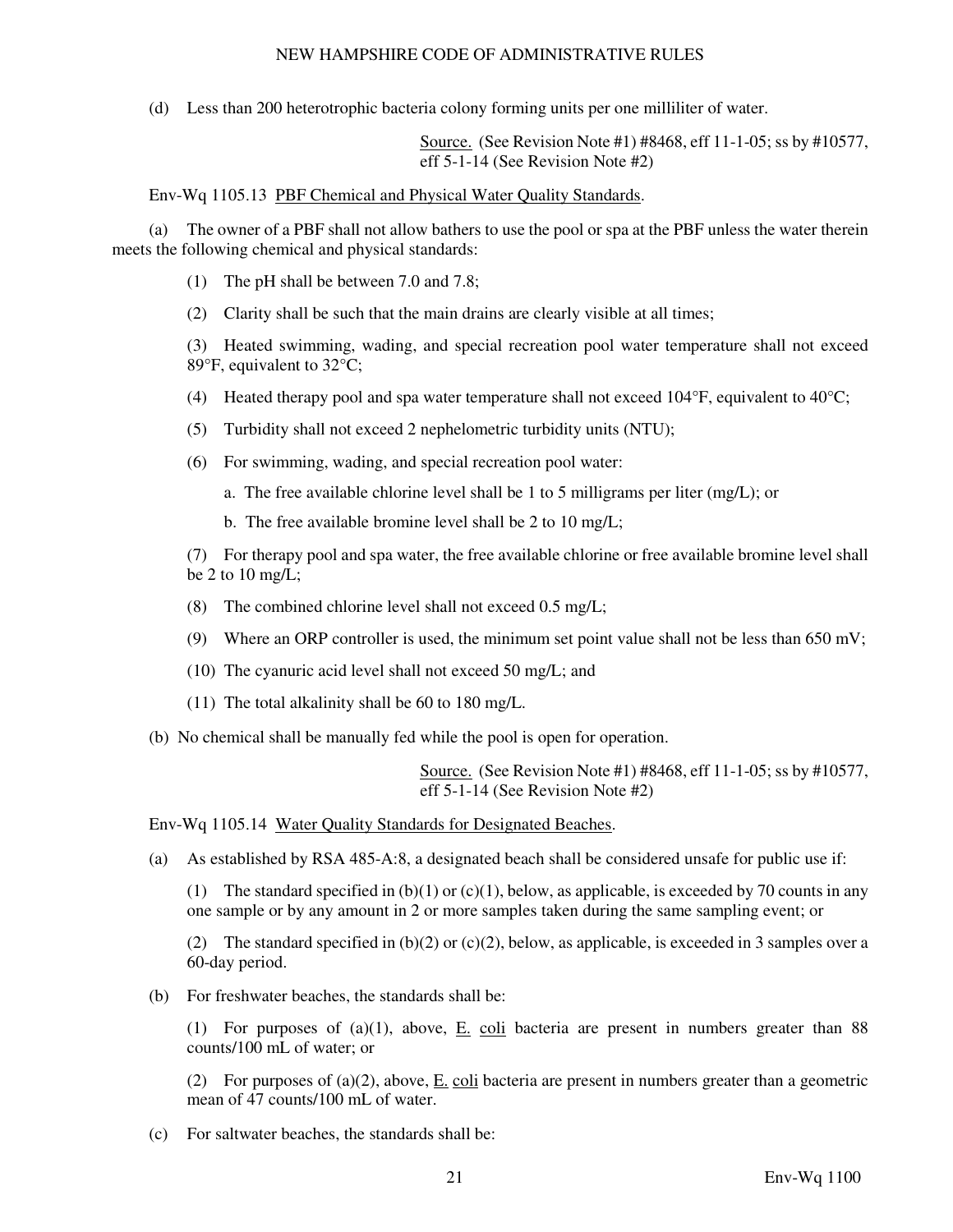(1) For purposes of  $(a)(1)$ , above, *Enterococci* bacteria are present in numbers greater than  $104$ counts/100 mL of water; or

(2) For purposes of (a)(2), above, Enterococci bacteria are present in numbers greater than a geometric mean of 35 counts/100 of water.

(d) If test results exceed the applicable standard in (a) - (c), above, the owner shall:

- (1) Retest for bacteria; and
- (2) Post a bacteria advisory provided by the department.

 (e) The owner shall post a cyanobacteria advisory provided by the department whenever a cyano-bacteria scum is present in the bathing area that is dominant and represents more than 50% of the algal cell count or the total cell count of cyanobacteria at the beach area is greater than 70,000 total cells/ml of water.

> Source. (See Revision Note #1) #8468, eff 11-1-05; ss by #10577, eff 5-1-14 (See Revision Note #2)

Env-Wq 1105.15 Water Quality for Flow-through Bathing Places.

 (a) Water in flow-through bathing places shall meet the bacteriological quality requirements for Class B waters as specified in RSA 485-A:8.

 (b) Water flow in a flow-through bathing place shall be a minimum of 2 gallons per minute of water flow per bather, based on the maximum expected bathing load.

 (c) Water flow at the rate specified in (b), above, shall be maintained by engineered means if necessary when the bathing place is in use.

> Source. (See Revision Note #1) #8468, eff 11-1-05; ss by #10577, eff 5-1-14 (See Revision Note #2)

Env-Wq 1105.16 PBF Water Circulation.

(a) The owner of a PBF shall operate the circulation system continuously during the operating season.

 (b) Circulation shall be adequate to maintain water quality standards as specified in Env-Wq 1105.12 and Env-Wq 1105.13.

> Source. (See Revision Note #1) #8468, eff 11-1-05; ss by #10577, eff 5-1-14 (See Revision Note #2)

Env-Wq 1105.17 Filter Cleaning.

 (a) The owner of a PBF shall change or clean and disinfect all cartridge filters when the pressure differential between the influent and effluent lines of the filter reaches 6 pounds per square inch (psi) or the manufacturer's recommended pressure differential, if less than 6 psi.

 (b) If no means of measuring the pressure differential is provided, cartridge filters shall be changed or cleaned and disinfected at least once per day.

 (c) Cartridge filters also shall be cleaned and disinfected in a concentrated chlorine solution or replaced in response to a violation of Env-Wq 1105.12.

Source. #10577, eff 5-1-14 (See Revision Note #2)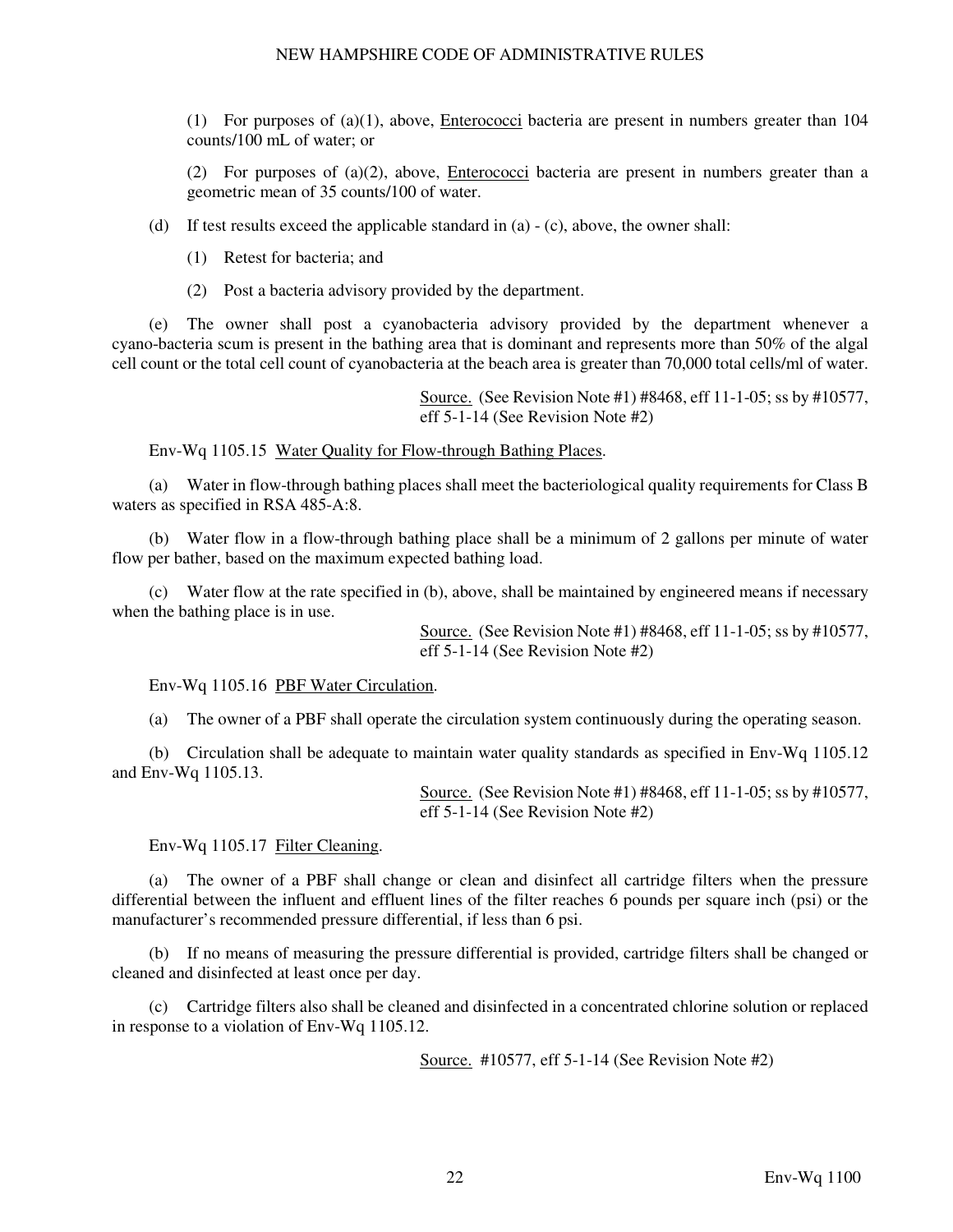Env-Wq 1105.18 Depth Markers and Float Lines.

 (a) The owner of a PBF shall plainly and conspicuously mark the depth of water in feet at or above the waterline on the vertical wall of the pool or spa at the PBF and on the top of the coping or edge of the deck or walkway next to the pool or spa at the PBF.

(b) Depth markers on surfaces used for walking shall be slip-resistant.

- (c) Depth markers shall be installed at:
	- (1) The maximum and minimum water depths;
	- (2) All points of slope change; and

(3) Intermediate increments of water depth not to exceed 2 feet, nor spaced at distances greater than 25-foot intervals.

 (d) Depth markers on irregularly shaped pools and spas also shall designate depths at all major deviations in shape.

- (e) Depth markers shall be:
	- (1) At least 4 inch in height;
	- (2) Of contrasting color to the background on which they are applied; and
	- (3) Of a permanent nature.

 (f) Any pool at a PBF having depths greater than 5 feet shall have a rope with attached floats placed across the pool one to 2 feet from the 5-foot depth on the shallow side of the break.

Source. #10577, eff 5-1-14 (See Revision Note #2)

Env-Wq 1105.19 Water Surface Area Per Bather.

 (a) The surface area of a swimming pool installed prior to the 2014 effective date of this chapter shall provide not less than 27 square feet of water surface per bather.

(b) For pools installed on or after the 2014 effective date of this chapter, the following shall apply:

(1) In areas of a swimming pool 5-feet deep or less, not less than 15 square feet (sq.ft.) of water surface area shall be provided per bather;

(2) In areas of a swimming pool greater than 5 feet deep, not less than 25 sq.ft. of water surface area shall be provided per bather; and

(3) For special recreational pools, not less than 25 sq.ft. of splash zone shall be provided per bather.

(c) The surface area of a spa shall provide not less than 10 square feet of water surface per bather.

Source. #10577, eff 5-1-14 (See Revision Note #2)

Env-Wq 1105.20 Ladders, Recessed Steps, and Stairs for PBFs.

(a) Subject to (b), below, the owner of a PBF shall provide ladders, steps, and stairs as follows:

(1) Where the vertical distance from the bottom of a pool or spa at a PBF to the deck is more than 2 feet, one set of recessed steps or stairs, or a ladder, shall be provided for each 75-foot length of perimeter or portion thereof;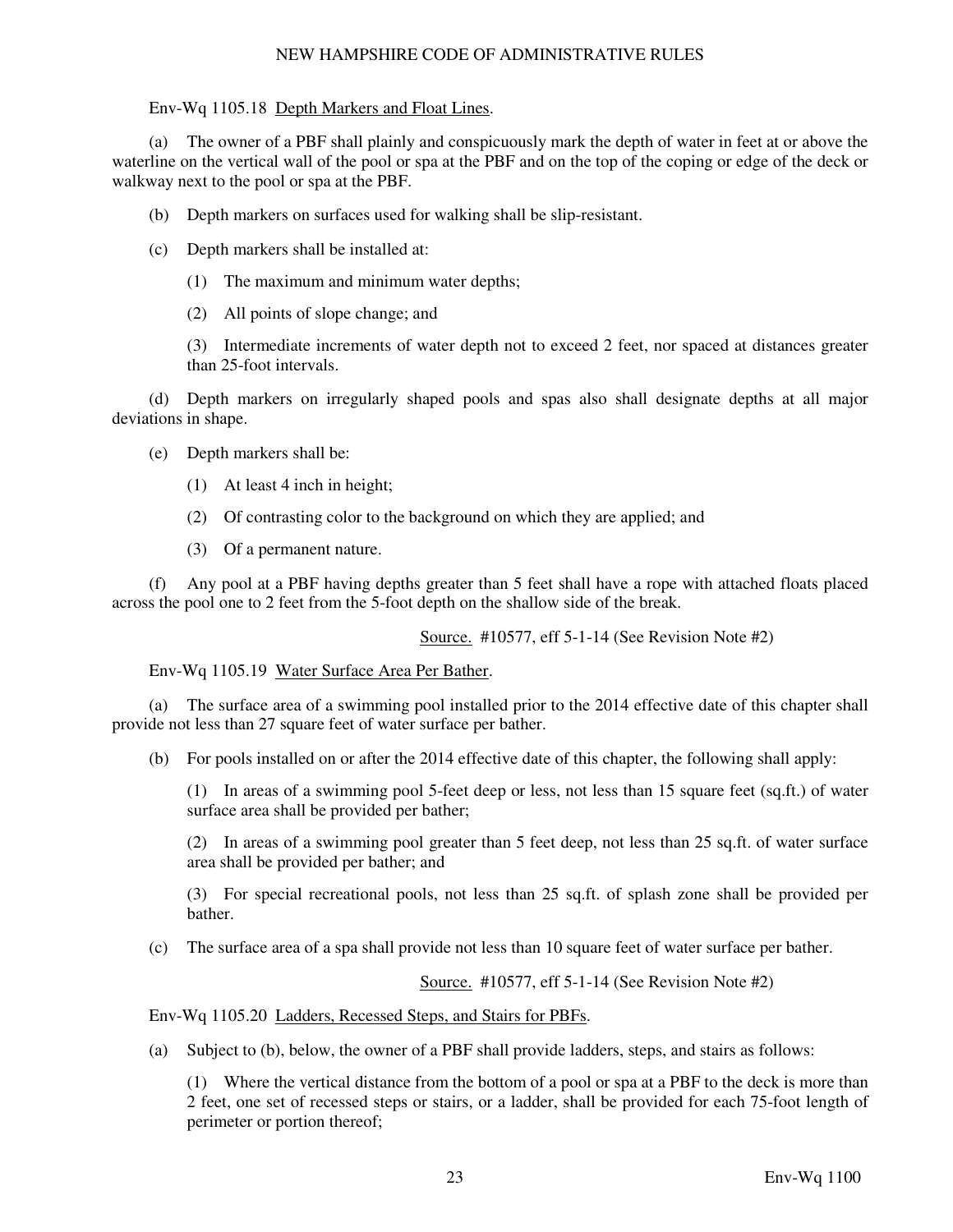(2) Recessed steps or ladders shall be provided at the deep portion of all swimming pools;

(3) If the swimming pool is more than 30 feet wide, recessed steps or ladders shall be located on each side near the deep end; and

(4) Subject to (c), below, the leading edge of each stair tread, swim-out, and spa seat or bench shall be outlined with a 2-inch slip-resistant contrasting tile or other permanent marking.

 (b) If the owner of a PBF that does not have ladders, steps, or stairs as specified in (a), above, is a political subdivision and its local legislative body has not voted or does not vote to approve funding for compliance with (a), above, and compliance is not fully funded by the state, the owner shall not be required to comply with (a), above.

 (c) The owner of a pool or spa that is in operation as of the 2014 effective date of this chapter shall comply with (a)(4), above, only if the pool or spa to which the requirement applies undergoes renovations that otherwise require the pool or spa to be drained to a point where the stair tread, swim-out, or spa seat or bench, as applicable, is no longer under water.

Source. #10577, eff 5-1-14 (See Revision Note #2)

Env-Wq 1105.21 Air and Ventilation for Indoor PBFs. Reserved.

Env-Wq 1105.22 Requirements for All Pool or Spa Components.

 (a) Subject to (b), below, any pool or spa component installed on or after the 2014 effective date of this chapter, including but not limited to filters, filter media, pumps, skimmers, valves, flow meters, suction fittings, chemical feeders, and automatic controllers, shall be:

(1) Certified by NSF or a comparable independent testing organization as meeting applicable NSF/ANSI Standard 50 requirements for the specific use for which it is intended and the specific use conditions to which it will be subject; and

(2) Installed and maintained in accordance with its manufacturer's instructions.

 (b) The owner of a pool or spa that is in operation as of the 2014 effective date of this chapter may continue to use replaceable parts, such as filter media, that do not meet  $(a)(1)$ , above, until such time as the component which uses the replaceable parts fails or is otherwise being replaced.

Source. #10577, eff 5-1-14 (See Revision Note #2)

# PART Env-Wq 1106 DESIGN AND CONSTRUCTION FEATURES FOR SWIMMING POOLS

Env-Wq 1106.01 Minimum Swimming Pool Dimensions.

 (a) As of the 2014 effective date of this chapter, swimming pools at PBFs shall be designed and constructed to meet the dimension standards specified in ANSI/APSP-1 2003 Standard for Public Swimming Pools, available as noted in Appendix B.

 (b) A swimming pool installed prior to the 2014 effective date of this chapter shall comply with the plans on which the approval was issued.

 (c) A swimming pool approved prior to the 2014 effective date of this chapter but not yet installed shall comply with the approved plans or the standards incorporated in (a), above, at the election of the owner, provided that if the owner elects to install a swimming pool that meets the new standards, the owner shall submit an as-built plan that complies with Env-Wq 1103.06 to the department prior to the pre-operational inspection required by Env-Wq 1103.12.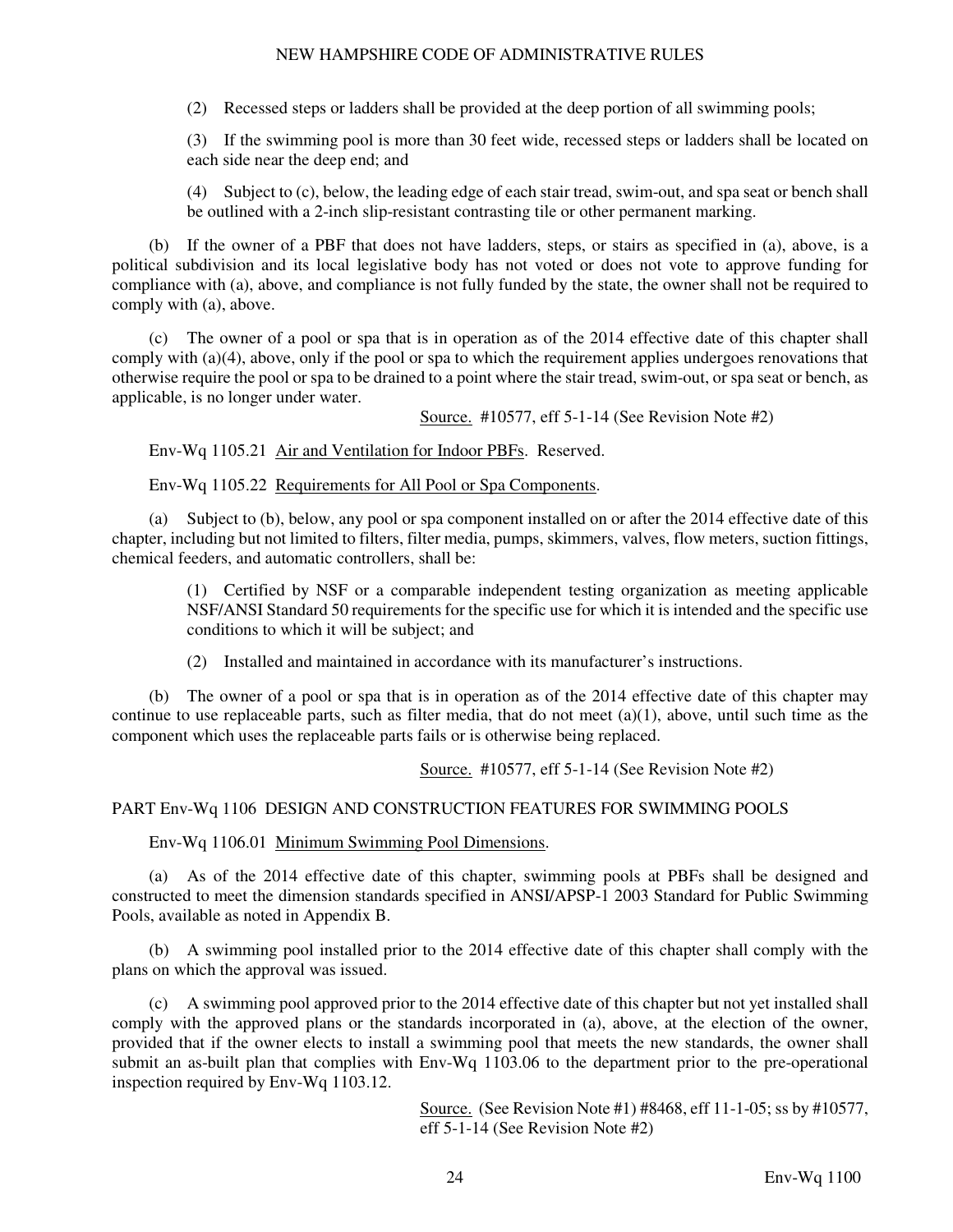Env-Wq 1106.02 Materials and Methods of Construction for Pools.

 (a) The floor and walls of a pool shall be fabricated using a material that is uniform, inert, non-toxic, impervious, and corrosion-resistant, such as poured or pre-formed concrete, concrete blocks, stainless steel, or fiberglass.

(b) The pool floor shall have a non-slip finish.

 (c) A pool may be lined, provided the liner is a uniform, inert, non-toxic, impervious material with a non-slip finish.

 (d) Subject to (e), below, the floor and walls of the pool below the water line shall be white or a light color having a value of 6.5 or higher on the Munsell color value scale such that an individual standing on the pool deck can identify a bather on the pool bottom, cracks in the surface finish of the pool, and algae growth, debris, or dirt within the pool.

(e) The following components may have a Munsell color value of less than 6.5:

- (1) Lane markings;
- (2) Dedicated competitive diving well floors;
- (3) Step or bench edge markings;
- (4) Water line tiles; and
- (6) Depth change indicator tiles.

 (f) Each component of a pool, including all components of the circulation system, shall be installed in accordance with its manufacturer's specifications.

> Source. (See Revision Note #1) #8468, eff 11-1-05; ss by #10577, eff 5-1-14 (See Revision Note #2); ss by #10934, eff 9-19-15

Env-Wq 1106.03 Hydraulic Design: Inlets.

(a) Return inlets shall comply with Env-Wq  $1105.22(a)(1)$ .

 (b) At least one return inlet shall be provided per 20 gallons per minute (GPM) of total design circulation flow.

(c) Inlets shall be located and directed to provide uniform circulation and uniform disinfectant residual.

 (d) Inlets installed in a pool's walls shall be spaced a maximum of 20 feet, center of inlet to center of inlet, around the periphery of the pool.

- (e) Inlets installed in a pool's bottom shall be evenly spaced.
- (f) The return water flow for each inlet shall not exceed 20 GPM.
- (g) The water velocity through each inlet shall not exceed 20 feet per second (fps).
- (h) Inlets shall be adjustable to allow for changes in direction of flow.

 (i) The flow rate at all inlets shall be balanced, which may be accomplished by connecting the inlets by a continuous loop of pipe.

(j) Inlets shall be designed so as to not constitute a hazard to the user.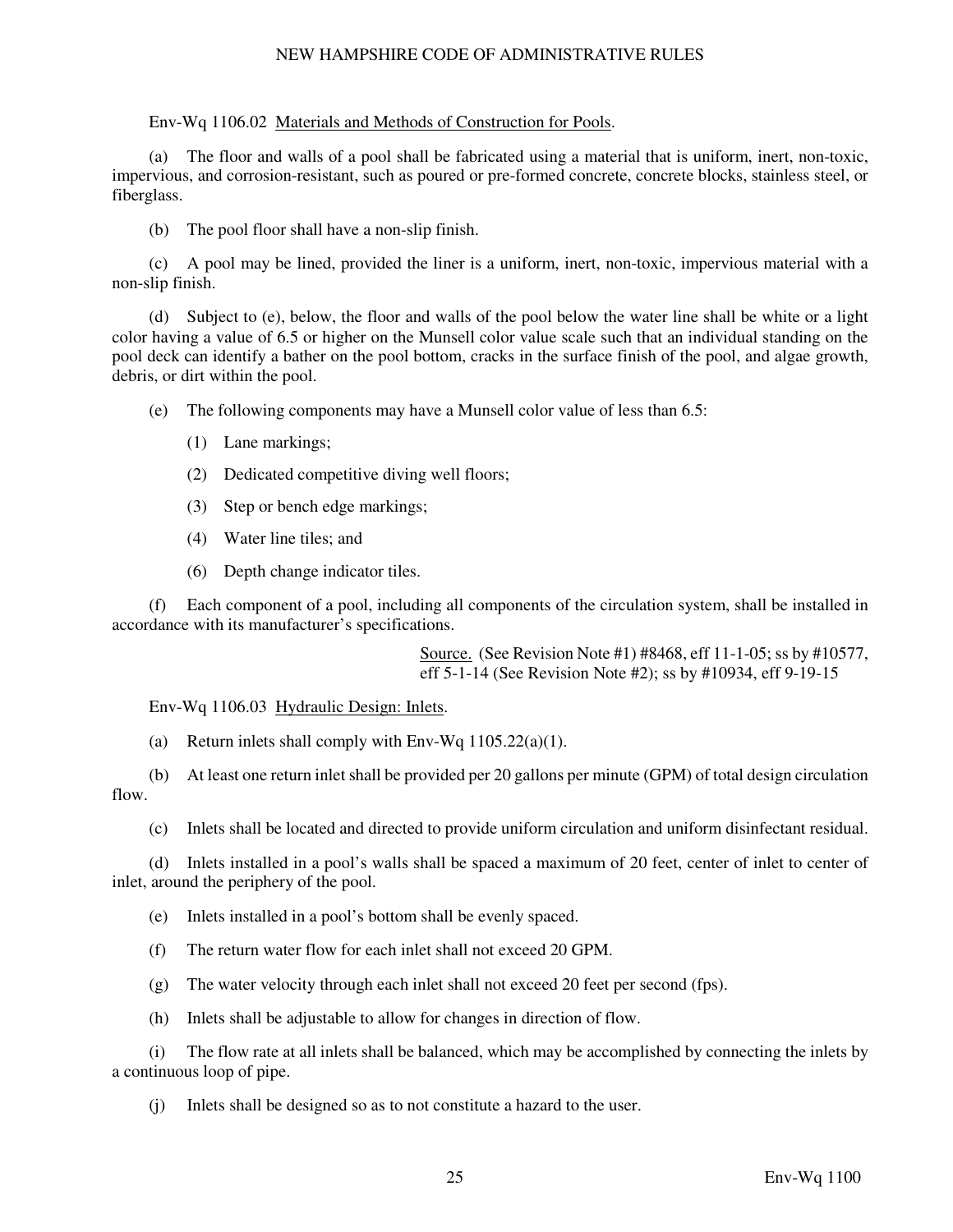(k) Inlets in pools with perimeter overflow systems shall be at least 8 inches below the overflow lip.

 (l) In any pool wider than 20 feet, wall inlets shall be permanently directed to half the distance to the longitudinal centerline of the pool.

 (m) At least one inlet shall be located in each recessed stairwell or other space where water circulation might be impaired.

> Source. (See Revision Note #1) #8468, eff 11-1-05; ss by #10577, eff 5-1-14 (See Revision Note #2)

Env-Wq 1106.04 Hydraulic Design: Pumps, Drains, and Suction Outlets.

(a) Each pump, drain, and suction outlet shall comply with  $Env-Wq 1105.22(a)(1)$ .

 (b) Any pool in operation prior to November 1, 2005 with a single outlet or with 2 drains that are less than 3 feet apart may continue to operate provided each outlet is protected by one or more of the methods or devices specified in ANSI/APSP-7, 2013, available as noted in Appendix B.

 (c) If suction outlets are used, a minimum of 2 outlets shall be installed at the lowest point of the pool floor.

(d) Each drain in a suction outlet system shall be:

(1) Connected to a common pipe through a tee configuration located such that the drains are hydraulically balanced; and

(2) Designed to handle a minimum of 100% of the total design circulation flow if all other drains are blocked.

(e) Drains shall be spaced:

(1) Not less than 36 inches and not more than 60 inches apart, center to center, from each other; and

- (2) Evenly from the side walls.
- (f) Drain suction piping shall:
	- (1) Be sized to take 100% of the circulation;
	- (2) Have a minimum nominal pipe size of 2.5 inches when used between multiple drains; and
	- (3) Be sized to meet the velocity requirements in Env-Wq 1106.06(f).

 (g) Each suction outlet in a pool at a PBF shall be protected as required by the VGBA, available as noted in Appendix B.

 (h) Each pump shall be equipped with a vacuum and pressure gauge that is separate from the pressure gauge associated with the filter.

> Source. (See Revision Note #1) #8468, eff 11-1-05; ss by #10577, eff 5-1-14 (See Revision Note #2)

Env-Wq 1106.05 Hydraulic Design: Skimmers and Overflow Systems.

(a) Each component of a skimmer or overflow system shall comply with Env-Wq  $1105.22(a)(1)$ .

 (b) The total capacity of all skimmer/overflow systems in any pool shall be at least 100% of the required flow of the circulation system, constructed to provide overflow return around the entire periphery of the pool.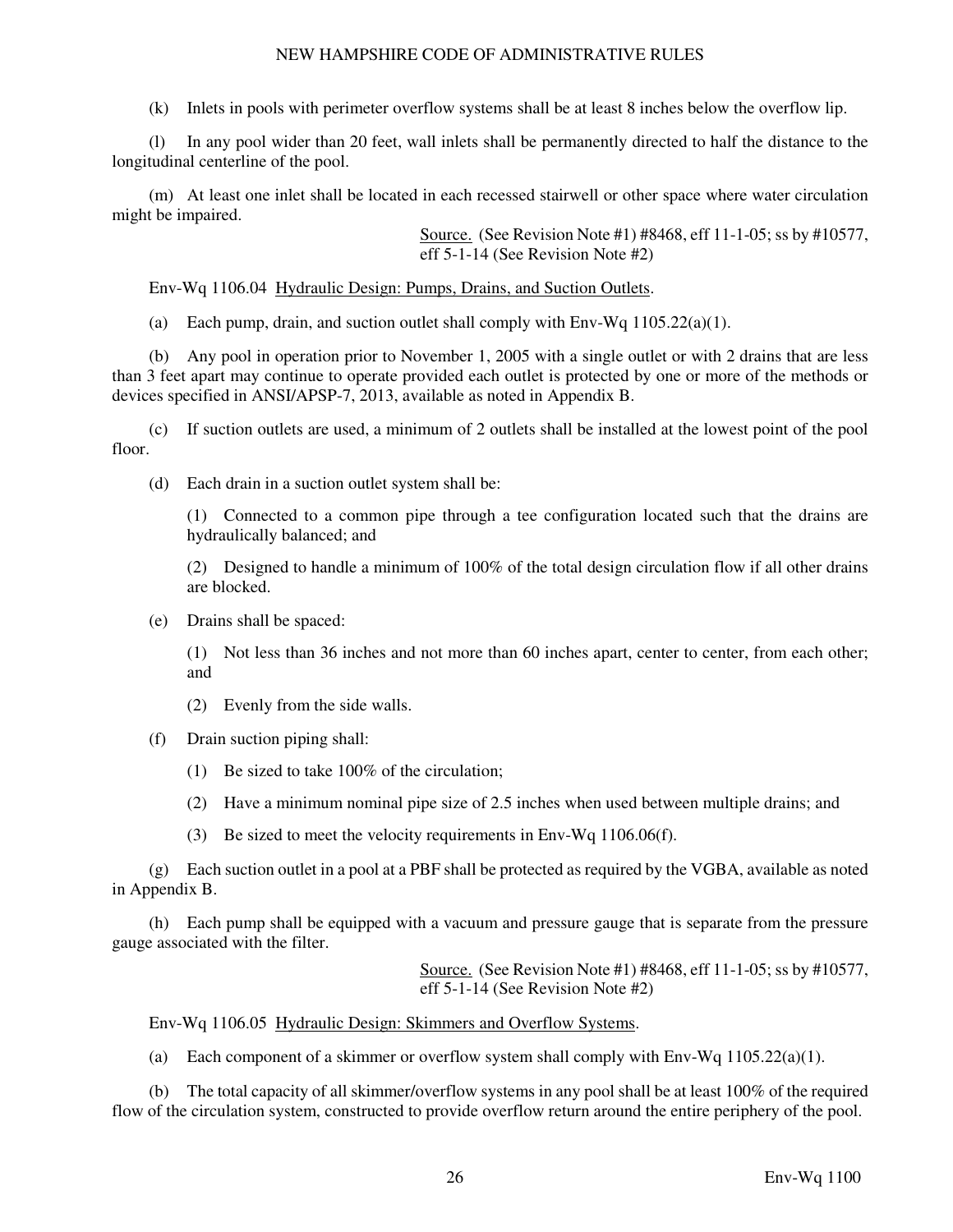(c) There shall be one skimmer for 500 square feet of pool surface or fraction thereof and no less than 2 skimmers total.

(d) Skimmers shall:

(1) Be located so as to maintain effective skimming action over the entire water surface of the pool;

(2) Have proportioning valves that are adjusted such that the flow rate through the skimmers removes debris from the water surface;

(3) Have a minimum intake throat width of 5 inches, measured at the weir location;

(4) Have a weir that adjusts automatically to variations in water level of at least 4 inches; and

(5) Be installed so that the operating level of the pool is not more than 9 inches below the finished deck level.

 (e) No skimmer on a pool installed after the 2014 effective date of this chapter shall be equipped with an equalizer line. If a skimmer installed prior to the 2014 effective date of this chapter is equipped with an equalizer line, the suction outlet shall be fitted with a cover that meets the requirements of ANSI/APSP/ICC-16, 2011, available as noted in Appendix B.

 (f) The flow rate through any individual skimmer shall not exceed the maximum flow rate of the skimmer as certified by its manufacturer.

 (g) Skimmer piping shall be sized to handle the maximum flow rate for the required number of skimmers, but in no case less than 100% of the design flow rate.

 (h) Overflow systems shall be capable of handling 100% of the circulation flow without the overflow troughs being flooded.

Surge capacity equal to or greater than one gallon per square foot of swimming pool water surface area shall be provided either in the system or by use of a surge tank.

 (j) The water level of the swimming pool shall be maintained above the level of the overflow rim, except for the time needed to transfer all of the water that may be in the surge capacity back into the swimming pool after a period of use.

(k) Perimeter overflow system piping shall be sized to handle 100% of the design flow rate.

Source. (See Revision Note #1) #8468, eff 11-1-05; ss by #10577, eff 5-1-14 (See Revision Note #2)

Env-Wq 1106.06 Piping.

 (a) All visible piping, including waste lines and valves and other fittings, shall be color coded and labeled to identify their purpose and the direction of flow.

 (b) Unless otherwise specified in an applicable plumbing or building code or local ordinance, the color coding required by (a), above, shall be as specified in table 1106-1, below:

|  | Table 1106-1: Color Coding for Visible Piping, Valves, and Fittings |
|--|---------------------------------------------------------------------|
|  |                                                                     |

| <b>Purpose</b>           | <b>Color</b> |
|--------------------------|--------------|
| Potable Water            | Dark blue    |
| <b>Skimmer or Gutter</b> | Olive Green  |
| Pool Return              | Light blue   |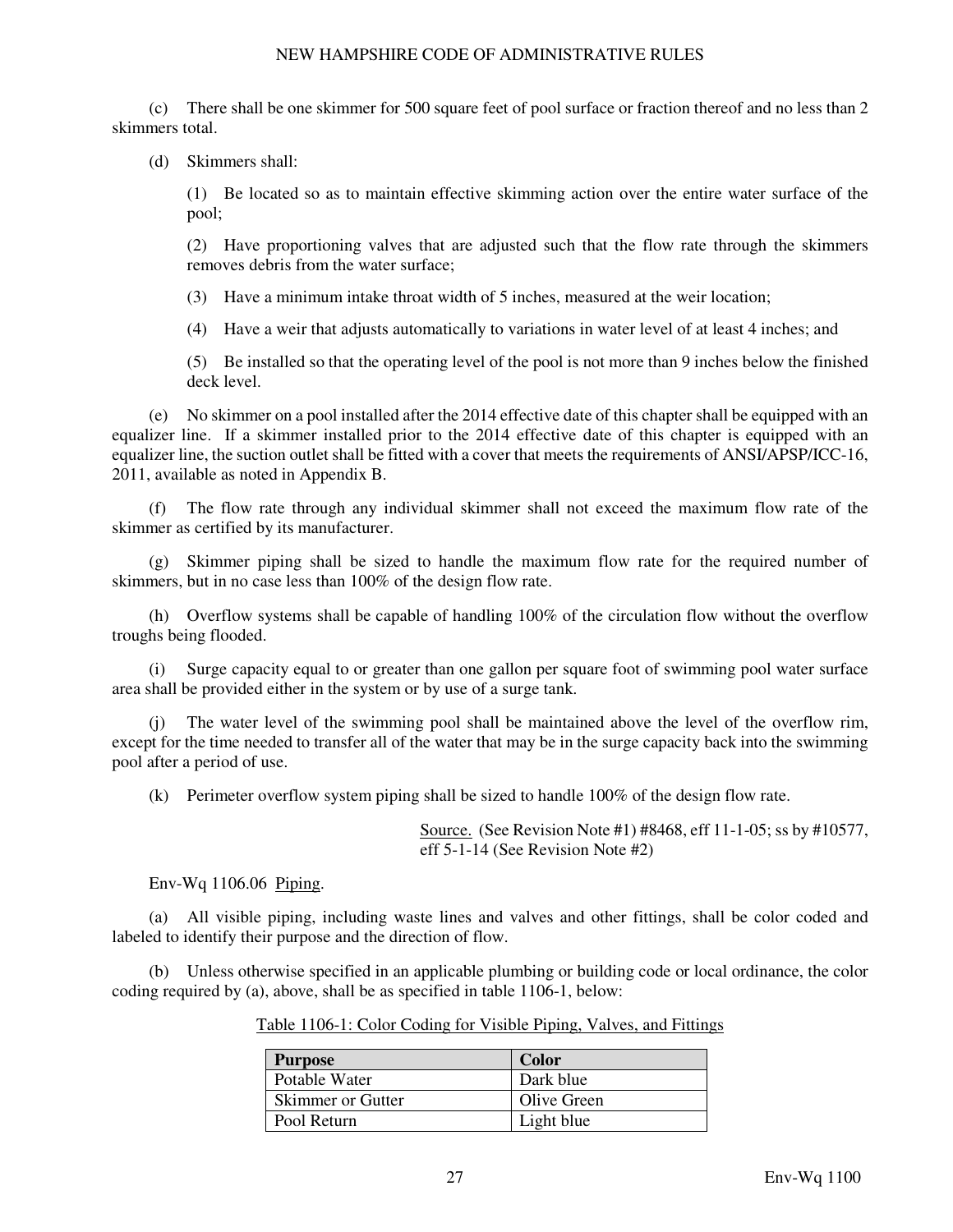|  | NEW HAMPSHIRE CODE OF ADMINISTRATIVE RULES |  |
|--|--------------------------------------------|--|
|  |                                            |  |

| <b>Purpose</b>            | Color        |
|---------------------------|--------------|
| Main Drain                | <b>Black</b> |
| Alum                      | Orange       |
| Chlorine, gas or solution | Yellow       |
| Soda Ash                  | White        |
| Acid                      | Pink         |
| <b>Backwash</b>           | Dark Brown   |
| Sewer or other wastewater | Dark Gray    |
| Deck Drains               | Light Brown  |
| Gas other than chlorine   | Red          |
| Compressed Air            | Dark Green   |

 (c) If plastic pipe is proposed, a minimum of Schedule 40 rigid PVC or equivalent that can withstand operating pressures shall be used.

(d) Flexible pipe shall not be used for pools.

 (e) Flexible PVC hoses that meet NSF Standard 50 may be affixed to spa shells where rigid pipes do not provide the necessary angles to connect circulation components.

 (f) Piping shall be designed to carry the required quantity of water at a maximum velocity not to exceed 6 fps for suction piping, and not to exceed 10 fps for discharge piping except for copper pipe where the velocity shall not exceed 8 fps.

 (g) Return lines, main drain lines, and surface overflow system lines shall each be equipped with proportioning valves.

> Source. (See Revision Note #1) #8468, eff 11-1-05; ss by #10577, eff 5-1-14 (See Revision Note #2)

Env-Wq 1106.07 Filter Systems.

- (a) Each component of a filter system shall comply with Env-Wq 1105.22(a)(1).
- (b) Each filter system shall include the following:

(1) A strainer such as a pressure-type sand filter, a diatomaceous earth pressure or suction filter, or a cartridge-type filter;

- (2) A flow meter that also meets the requirements of (c), below;
- (3) A pressure gauge and an air relief valve for each filter;
- (4) A sight glass in each waste line from filter to backwash; and
- (5) A set of instructions for operating and maintaining the system.
- (c) Each flow meter installed on a PBF filter system shall be:
	- (1) Capable of measuring flows that are at least 1.5 times the design flow rate;
	- (2) Accurate within 10% of true flow;

(3) Located where the operator or an inspector can read the meter in the normal course of operations or during a routine inspection, respectively; and

(4) Installed in accordance with the manufacturer's specifications.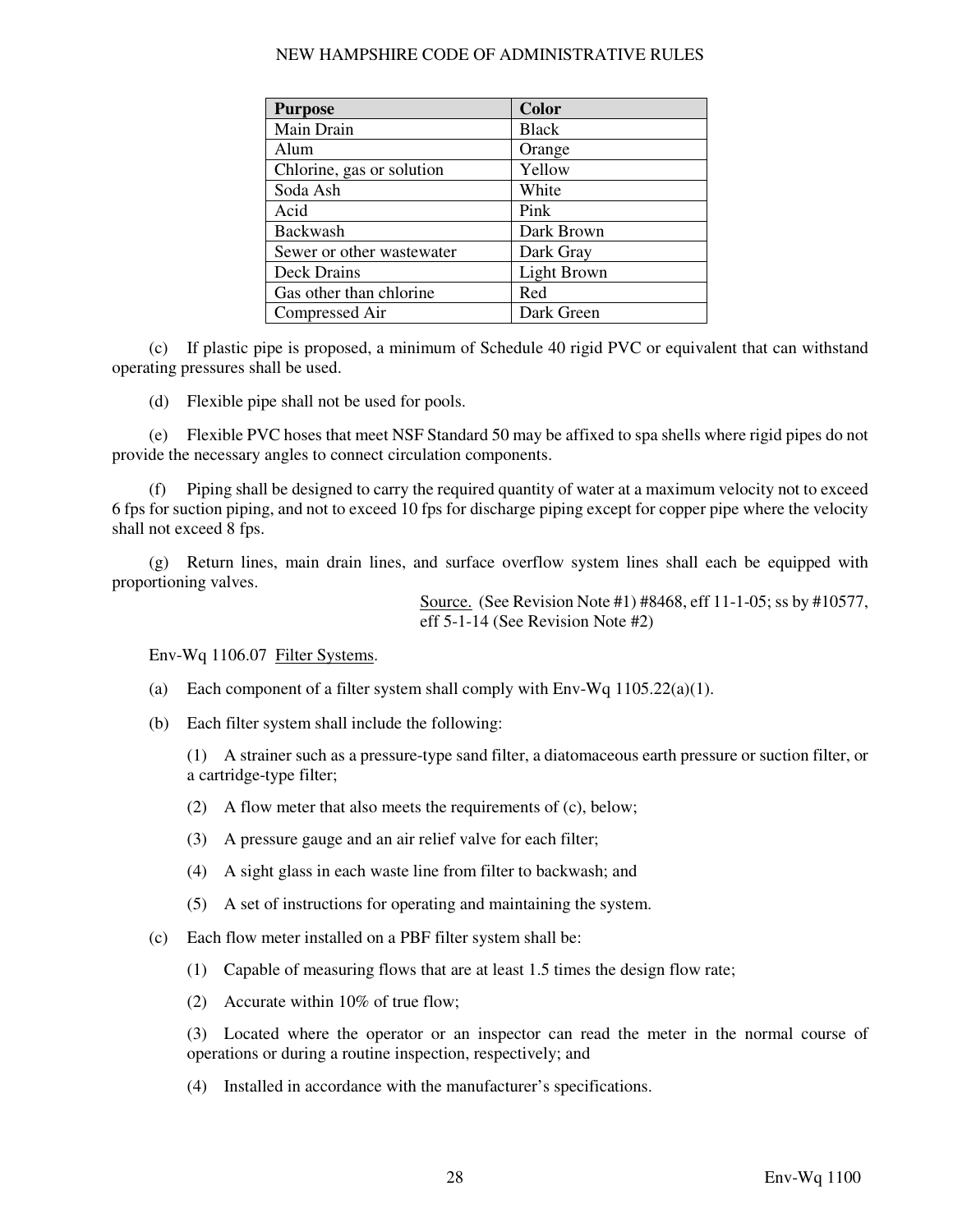(d) Pressure-type sand filters also shall comply with the following:

(1) For low-rate rapid sand filters, the flow rate shall not exceed 3 gallons per minute per square foot of filter area;

(2) For high-rate rapid sand filters, the flow rate shall not exceed 15 gallons per minute per square foot of filter area; and

- (3) Back wash flow rates shall be 10 to 15 gallons per minute per square foot of filter area.
- (e) Diatomaceous earth pressure or suction filters shall comply with the following:

(1) The flow rate shall not exceed 2.0 gallons per minute per square foot of filter area; and

(2) Filter piping shall provide for circulation through the filter only or be capable of selection to discharge to waste.

 (f) For cartridge-type filters, filter flow rates shall not exceed 0.375 gallons per minute per square foot of filter media.

(g) Filter backwash and wastewater disposal shall be as follows:

(1) Sewage shall be discharged into either a public sewer or a subsurface disposal system approved under RSA 485-A:29-44 and Env-Wq 1000;

(2) Backwash shall be discharged into a public sewer through an air gap of not less than one inch or into a subsurface disposal system approved under RSA 485-A:29-44 and Env-Wq 1000; and

(3) When a pool or spa at a PBF is drained by discharge to a public sewer, the free disinfectant residual shall not exceed 3 mg/L chlorine or bromine.

Source. #10577, eff 5-1-14 (See Revision Note #2)

Env-Wq 1106.08 Disinfection Methods.

(a) Each component of a disinfection system shall comply with Env-Wq  $1105.22(a)(1)$ .

 (b) A PBF shall use at least one of the following disinfection methods in order to meet the water quality standards specified in Env-Wq 1105. 12 and Env-Wq 1105.13 for each pool or spa at the PBF:

(1) A positive displacement pump type disinfection unit providing hypochlorination;

(2) A disinfection unit that controls the rate of hypochlorite or bromine tablet erosion; or

(3) A salt electrolytic chlorine generator.

(c) A disinfection unit as specified in (a)(1) or (2), above, shall be capable of feeding at a rate to permit a free residual chlorine concentration of 10 mg/L or a free residual bromine concentration of 22.5 mg/L to be maintained in the pool.

(d) A salt electrolytic chlorine generator ("ECG") as specified in (a)(3), above, shall:

(1) Have a total dissolved solids (TDS) readout, a low salt indicator, and integrated pH monitoring and management;

(2) Have a feed rate that is adjustable from zero to full range;

(3) Be capable of providing a chlorine dosage equivalent to 100% of the total daily requirement during peak bather load;

(4) Be installed according to manufacturer's instructions; and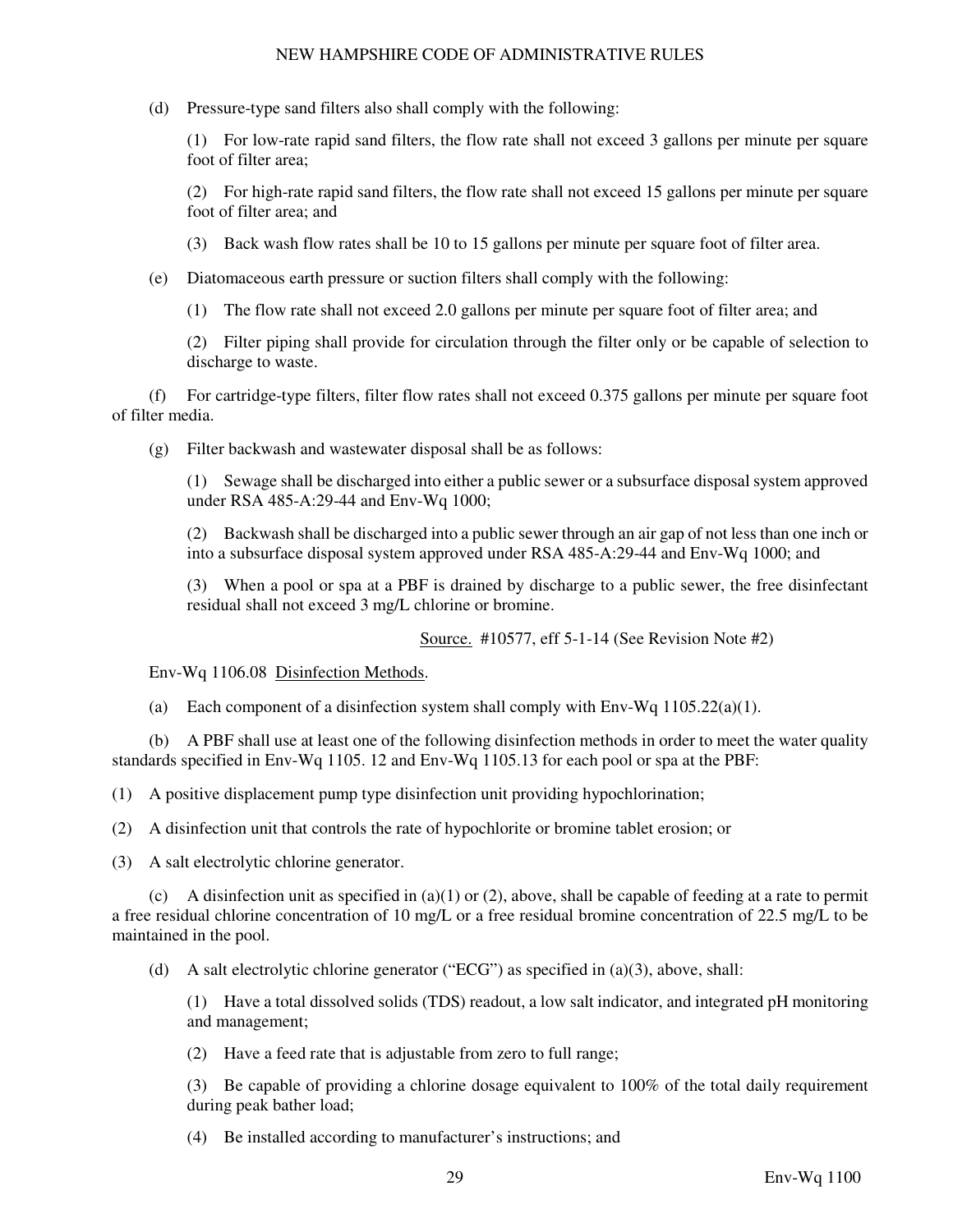(5) Maintain the saline content of the pool or spa water in the required range specified by the manufacturer.

- (e) Gaseous chlorine shall not be permitted as a disinfection method.
- (f) Stabilized chlorine or bromine shall not be permitted as a disinfection method for indoor facilities.
- (g) Each disinfection unit and ECG shall be:
	- (1) Installed in accordance with the manufacturer's instructions; and
	- (2) Wired such that the chemical feed equipment cannot operate when circulation flow stops.

Source. #10577, eff 5-1-14 (See Revision Note #2)

#### Env-Wq 1106.09 Turn-over Rates.

 (a) Any swimming pool installed on or after the 2014 effective date of this chapter shall have a minimum circulation flow rate of one pool water turnover every 6 hours.

 (b) For swimming pools installed prior to the 2014 effective date of this chapter, the following shall apply:

(1) Any swimming pool with an average water depth of greater than 4 feet shall have a minimum circulation flow rate of one pool water turnover every 8 hours; and

(2) Any swimming pool with an average water depth of 4 feet or less shall have a minimum circulation flow rate of one pool water turnover every 6 hours.

Source. #10577, eff 5-1-14 (See Revision Note #2)

#### PART Env-Wq 1107 DESIGN AND CONSTRUCTION FEATURES FOR SPAS

Env-Wq 1107.01 Minimum Spa Dimensions.

(a) The maximum water depth of a spa shall be 4 feet measured from the water line.

(b) The maximum depth of any seat or bench in a spa shall be 2 feet measured from the water line.

(c) The floor slope of a spa shall not exceed one foot in 12 feet.

 (d) Spas shall be provided with suitable handholds around their perimeter in areas where water depths exceed 3 feet 6 inches.

> Source. (See Revision Note #1) #8468, eff 11-1-05; ss by #10577, eff 5-1-14 (See Revision Note #2)

#### Env-Wq 1107.02 Materials and Methods of Construction.

 (a) The selection of all materials for components and accessories to be used in and around spas shall be such that all parts with external surfaces and edges that may come in contact with the user are assembled, arranged, and finished so that they will not constitute a cutting, pinching, puncturing, or abrasion hazard under casual contact.

 (b) The selection of component and accessory materials to be used in and around spas shall be such that the assembled and installed product shall not be toxic to man or harmful to the environment and shall be chemically compatible with the materials and environment contacted under intended use.

 (c) Spa surfaces shall be smooth, abrasion free, readily cleanable, and slip-resistant where intended for footing.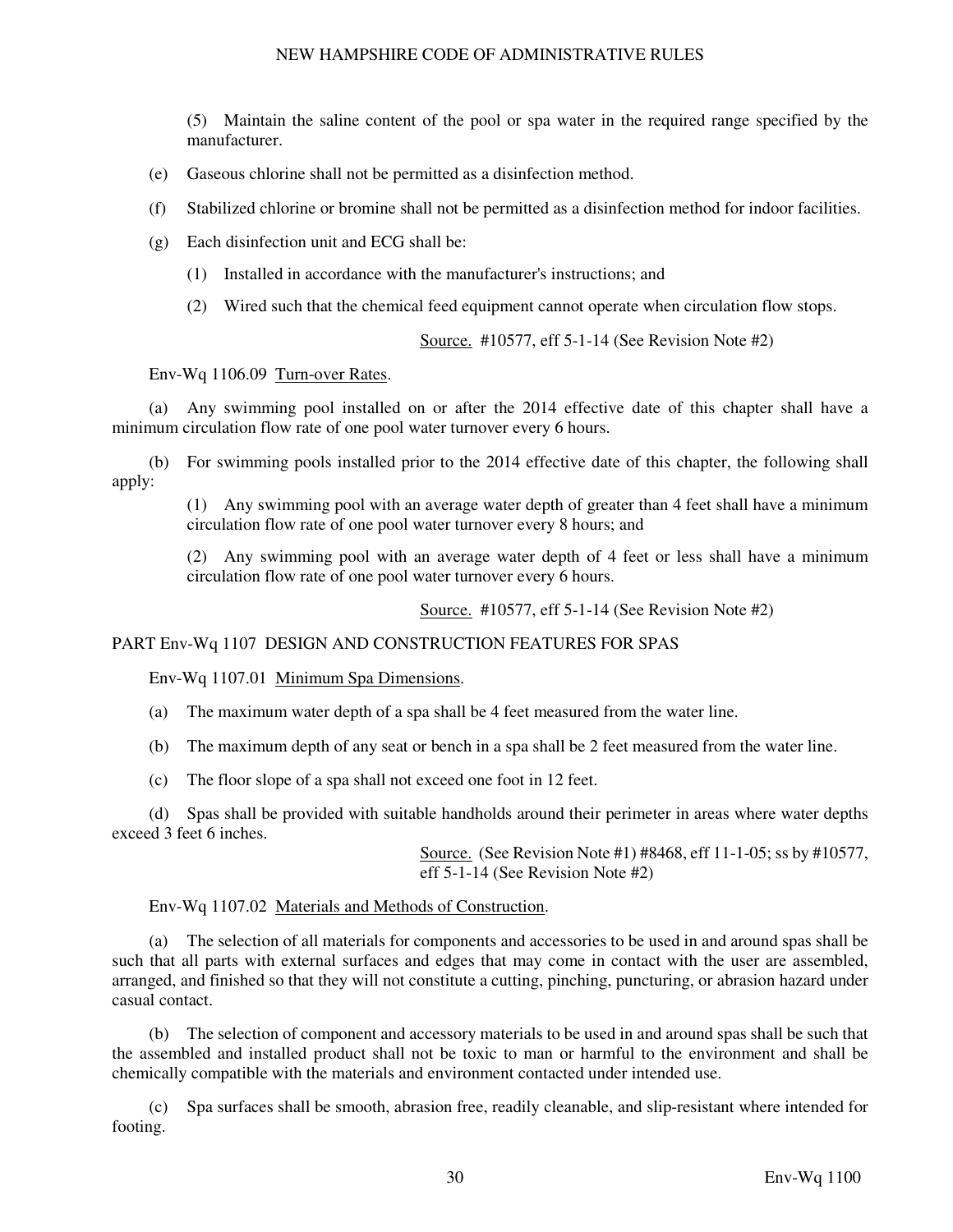- (d) Each component of a spa, including all components of the circulation system, shall:
	- (1) Comply with Env-Wq  $1105.22(a)(1)$ ; and
	- (2) Be installed in accordance with its manufacturer's specifications.

Source. (See Revision Note #1) #8468, eff 11-1-05; ss by #10577, eff 5-1-14 (See Revision Note #2)

### Env-Wq 1107.03 Spa Inlets, Outlets, and Pumps.

 (a) Inlets for spas shall be arranged so as to provide uniform circulation and uniform disinfectant residual.

 (b) A minimum of 2 inlets shall be provided for each spa, with inlets added as necessary to accommodate the designed flow rate.

- (c) Spa inlets shall be adjustable to allow for changes in direction of flow.
- (d) A minimum of 2 outlets shall be provided for each pump in the spa's circulation system.
- (e) The outlets shall be:
	- (1) Separated by a minimum of 3 feet or located on 2 different planes;

(2) Connected to a common pipe through a tee configuration located such that the drains are hydraulically balanced;

(3) Provided with a cover that complies with ANSI/APSP/ICC-16, 2011, available as noted in Appendix B; and

- (4) Protected as required by the VGBA, available as noted in Appendix B.
- (f) Piping of the spa's drain outlet shall be capable of handling 100% of the circulation.

 (g) Each pump shall be equipped with a vacuum and pressure gauge that is separate from the pressure gauge associated with the filter.

> Source. (See Revision Note #1) #8468, eff 11-1-05; ss by #10577, eff 5-1-14 (See Revision Note #2)

Env-Wq 1107.04 Spa Circulation Systems.

- (a) A spa shall be operated with a continuous overflow.
- (b) The circulation system of a spa shall be separate from that of any companion pool(s).

 (c) The circulation system of a spa shall maintain water quality to the standards specified in Env-Wq 1105.12 and Env-Wq 1105.13.

(d) The flow rate through the spa's skimmers shall be designed to:

(1) Provide more than 50% of the total turnover rate; and

(2) For each skimmer, not exceed the maximum flow rate of the skimmer as certified by its manufacturer.

 (e) The minimum acceptable width for the intake throat of a skimmer used in a spa, measured at the weir location, shall be 5 inches.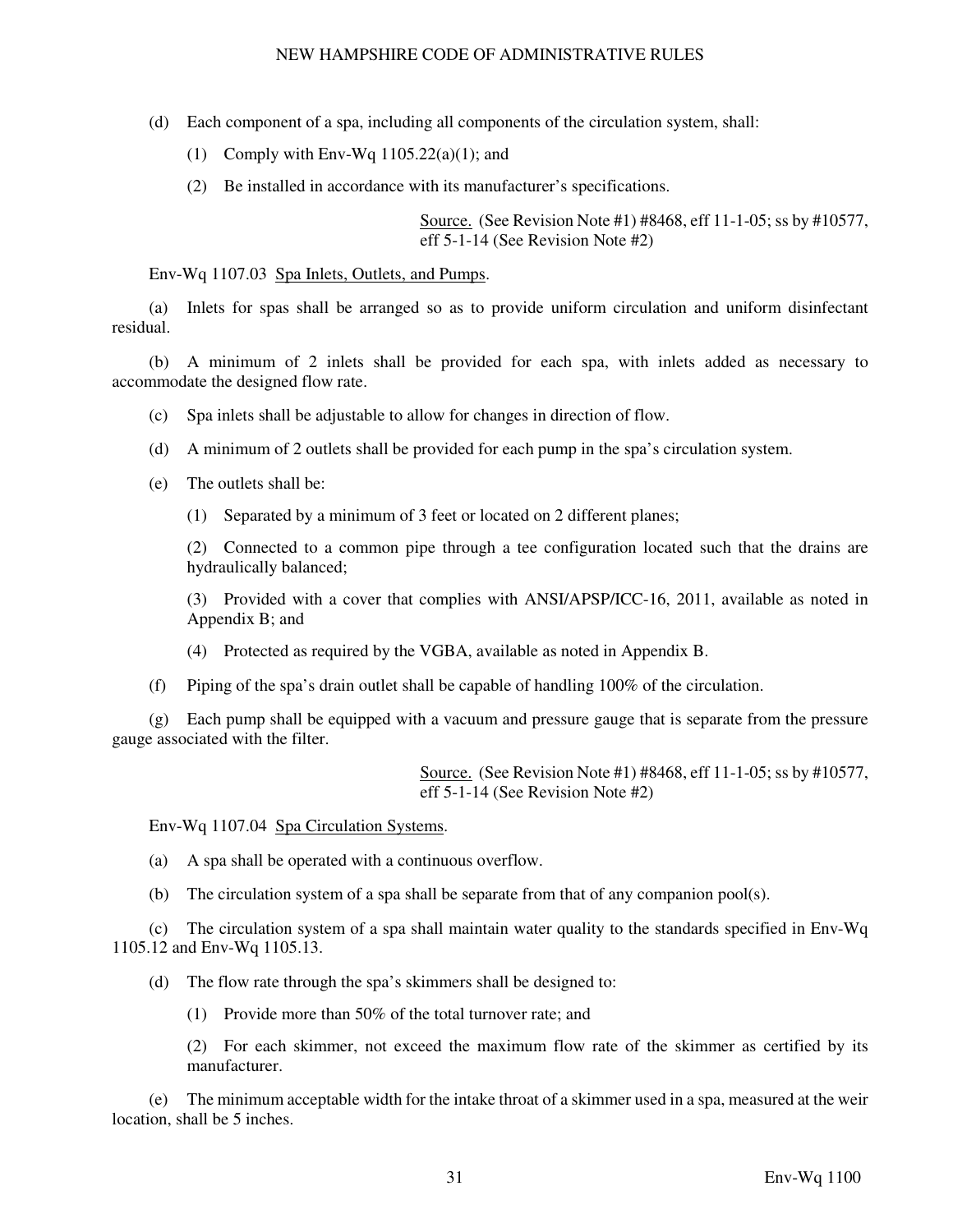(f) Where surface skimmers are used as the spa's sole overflow system, one surface skimmer shall be provided for each 100 square feet or fraction thereof of the spa's surface area with no less than 2 skimmers total.

(g) Skimmers used in a spa shall:

(1) Be located so as to maintain effective skimming action over the entire surface area of the spa; and

(2) Have proportioning valves that are adjusted such that the flow rate through the skimmers removes debris from the water surface.

> Source. (See Revision Note #1) #8468, eff 11-1-05; ss by #10577, eff 5-1-14 (See Revision Note #2)

Env-Wq 1107.05 Spa Filter Requirements.

(a) The filter system for a spa shall meet the same requirements as specified in Env-Wq 1106.07.

 (b) A spa shall have a filtration system with piping, pumps, filters, disinfection and other equipment which maintain water quality to the standards of Env-Wq 1105.12 and Env-Wq 1105.13.

> Source. (See Revision Note #1) #8468, eff 11-1-05; ss by #10577, eff 5-1-14 (See Revision Note #2)

 Env-Wq 1107.06 Disinfection. A spa shall meet the same disinfection requirements as specified in Env-Wq 1106.08.

> Source. (See Revision Note #1) #8468, eff 11-1-05; ss by #10577, eff 5-1-14 (See Revision Note #2)

 Env-Wq 1107.07 Turn-over Rate. A spa shall be operated so as to circulate, filter, and disinfect the entire volume of spa water no less than once every 30 minutes.

> Source. (See Revision Note #1) #8468, eff 11-1-05; ss by #10577, eff 5-1-14 (See Revision Note #2)

#### PART Env-Wq 1108 DESIGN AND CONSTRUCTION FEATURES FOR WADING POOLS

Env-Wq 1108.01 Minimum Wading Pool Dimensions.

- (a) The maximum water depth of a wading pool shall be 2 feet measured from the water line.
- (b) The floor slope of a wading pool, if any, shall not exceed one foot in 12 feet.

Source. (See Revision Note #1) #8468, eff 11-1-05; ss by #10577, eff 5-1-14 (See Revision Note #2)

Env-Wq 1108.02 Materials of Construction.

 (a) The selection of all materials for components and accessories to be used in and around wading pools shall be such that all parts with external surfaces and edges that may come in contact with the user are assembled, arranged, and finished so that they will not constitute a cutting, pinching, puncturing, or abrasion hazard under casual contact.

 (b) The selection of component and accessory materials to be used in and around wading pools shall be such that the assembled and installed product shall not be toxic to man or harmful to the environment and shall be chemically compatible with the materials and environment contacted under intended use.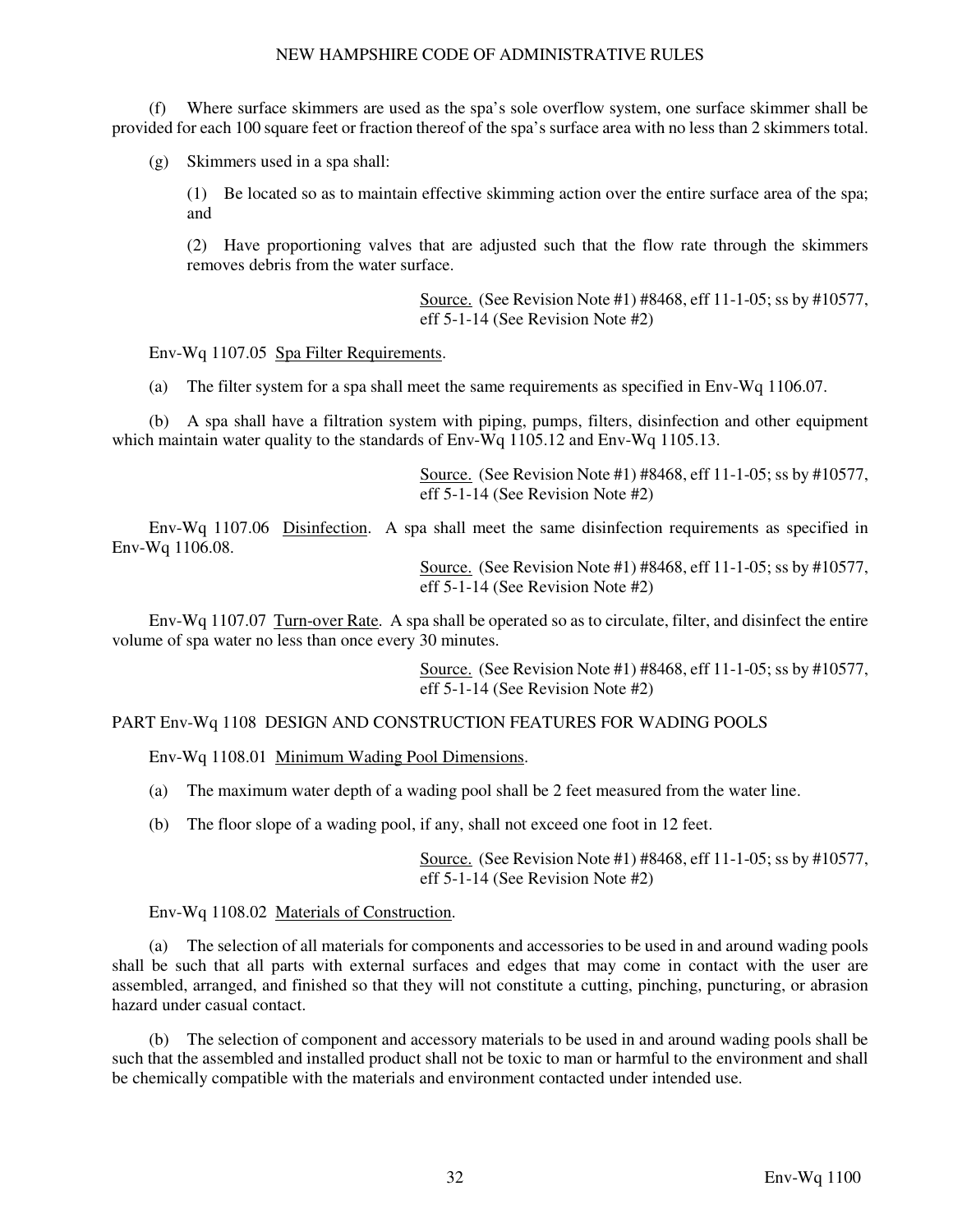(c) Wading pool surfaces shall be smooth, abrasion free, readily cleanable, and slip-resistant.

Source. (See Revision Note #1) #8468, eff 11-1-05; ss by #10577, eff 5-1-14 (See Revision Note #2)

Env-Wq 1108.03 Wading Pool Inlets and Outlets.

- (a) Each component of a wading pool, including all components of the circulation system, shall:
	- (1) Comply with Env-Wq  $1105.22(a)(1)$ ; and
	- (2) Be installed in accordance with its manufacturer's specifications.
- (b) Non-circulated wading pools shall not be permitted.

 (c) Inlets and drains for wading pools shall provide for uniform circulation and uniform disinfectant residual, in accordance with Env-Wq 1106.03 through Env-Wq 1106.06.

(d) One inlet shall be provided for each 20 feet of wading pool perimeter, with a minimum of 2 inlets.

 (e) A minimum of 2 drain outlets shall be provided for each pump in the wading pool's circulation system.

- (f) The wading pool's outlets shall be:
	- (1) Separated by a minimum of 3 feet or located on 2 different planes;

(2) Connected to a common pipe through a tee configuration located such that the drains are hydraulically balanced;

(3) Provided with a cover that complies with ANSI/APSP/ICC-16, 2011, available as noted in Appendix B; and

- (4) Protected as required by the VGBA, available as noted in Appendix B.
- (g) The total velocity through the wading pool's drainage grate openings shall not exceed 1.5 fps.
- (h) Piping of the wading pool's drain outlet shall be capable of handling 100% of the circulation.

 (i) If the circulation system on a wading pool installed prior to November 1, 2005 does not comply with (a) through (g), above, the owner shall close the wading pool until such time as the requirements of (a) through (g), above, are met.

> Source. (See Revision Note #1) #8468, eff 11-1-05; ss by #10577, eff 5-1-14 (See Revision Note #2)

Env-Wq 1108.04 Wading Pool Circulation Systems.

(a) The circulation system of a wading pool shall be separate from that of any companion pool(s).

 (b) Return lines, main drain lines, and surface overflow system lines, shall each be equipped with proportioning valves.

(c) The flow rate through the wading pool's skimmers shall be designed to:

(1) Provide more than 50% of the total turnover rate; and

(2) For each skimmer, not exceed the maximum flow rate of the skimmer as certified by its manufacturer.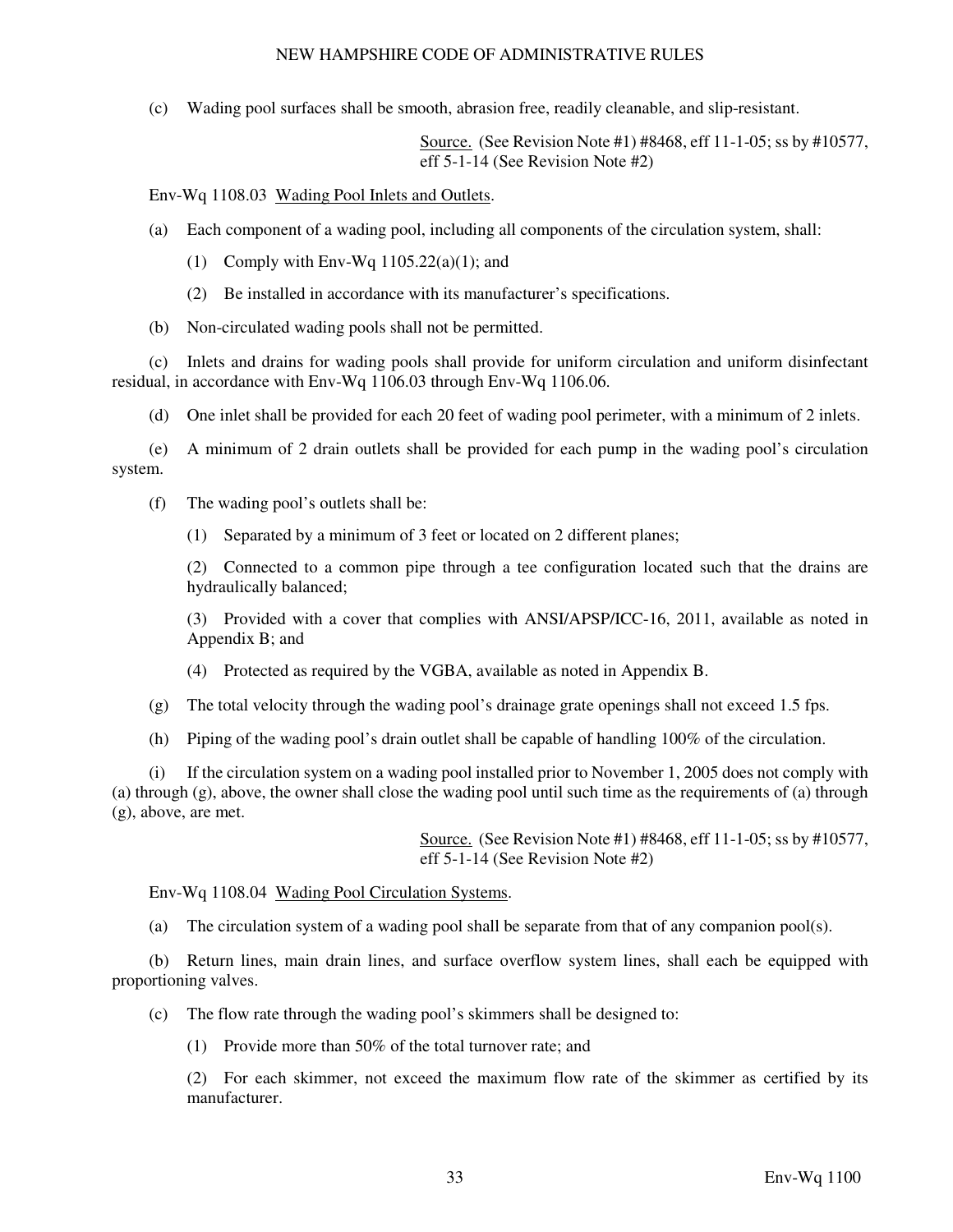(d) Skimmers used in a wading pool shall:

(1) Be located so as to maintain effective skimming action over the entire water surface of the wading pool; and

(2) Have proportioning valves that are adjusted such that the flow rate through the skimmers removes debris from the water surface.

 (e) The minimum acceptable width for the intake throat of a wading pool's skimmer, measured at the weir location, shall be 5 inches.

 (f) Where surface skimmers are used as the sole overflow system, one surface skimmer shall be provided for each 100 square feet or fraction thereof of the wading pool's surface area with no less than 2 skimmers total.

 (g) The circulation system shall maintain wading pool water quality in accordance with Env-Wq 1105.12 and Env-Wq 1105.13.

 (h) Recreational features such as small slides and toy animals placed within a wading pool shall not interfere with the proper water circulation in the wading pool.

> Source. (See Revision Note #1) #8468, eff 11-1-05; ss by #10577, eff 5-1-14 (See Revision Note #2)

Env-Wq 1108.05 Wading Pool Filter Requirements

(a) The filter system for a wading pool shall meet the same standards as specified in Env-Wq 1106.07.

 (b) The filtration system shall maintain wading pool water quality in accordance with Env-Wq 1105.12 and Env-Wq 1105.13.

> Source. (See Revision Note #1) #8468, eff 11-1-05; ss by #10577, eff 5-1-14 (See Revision Note #2)

 Env-Wq 1108.06 Disinfection. Wading pools shall meet the same disinfection requirements as specified in Env-Wq 1106.08.

> Source. (See Revision Note #1) #8468, eff 11-1-05; ss by #10577, eff 5-1-14 (See Revision Note #2)

Env-Wq 1108.07 Turn-over Rate.

 (a) Any wading pool with a maximum water depth greater than 12 inches shall have a minimum circulation flow rate of one pool water turnover per 4 hours.

 (b) Any wading pool with a maximum water depth 12 inches or less shall have a minimum circulation flow rate of one pool water turnover per one hour.

> Source. (See Revision Note #1) #8468, eff 11-1-05; ss by #10577, eff 5-1-14 (See Revision Note #2)

# PART Env-Wq 1109 DESIGN AND CONSTRUCTION FEATURES FOR SPECIAL RECREATION POOLS

Env-Wq 1109.01 Special Recreation Pool Minimum Dimensions.

 (a) The water depth at the end of the flume and for 20 feet minimum straight distance from the end of the flume shall be 3 feet.

(b) A non-slip entrance into and exit from the special recreation pool water shall be provided.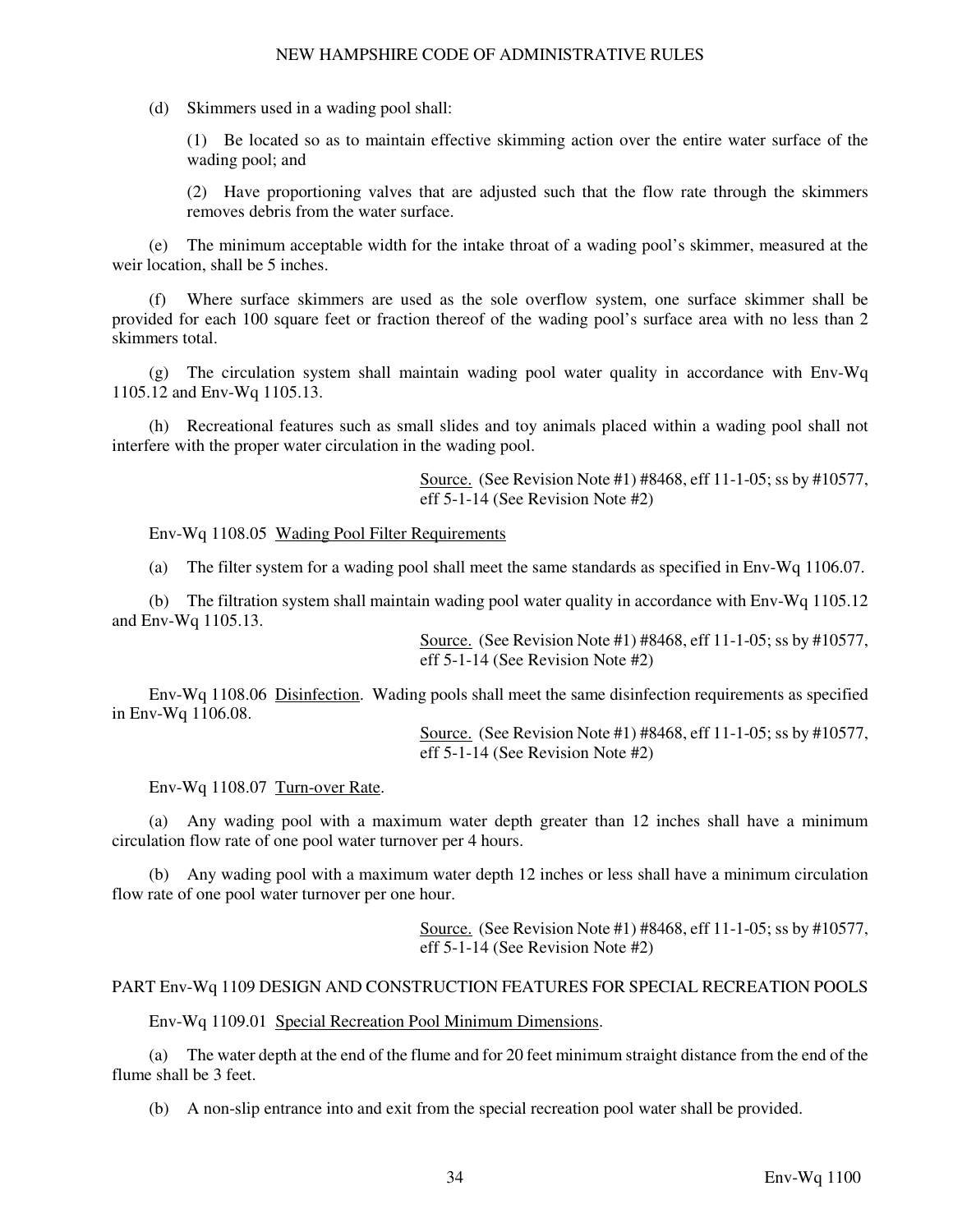(c) There shall be a minimum distance of 5 feet between a slide and the side wall of the receiving pool.

(d) There shall be a minimum distance of 6 feet between slides that discharge to the same receiving pool.

Source. (See Revision Note #1) #8468, eff 11-1-05; ss by #10577, eff 5-1-14 (See Revision Note #2)

 Env-Wq 1109.02 Materials of Construction. Materials for special recreation pools shall be in accordance with Env-Wq 1106.02.

> Source. (See Revision Note #1) #8468, eff 11-1-05; ss by #10577, eff 5-1-14 (See Revision Note #2)

Env-Wq 1109.03 Hydraulic Design.

 (a) Hydraulic design for special recreation pools shall be in accordance with Env-Wq 1106.03 through Env-Wq 1106.06.

(b) Slide pump intakes shall be in a reservoir separate from the receiving pool.

Source. (See Revision Note #1) #8468, eff 11-1-05; ss by #10577, eff 5-1-14 (See Revision Note #2)

 Env-Wq 1109.04 Filter Requirements. Special recreation pools shall meet the same filter requirements as specified in Env-Wq 1106.07 and shall maintain water quality standards as specified Env-Wq 1105.12 and Env-Wq 1105.13.

> Source. (See Revision Note #1) #8468, eff 11-1-05; ss by #10577, eff 5-1-14 (See Revision Note #2)

 Env-Wq 1109.05 Disinfection. Special recreation pools shall meet the same disinfection requirements as specified in Env-Wq 1106.08.

> Source. (See Revision Note #1) #8468, eff 11-1-05; ss by #10577, eff 5-1-14 (See Revision Note #2)

Env-Wq 1109.06 Turn-over Rate. Circulation flow rates shall be one turnover per hour.

Source. (See Revision Note #1) #8468, eff 11-1-05; ss by #10577, eff 5-1-14 (See Revision Note #2)

#### PART Env-Wq 1110 DESIGN AND CONSTRUCTION FEATURES FOR THERAPY POOLS

Env-Wq 1110.01 Therapy Pool Minimum Dimensions. Floor configuration for therapy pools may vary due to the variety of depth needs unique to the use of therapy pools.

> Source. (See Revision Note #1) #8468, eff 11-1-05; ss by #10577, eff 5-1-14 (See Revision Note #2)

 Env-Wq 1110.02 Materials of Construction. Materials for therapy pools shall be in accordance with Env-Wq 1106.02.

> Source. (See Revision Note #1) #8468, eff 11-1-05; ss by #10577, eff 5-1-14 (See Revision Note #2)

Env-Wq 1110.03 Hydraulic Design. Hydraulic design for therapy pools shall be in accordance with Env-Wq 1106.03 through Env-Wq 1106.06.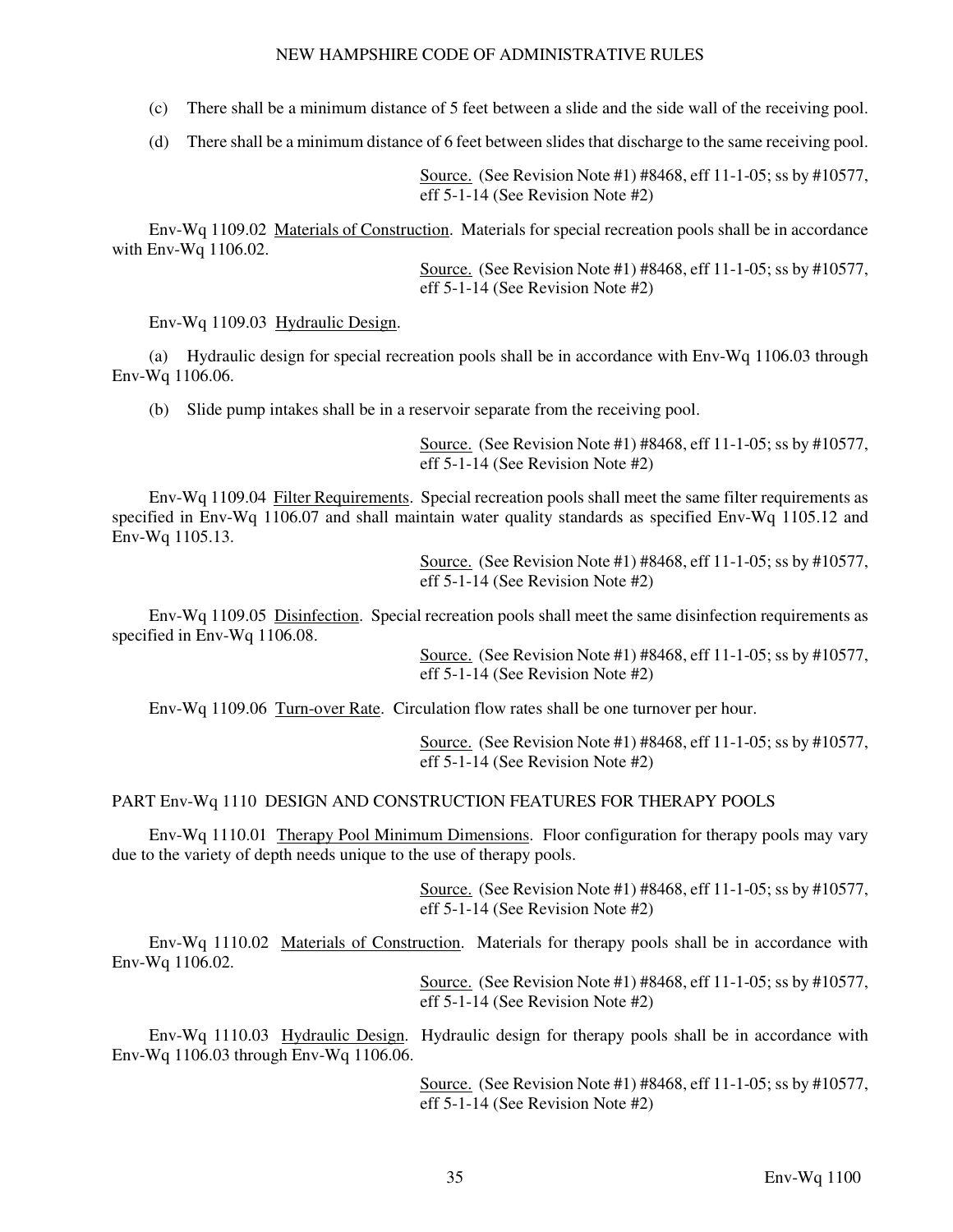Env-Wq 1110.04 Filter Requirements. Therapy pools shall meet the same filter requirements as specified in Env-Wq 1106.07 and shall maintain water quality standards as specified Env-Wq 1105. 10 12 and Env-Wq 1105.13.

> Source. (See Revision Note #1) #8468, eff 11-1-05; ss by #10577, eff 5-1-14 (See Revision Note #2)

 Env-Wq 1110.05 Disinfection. Therapy pools shall meet the same disinfection requirements as specified in Env-Wq 1106.08.

> Source. (See Revision Note #1) #8468, eff 11-1-05; ss by #10577, eff 5-1-14 (See Revision Note #2)

 Env-Wq 1110.06 Turn-Over Rates. A therapy pool shall have a minimum circulation flow rate of one pool water turnover per 4 hours.

> Source. (See Revision Note #1) #8468, eff 11-1-05; ss by #10577, eff 5-1-14 (See Revision Note #2)

#### PART Env-Wq 1111 WAIVERS

Env-Wq 1111.01 Purpose. The purpose of this section is to accommodate situations where:

 (a) Strict compliance with the requirements in this chapter would result in a design or method of operation that is not in the best interests of public health or the environment; or

 (b) An alternative method or material is available that would provide at least the same degree of protection to public health and the environment as the method or material specified.

Source. #10577, eff 5-1-14 (See Revision Note #2)

#### Env-Wq 1111.02 Request for Waiver.

 (a) Any owner of a public bathing place who wishes to request a waiver of one or more specific requirements of this chapter shall submit a request for a waiver to the department in writing as set forth in this section.

 (b) A request to waive a design requirement shall be submitted with the application filed pursuant to Env-Wq 1103.02 or as soon thereafter as the need for the waiver becomes known to the applicant.

 (c) A request to waive an operational requirement may be submitted whenever the owner becomes aware that a waiver is needed.

(d) The waiver request shall include the following:

(1) The name, mailing address, and daytime telephone number of the owner of the pubic bathing place to which the request relates and, if available, a fax number and email address;

(2) The name, mailing address, and daytime telephone number and, if available, the fax number and email address of the person requesting the waiver, if other than the owner;

(3) Identification of the rule for which a waiver is requested;

(4) A full explanation of why a waiver is necessary, including an explanation of the economic and operational consequences of complying with the rule as written;

(5) For waivers of operational requirements where the owner is not proposing to implement an alternative to the stated requirement, the length of time the owner needs to come into compliance with the stated requirement;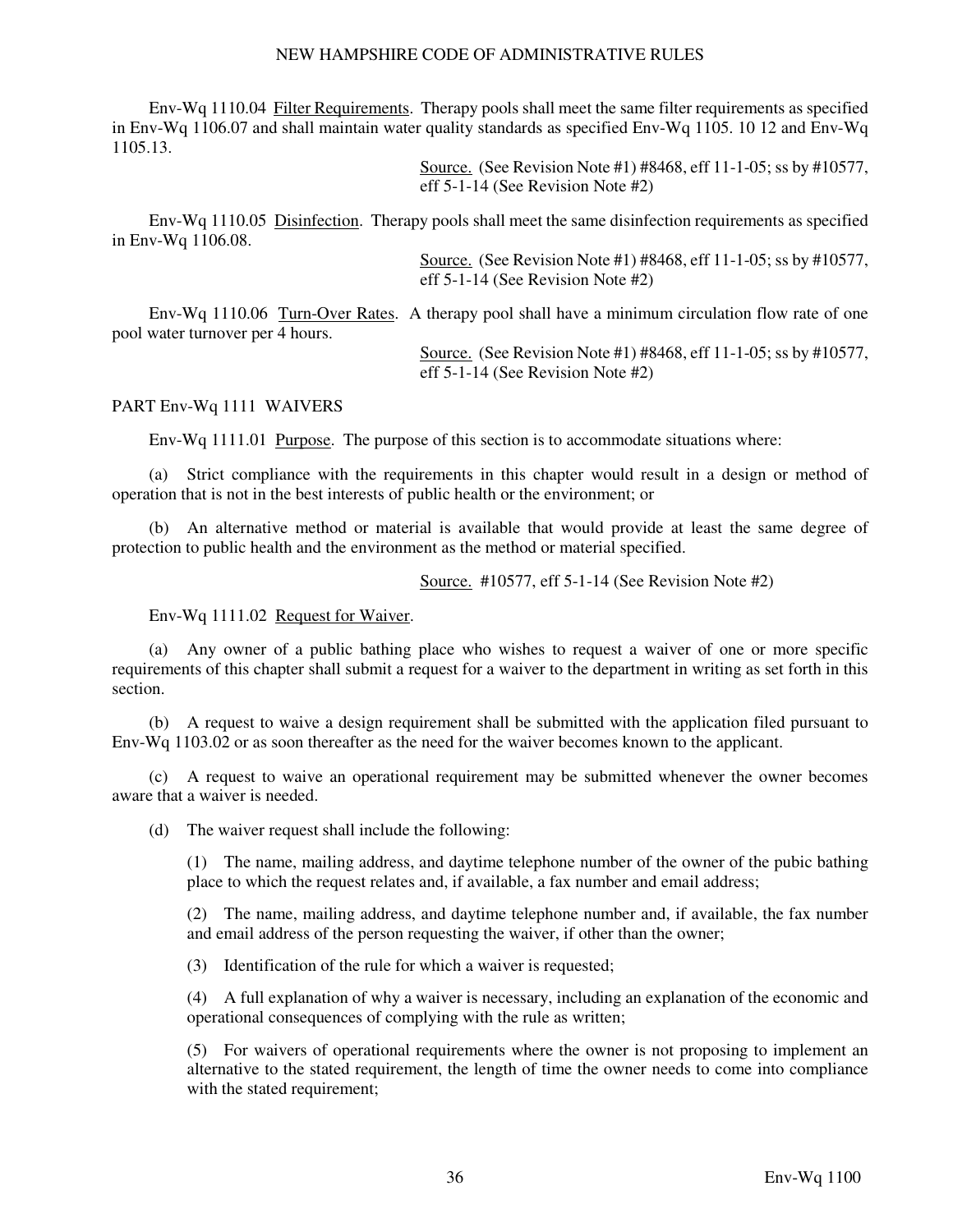(6) If the waiver is based on strict compliance with the rule not being in the best interests of public health or the environment:

a. An explanation of why strict compliance would not be in the best interests of public health and the environment; and

b. A description of any alternative methods, procedures, or designs that will be used in lieu of complying with the rule;

(7) If the waiver is based on an alternative method or material being available that would provide at least the same degree of protection to public health and the environment as the method or material specified:

a. A description of the proposed method or material; and

b. An explanation of why the proposed method or material provides the same degree of protection to public health and the environment as the method or material specified;

(8) Supporting data for the proposed alternative(s); and

(9) An explanation of how granting the request would be consistent with the criteria specified in Env-Wq 1111.03(c).

 (e) The requestor shall submit the request to the department at the address specified in Env-Wq 1103.02(c).

(f) The applicant and the owner, if other than the applicant, shall sign and date the application form.

 $(g)$  The signature(s) shall constitute certification that:

(1) The information provided is true, complete, and not misleading to the knowledge and belief of the signer; and

(2) The signer understands that:

a. The submission of false, incomplete, or misleading information is grounds for denying the waiver request or revoking any waiver that is granted based on the information; and

b. That he or she is subject to the penalties specified in RSA 641:3, as reprinted in Appendix E, for making unsworn false statements.

Source. #10577, eff 5-1-14 (See Revision Note #2)

Env-Wq 1111.03 Review of Request; Criteria for Granting Request.

 (a) The department shall review a request for a waiver of a design requirement as part of the review of the application submitted pursuant to Env-Wq 1103.02.

 (b) The department shall review a request for a waiver of an operational requirement within 15 working days of receiving the request.

(c) The department shall grant a waiver if the department determines that:

(1) The requirement is not established in a statute or that the statute which establishes the requirement expressly authorizes waivers to the requirement to be granted; and

(2) Granting the waiver will not result in a lower level of protection being afforded to public health or the environment than complying with the rule as adopted.

 (d) The department shall include such conditions in the waiver as are necessary to ensure the criteria of (c), above, are met.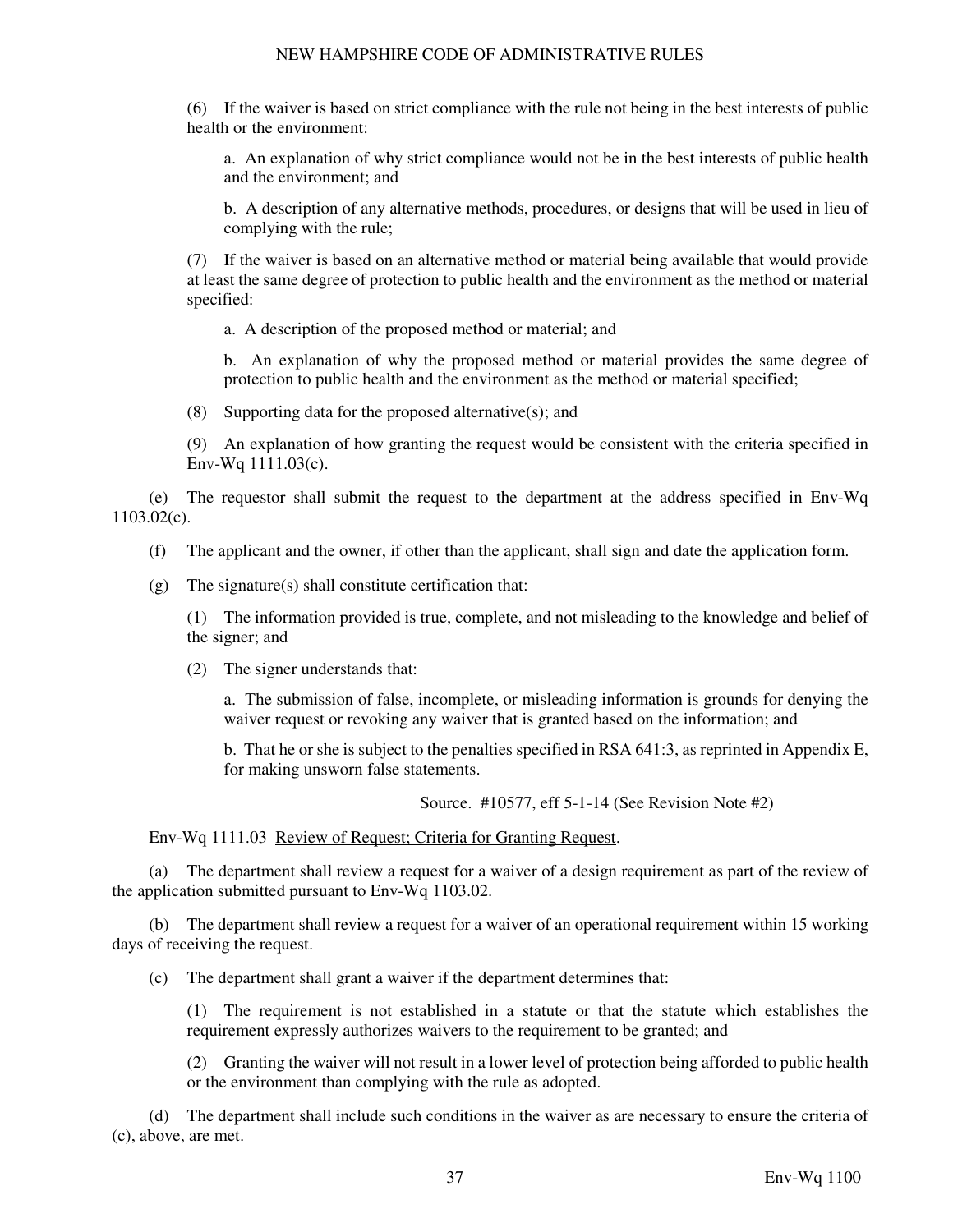(e) For operational waivers where the owner is not proposing to implement an alternative to the stated requirement, the department shall specify the expiration date of the waiver.

 (f) The department shall notify the owner of the decision on the waiver request in writing. If the request is denied, the decision shall specify the reason(s) for the denial.

Source. #10577, eff 5-1-14 (See Revision Note #2)

# **Appendix A: State Statutes Implemented**

| <b>Rule Section(s)</b>                     | <b>State Statutes Implemented</b> |
|--------------------------------------------|-----------------------------------|
| Env-Wq 1100 (also see specific part below) | RSA 485-A:26                      |
| $Env-Wq$ 1111                              | RSA 541-A:22. IV                  |

| <b>Rule Section(s)</b>                           | <b>Title, Date</b>                                                                                                                    | Obtain at:                                                    |
|--------------------------------------------------|---------------------------------------------------------------------------------------------------------------------------------------|---------------------------------------------------------------|
| Env-Wq $1106.01(a)$                              | ANSI/APSP-1, 2003                                                                                                                     | The Association of Pool & Spa                                 |
|                                                  | American National Standard for Public                                                                                                 | Professionals (APSP)                                          |
|                                                  | <b>Swimming Pools</b>                                                                                                                 | 2111 Eisenhower Ave.                                          |
| Env-Wq $1106.04(b)$                              | ANSI/APSP-7, 2013                                                                                                                     | Alexandria, VA 22314                                          |
| Env-Wq $1107.03(f)(2)$<br>Env-Wq $1108.03(e)(2)$ | American National Standard for Suction<br>Entrapment Avoidance in Swimming<br>Pools, Wading Pools, Spas, Hot Tubs<br>and Catch Basins | Phone: 703.838.0083<br>Fax: 703.549.0493<br>Web: www.APSP.org |
| Env-Wq $1106.05(f)$                              | ANSI/APSP/ICC-16 2011                                                                                                                 |                                                               |
| Env-Wq $1107.03(e)(3)$                           | <b>American National Standard for Suction</b>                                                                                         | $$129/copy + S&H$                                             |
| Env-Wq $1108.03(f)(3)$                           | Fittings for Use in Swimming Pools,<br>Wading Pools, Spas, and Hot Tubs                                                               |                                                               |
| Env-Wq $1106.04(g)$                              | Virginia Graeme Baker Pool and Spa                                                                                                    | Free On-line at                                               |
| Env-Wq $1107.03(e)(4)$                           | Safety Act, 2007                                                                                                                      | http://www.poolsafely.gov                                     |
| Env-Wq $1108.03(f)(4)$                           |                                                                                                                                       |                                                               |

#### **Appendix B: Incorporated References**

#### **Appendix C: State Statutory Definitions**

#### **RSA 141-C:2**

 VI. "Communicable disease" means illness due to a microorganism, virus, infectious substance, biological product that may be engineered as a result of biotechnology, or any naturally occurring or bioengineered component of any such microorganism, virus, infectious substance, or biological product, which may be transmitted directly or indirectly to any person from an infected person, animal or arthropod (including insecta or arachnida) or through the vehicle of an intermediate host, vector, or inanimate environment.

#### **RSA 485-A:2**

 IX. "Person" means any municipality, governmental subdivision, public or private corporation, individual, partnership, or other entity.